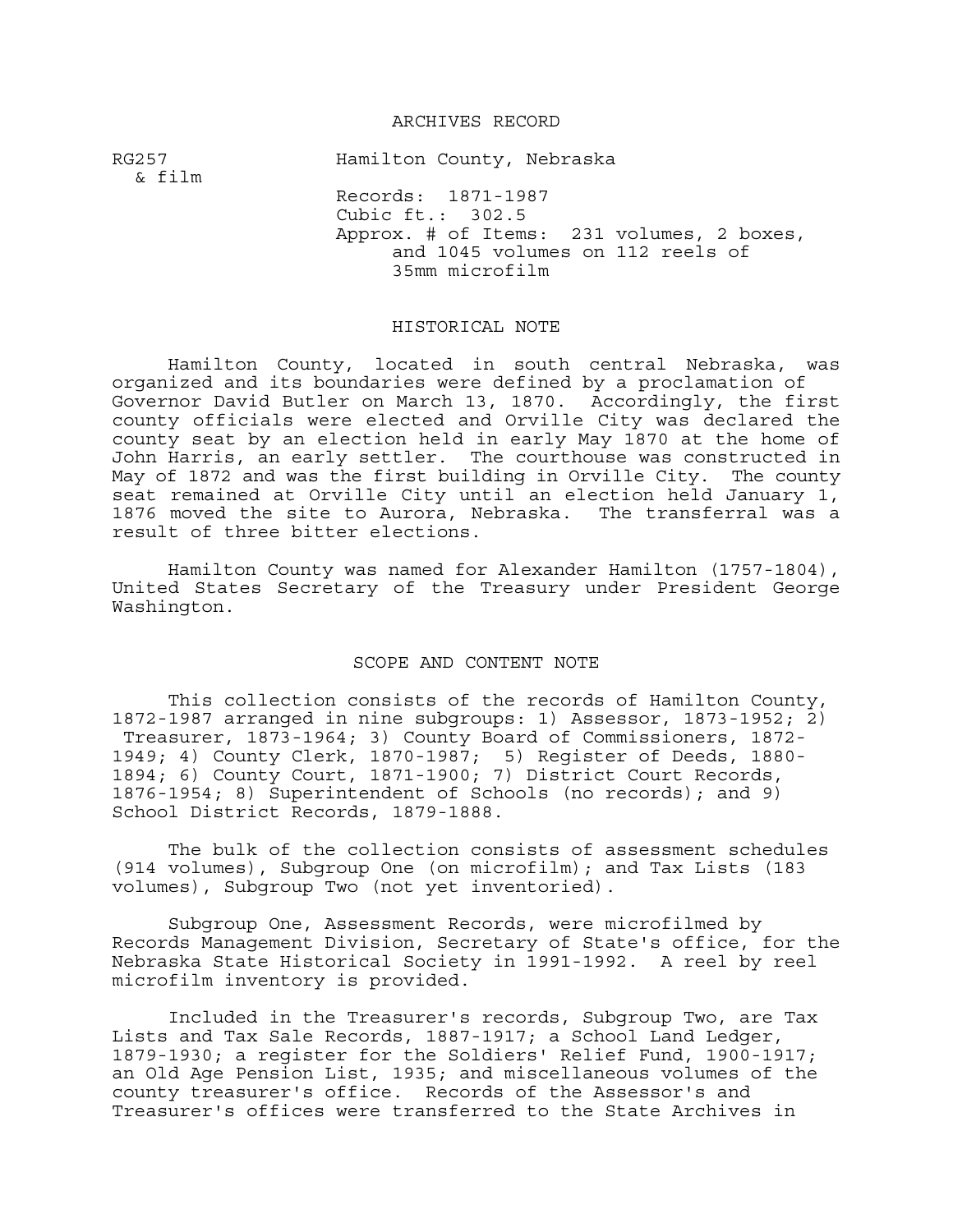ADDED ENTRIES:

COUNTY COURTS--NEBRASKA--HAMILTON COUNTY, NEBRASKA COUNTY GOVERNMENT--RECORDS AND CORRESPONDENCE DISTRICT COURTS--NEBRASKA--HAMILTON COUNTY Ellsworth, L. D. (Lycurges D.), -1900 Holcomb, Charles H. (Charles Hume), 1856-1952 JUSTICES OF THE PEACE--NEBRASKA--HAMILTON COUNTY MARRIAGES--NEBRASKA--HAMILTON COUNTY MOTOR VEHICLES--VALUATION--NEBRASKA--HAMILTON COUNTY Peard, Richard H , 1846- PERSONAL PROPERTY--NEBRASKA--HAMILTON COUNTY REAL PROPERTY--VALUATION--NEBRASKA--HAMILTON COUNTY School District #7 (Hamilton County, Neb.) SCHOOL DISTRICTS--NEBRASKA--HAMILTON COUNTY SCHOOL LAND--NEBRASKA--HAMILTON COUNTY Soldiers' Relief Commission (Hamilton County, Neb.) Spanozla, Samuel, 1851- TAXATION--NEBRASKA--HAMILTON COUNTY TAXATION OF PERSONAL PROPERTY--NEBRASKA--HAMILTON COUNTY Tompkins, Charles, Webb, Benjamin F , 1839- Chronological Index - 10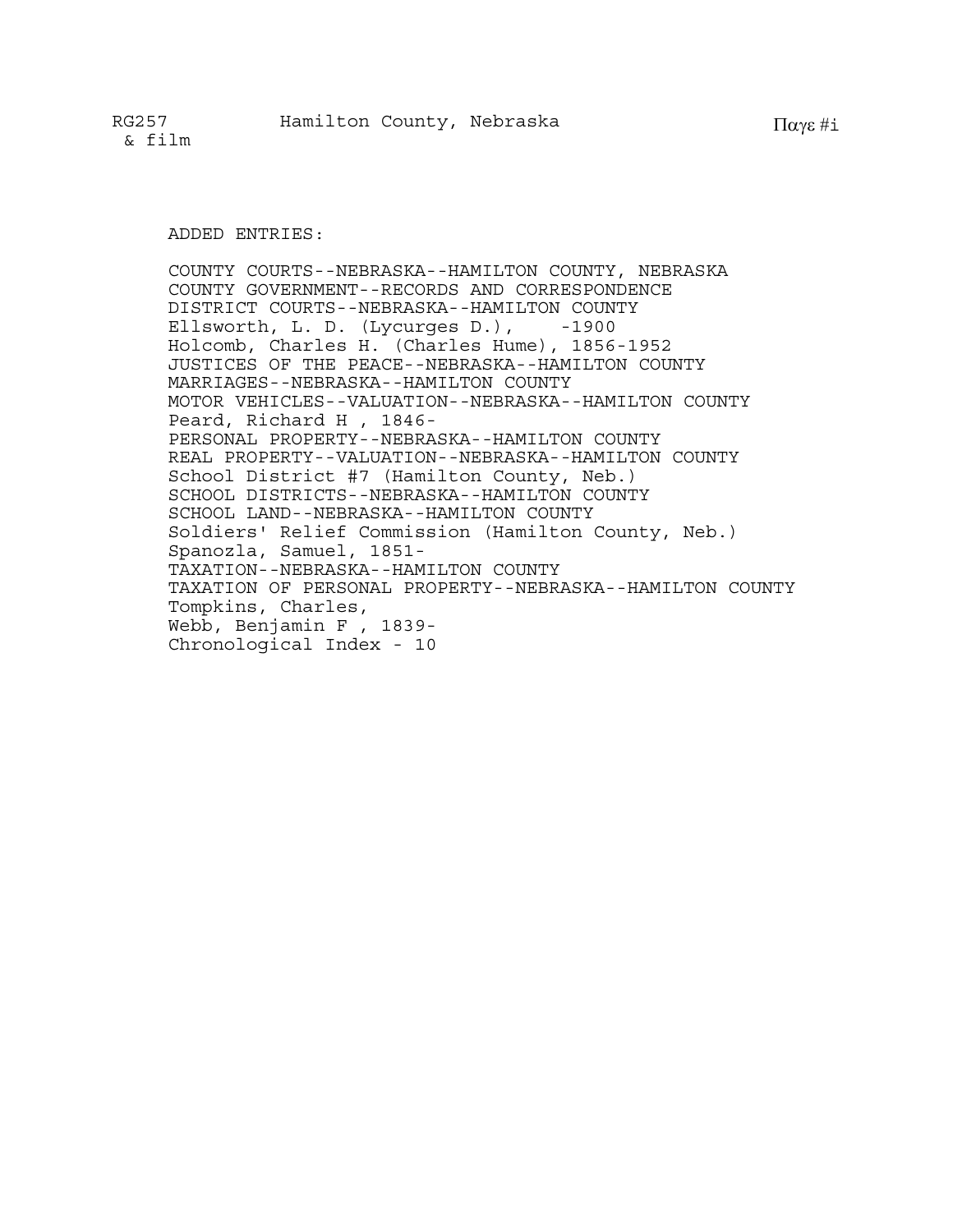July of 1978. The box containing county tax statements has been in the Archives since July of 1966.

Subgroup Three, County Board of Commissioners, consists of miscellaneous volumes relating to the business of this office and transferred to the Archives with the Treasurer=s records in 1978. Of particular interest are a road record of the county, 1873- 1879; and a volume relating to the Soldiers' Relief Commission, 1890-1911.

Subgroup Four, County Clerk, is divided into four series: 1) Marriage Records, 1870-1987; 2) Election Records, 1872-1970; 3) Bond Records, 1874-1879; and 4) Brand and Estray Records, 1896. Of interest are the volumes of election records recording votes cast in Hamilton County, 1872-1906;

Subgroup Five, Register of Deeds, consists of one volume, a grantee/grantor index, 1880-1894, which also arrived with the records of the Treasurer's office.

Subgroup Six, County Court, consists of various court dockets, 1871-1900, which were transferred to the Archives in 1973 and microfilmed by the Historical Society in April of 1983. Included are Judge's Dockets, 1871-1891 and court dockets, 1881- 1900. These dockets together form a set of dockets spanning those dates. Series Three of this subgroup, Justice of the Peace Dockets, contains one docket of Deep Well precinct, 1876-1888, on microfilm (spliced to the end of misc.-reel one). This volume was loaned for filming by Karen Heintzman in January of 1977. Also included in this series are eight justice dockets, 1872-1907, not as yet inventoried.

Subgroup Eight, District Court, contains one box of bills of exception for civil and criminal cases with dates in the range between 1897 and 1938. Also included are three volumes containing jury lists of the District Court, 1876-1954. These records were transferred to the State Archives on March 30, 1976.

Subgroup Nine, School District Records, contains a Director's Record Book for School District #7, 1879-1888 on microfilm (Roll #1-Misc.) This volume was loaned to the Historical Society for microfilming by Levi Henricksen of Hampton, Nebraska, in March of 1956.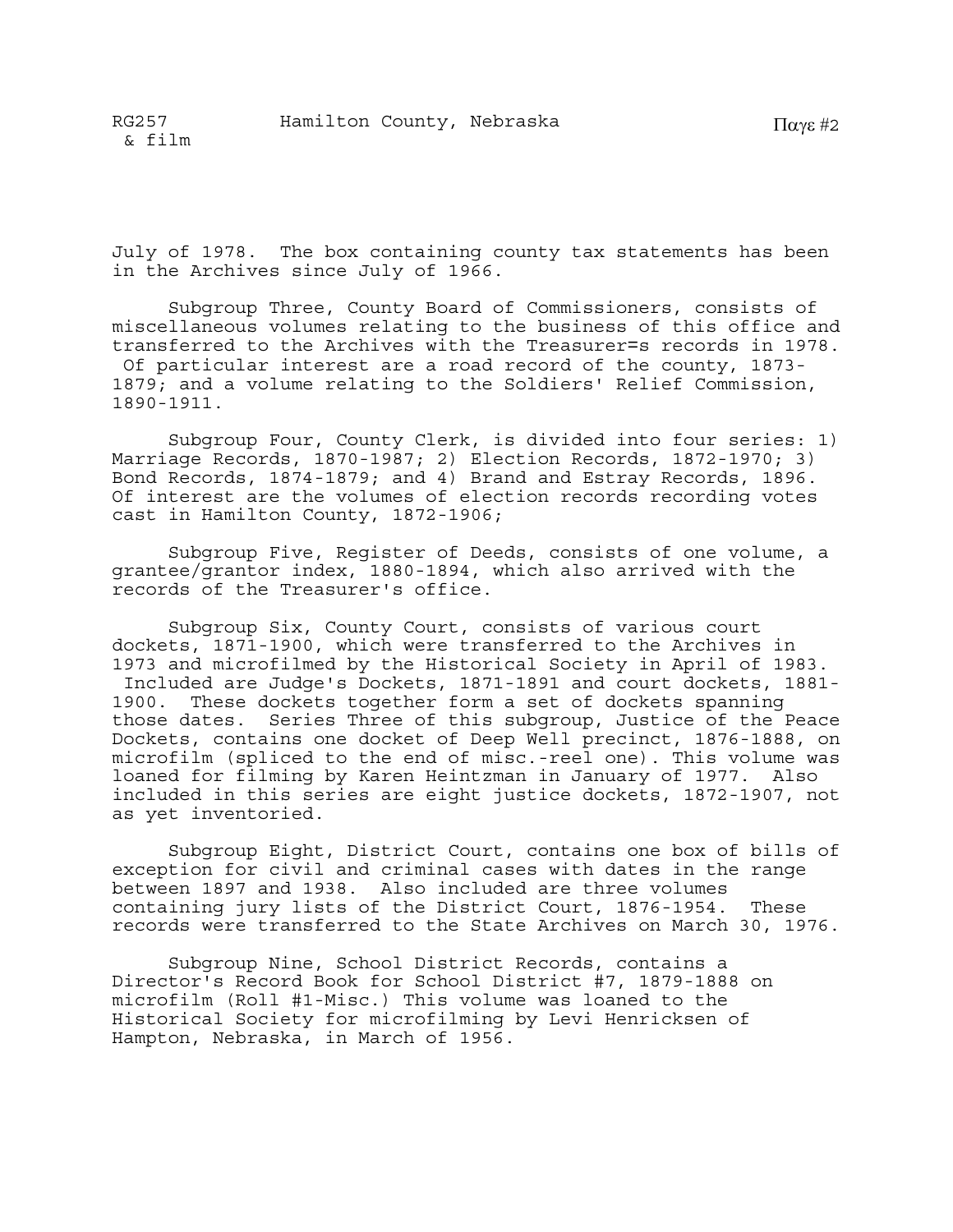## DESCRIPTION

| SUBGROUP ONE |                                                                                                                                                                                                                                                 | ASSESSOR, 1873-1952                                                 |                                                                                                             |
|--------------|-------------------------------------------------------------------------------------------------------------------------------------------------------------------------------------------------------------------------------------------------|---------------------------------------------------------------------|-------------------------------------------------------------------------------------------------------------|
| film         |                                                                                                                                                                                                                                                 | SERIES ONE PRECINCT ASSESSMENT RECORDS, 1873-1952                   |                                                                                                             |
|              | Town & City Cross Reference:<br>Giltner - Union Precinct<br>Hamilton - Aurora Precinct<br>Hampton - Valley Precinct<br>Hordville - Bluff Precinct<br>Huntington - Union Precinct<br>Phillips - Phillips Precinct<br>Stockham - Orville Precinct | Aurora City - Aurora City Pct.<br>Marquette - South Platte Precinct |                                                                                                             |
| V.1          |                                                                                                                                                                                                                                                 | 1873 Murora Precinct                                                | Personal & Real Estate                                                                                      |
| V.2          |                                                                                                                                                                                                                                                 | 1884-1896 Recapitulations                                           | (targeted 1885 on film)                                                                                     |
| V.3          | 1886 - 1890                                                                                                                                                                                                                                     | Bluffs Precinct                                                     | Personal & Real Estate                                                                                      |
| V.4          | 1894 1895                                                                                                                                                                                                                                       | Aurora Precinct                                                     | Personal & Real Estate                                                                                      |
| V.5          |                                                                                                                                                                                                                                                 | Aurora City                                                         | Personal & Real Estate                                                                                      |
| V.6          |                                                                                                                                                                                                                                                 | June 9, 1894<br>Aurora City                                         | D. G. Cole, Assessor<br>ora City             Real Estate-Lots<br>April 11, 1894     W. W. Shenberger, Spec. |
| V.7          |                                                                                                                                                                                                                                                 | Beaver Precinct                                                     | Personal & Real Estate                                                                                      |
| V.8          |                                                                                                                                                                                                                                                 | Bluff Precinct                                                      | Personal & Real Estate                                                                                      |
| V.9          |                                                                                                                                                                                                                                                 | Cedar Valley Pct                                                    | Personal & Real Estate                                                                                      |
| V.10         |                                                                                                                                                                                                                                                 |                                                                     | Deep Well Precinct Personal & Real Estate                                                                   |
| V.11         |                                                                                                                                                                                                                                                 |                                                                     | Farmers Valley Pct Personal & Real Estate                                                                   |
| V.12         |                                                                                                                                                                                                                                                 | Grant Precinct                                                      | Personal & Real Estate                                                                                      |
| V.13         |                                                                                                                                                                                                                                                 | Hamilton Precinct                                                   | Personal & Real Estate                                                                                      |
| V.14         |                                                                                                                                                                                                                                                 | Monroe Precinct                                                     | Personal & Real Estate                                                                                      |
| V.15         |                                                                                                                                                                                                                                                 |                                                                     | Orville Precinct Personal & Real Estate                                                                     |
| V.16         |                                                                                                                                                                                                                                                 |                                                                     | Otis Precinct Personal & Real Estate                                                                        |
| V.17         |                                                                                                                                                                                                                                                 |                                                                     | Phillips Precinct Personal & Real Estate                                                                    |
| V.18         |                                                                                                                                                                                                                                                 |                                                                     | Scoville Precinct Personal & Real Estate                                                                    |
| V.19         |                                                                                                                                                                                                                                                 | South Platte Pct                                                    | Personal & Real Estate                                                                                      |
| V.20         |                                                                                                                                                                                                                                                 | Union Precinct                                                      | Personal & Real Estate                                                                                      |
| V.21         |                                                                                                                                                                                                                                                 | Valley Precinct                                                     | Personal & Real Estate                                                                                      |
| V.22         | 1895                                                                                                                                                                                                                                            | Aurora Precinct                                                     | Personal & Real Estate                                                                                      |
| V.23         |                                                                                                                                                                                                                                                 | Aurora City Pct                                                     | Personal & Real Estate                                                                                      |
| V.24         |                                                                                                                                                                                                                                                 | Beaver Precinct                                                     | Personal & Real Estate                                                                                      |
| V.25         |                                                                                                                                                                                                                                                 | Bluff Precinct                                                      | Personal & Real Estate                                                                                      |
| V.26         |                                                                                                                                                                                                                                                 | Cedar Valley Pct                                                    | Personal & Real Estate                                                                                      |
| V.27         |                                                                                                                                                                                                                                                 |                                                                     | Deep Well Precinct Personal & Real Estate                                                                   |
|              |                                                                                                                                                                                                                                                 |                                                                     |                                                                                                             |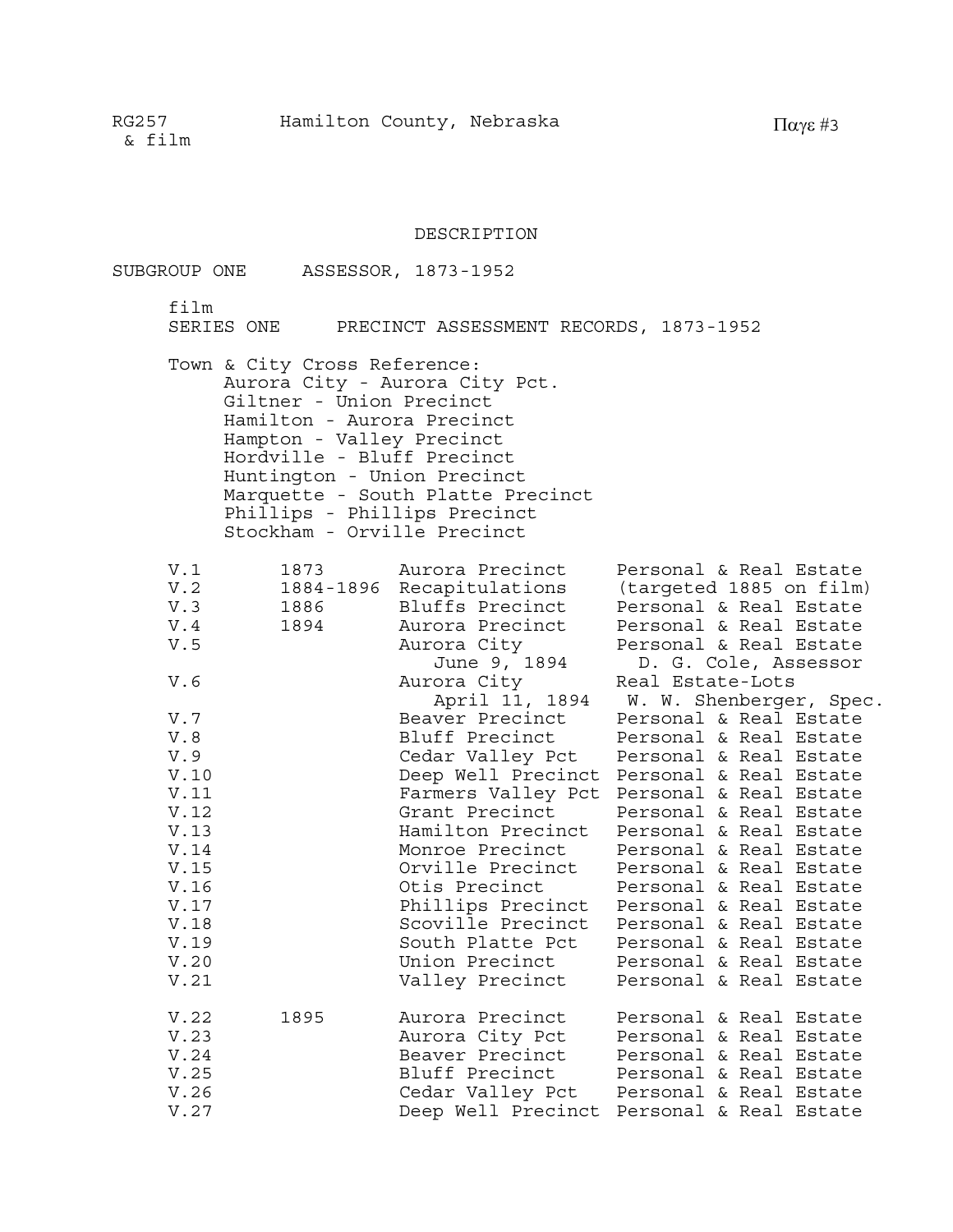| SUBGROUP ONE ASSESSOR (cont)                                                                                                         |      |                                                                                                                                                                                                                                                                                                                                                                                                                |  |                                                                                                                                                                                                                                                                                                                                                                          |
|--------------------------------------------------------------------------------------------------------------------------------------|------|----------------------------------------------------------------------------------------------------------------------------------------------------------------------------------------------------------------------------------------------------------------------------------------------------------------------------------------------------------------------------------------------------------------|--|--------------------------------------------------------------------------------------------------------------------------------------------------------------------------------------------------------------------------------------------------------------------------------------------------------------------------------------------------------------------------|
| film<br>SERIES ONE                                                                                                                   |      | PRECINCT ASSESSMENT BOOKS (cont)                                                                                                                                                                                                                                                                                                                                                                               |  |                                                                                                                                                                                                                                                                                                                                                                          |
| V.28<br>V.29<br>V.30<br>V.31<br>V.32<br>V.33<br>V.34<br>V.35<br>V.36<br>V.37<br>V.38                                                 | 1895 | Farmers Valley Pct Personal & Real Estate<br>Grant Precinct<br>Hamilton Precinct<br>Monroe Precinct<br>Orville Precinct<br>Otis Precinct<br>Phillips Precinct Personal & Real Estate<br>Scoville Precinct<br>South Platte Pct<br>Union Precinct<br>Valley Precinct                                                                                                                                             |  | Personal & Real Estate<br>Personal & Real Estate<br>Personal & Real Estate<br>Personal & Real Estate<br>Personal & Real Estate<br>Personal & Real Estate<br>Personal & Real Estate<br>Personal & Real Estate<br>Personal & Real Estate                                                                                                                                   |
| V.39<br>V.40<br>V.41<br>V.42<br>V.43<br>V.44<br>V.45<br>V.46<br>V.47<br>V.48<br>V.49<br>V.50<br>V.51<br>V.52<br>V.53<br>V.54<br>V.55 | 1896 | Aurora Precinct<br>Aurora City Pct<br>Beaver Precinct<br>Bluff Precinct<br>Cedar Valley Pct<br>Deep Well Precinct Personal & Real Estate<br>Farmers Valley Pct Personal & Real Estate<br>Grant Precinct<br>Hamilton Precinct<br>Monroe Precinct<br>Orville Precinct<br>Otis Precinct<br>Phillips Precinct Personal & Real Estate<br>Scoville Precinct<br>South Platte Pct<br>Union Precinct<br>Valley Precinct |  | Personal & Real Estate<br>Personal & Real Estate<br>Personal & Real Estate<br>Personal & Real Estate<br>Personal & Real Estate<br>Personal & Real Estate<br>Personal & Real Estate<br>Personal & Real Estate<br>Personal & Real Estate<br>Personal & Real Estate<br>Personal & Real Estate<br>Personal & Real Estate<br>Personal & Real Estate<br>Personal & Real Estate |
| V.56<br>V.57<br>V.58<br>V.59<br>V.60<br>V.61<br>V.62<br>V.63<br>V.64<br>V.65<br>V.66<br>V.67<br>V.68                                 | 1897 | Aurora Precinct<br>Aurora City Pct<br>Beaver Precinct<br>Bluff Precinct<br>Cedar Valley Pct<br>Deep Well Precinct<br>Farmers Valley Pct<br>Grant Precinct<br>Hamilton Precinct<br>Monroe Precinct<br>Orville Precinct<br>Otis Precinct<br>Phillips Precinct                                                                                                                                                    |  | Personal & Real Estate<br>Personal & Real Estate<br>Personal & Real Estate<br>Personal & Real Estate<br>Personal & Real Estate<br>Personal & Real Estate<br>Personal & Real Estate<br>Personal & Real Estate<br>Personal & Real Estate<br>Personal & Real Estate<br>Personal & Real Estate<br>Personal & Real Estate<br>Personal & Real Estate                           |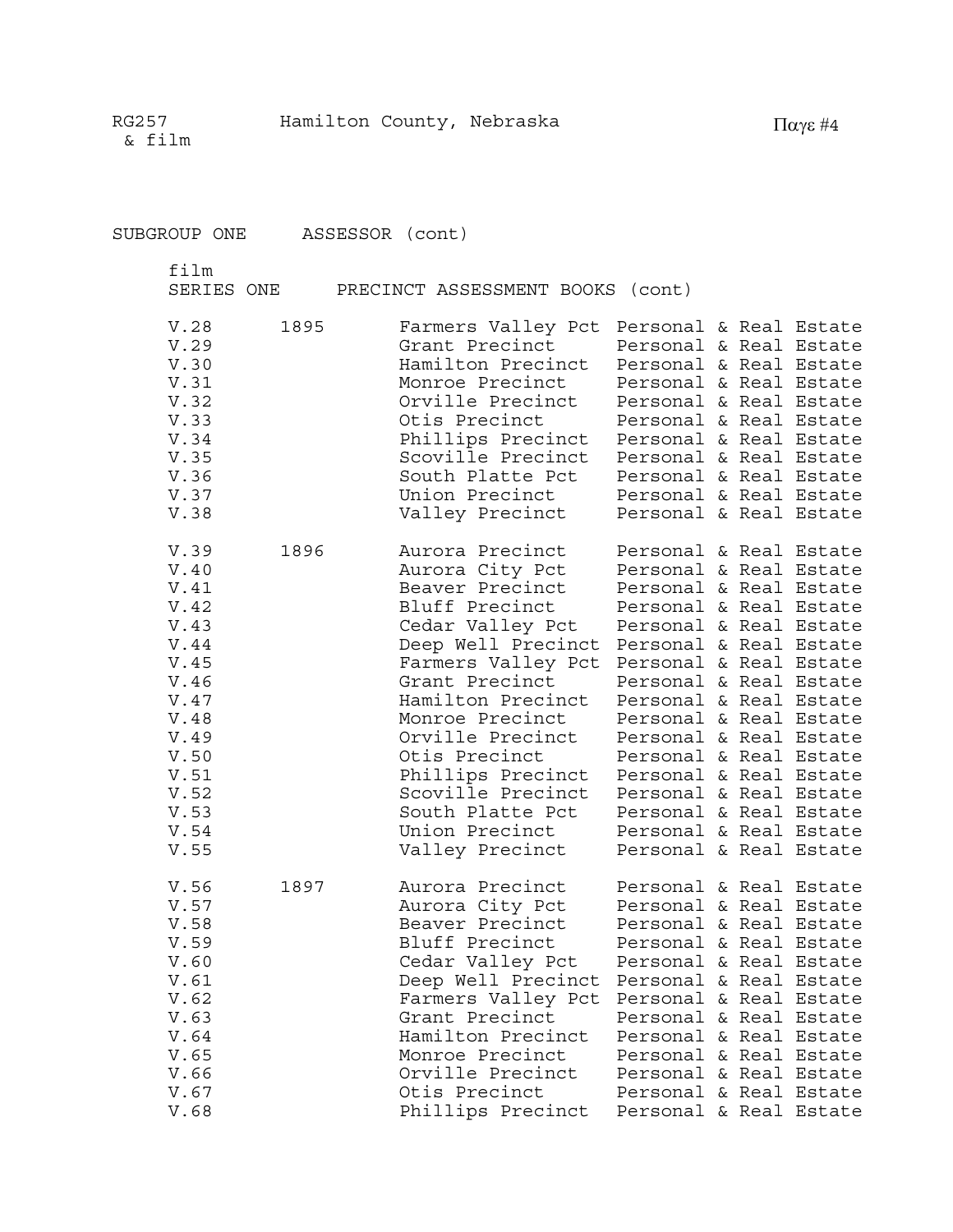SUBGROUP ONE ASSESSOR (cont) film SERIES ONE PRECINCT ASSESSMENT RECORDS (cont) V.69 1897 Scoville Precinct Personal & Real Estate V.70 South Platte Pct Personal & Real Estate V.71 Union Precinct Personal & Real Estate V.72 Valley Precinct Personal & Real Estate V.73 1897-1899 Recapitulations Personal & Real Estate (targeted 1897 on microfilm) V.74 1898 Aurora Precinct Personal & Real Estate V.75 Aurora City Personal & Real Estate V.76 Beaver Precinct Personal & Real Estate V.77 Bluff Precinct Personal & Real Estate V.78 Cedar Valley Pct Personal & Real Estate V.79 Deep Well Precinct Personal & Real Estate V.80 Farmers Valley Pct Personal & Real Estate V.81 Grant Precinct<br>
V.82 Hamilton Precinct Personal & Real Estate<br>
Hamilton Precinct Personal & Real Estate Hamilton Precinct Personal & Real Estate V.83 Monroe Precinct Personal & Real Estate V.84 Orville Precinct Personal & Real Estate V.85 Otis Precinct Personal & Real Estate V.86 Phillips Precinct Personal & Real Estate V.87 Scoville Precinct Personal & Real Estate V.88 South Platte Pct Personal & Real Estate V.89 Union Precinct Personal & Real Estate V.90 Valley Precinct Personal & Real Estate V.91 1899 Aurora Precinct Personal & Real Estate V.92 Aurora City Pct Personal & Real Estate V.93 Beaver Precinct Personal & Real Estate V.94 Bluff Precinct Personal & Real Estate V.95 Cedar Valley Pct Personal & Real Estate V.96 Deep Well Precinct Personal & Real Estate V.97 Farmers Valley Pct Personal & Real Estate V.98 Grant Precinct Personal & Real Estate V.99 Hamilton Precinct Personal & Real Estate V.100 Monroe Precinct Personal & Real Estate V.101 Orville Precinct Personal & Real Estate V.102 Otis Precinct Personal & Real Estate V.103 Phillips Precinct Personal & Real Estate V.104 Scoville Precinct Personal & Real Estate V.105 South Platte Pct Personal & Real Estate V.106 Union Precinct Personal & Real Estate

V.107 Valley Precinct Personal & Real Estate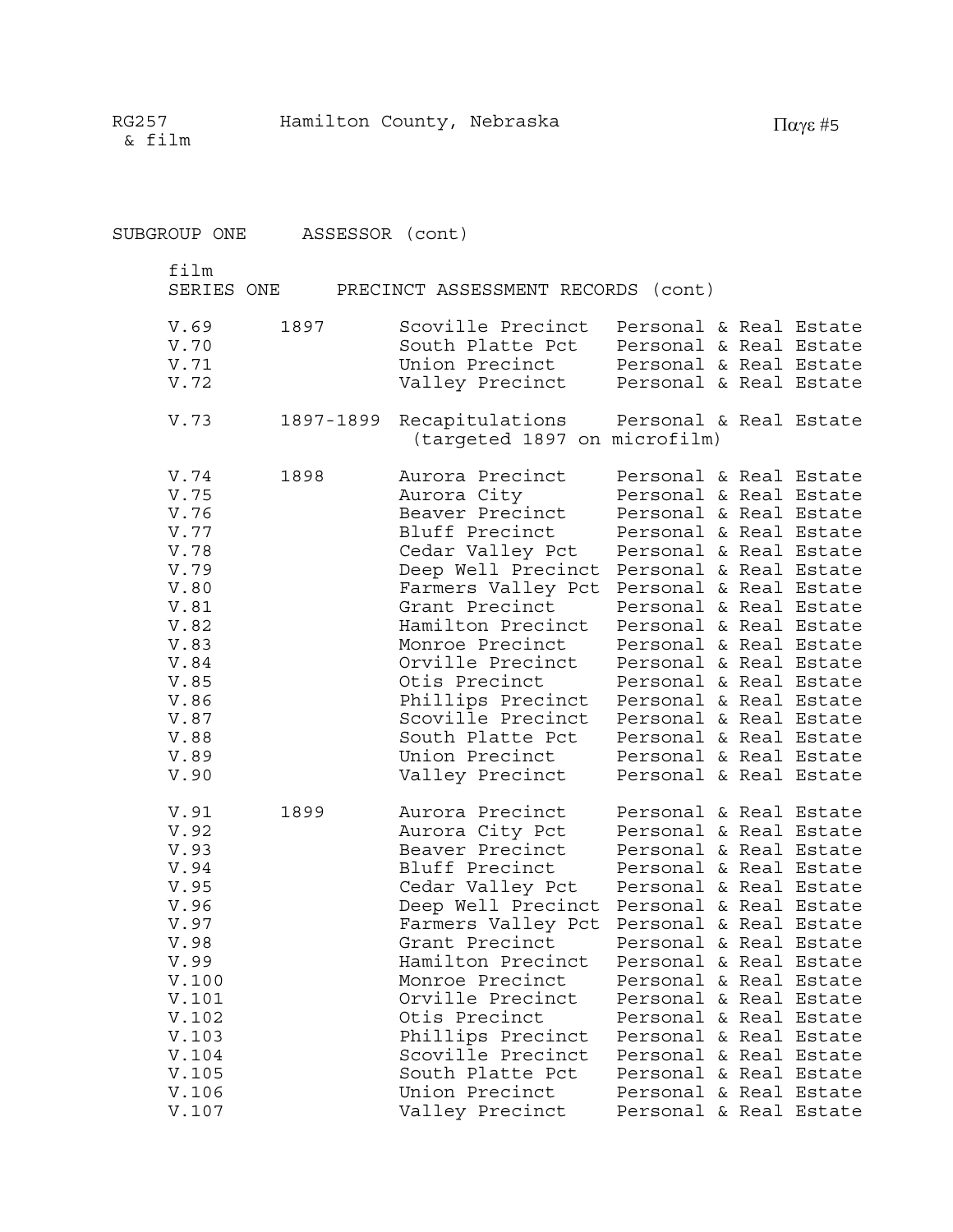SUBGROUP ONE ASSESSOR (cont)

film

SERIES ONE PRECINCT ASSESSMENT RECORDS (cont)

| V.108<br>V.109<br>V.110<br><b>V.111</b><br>V.112<br>V.113<br>V.114<br>V.115<br>V.116<br>V.117<br>V.118<br>V.119<br>V.120<br>V.121<br>V.122<br>V.123<br>V.124<br>V.125 | 1900<br>1900-1901 | Aurora Precinct<br>Aurora City Pct<br>Beaver Precinct<br>Bluff Precinct<br>Cedar Valley Pct<br>Deep Well Precinct<br>Farmers Valley Pct<br>Grant Precinct<br>Hamilton Precinct<br>Monroe Precinct<br>Orville Precinct<br>Otis Precinct<br>Phillips Precinct<br>Scoville Precinct<br>South Platte Pct<br>Union Precinct<br>Valley Precinct<br>Recapitulations<br>(targeted 1900 Recaps on microfilm) | Personal & Real Estate<br>Personal & Real Estate<br>Personal & Real Estate<br>Personal & Real Estate<br>Personal & Real Estate<br>Personal & Real Estate<br>Personal & Real Estate<br>Personal & Real Estate<br>Personal & Real Estate<br>Personal & Real Estate<br>Personal & Real Estate<br>Personal & Real Estate<br>Personal & Real Estate<br>Personal & Real Estate<br>Personal & Real Estate<br>Personal & Real Estate<br>Personal & Real Estate<br>Personal & Real Estate |  |  |
|-----------------------------------------------------------------------------------------------------------------------------------------------------------------------|-------------------|-----------------------------------------------------------------------------------------------------------------------------------------------------------------------------------------------------------------------------------------------------------------------------------------------------------------------------------------------------------------------------------------------------|----------------------------------------------------------------------------------------------------------------------------------------------------------------------------------------------------------------------------------------------------------------------------------------------------------------------------------------------------------------------------------------------------------------------------------------------------------------------------------|--|--|
| V.126<br>V.127<br>V.128<br>V.129<br>V.130<br>V.131<br>V.132<br>V.133<br>V.134<br>V.135<br>V.136<br>V.137<br>V.138<br>V.139<br>V.140<br>V.141<br>V.142                 | 1901              | Aurora Precinct<br>Aurora City Pct<br>Beaver Precinct<br>Bluff Precinct<br>Cedar Valley Pct<br>Deep Well Precinct<br>Farmers Valley Pct<br>Grant Precinct<br>Hamilton Precinct<br>Monroe Precinct<br>Orville Precinct<br>Otis Precinct<br>Phillips Precinct<br>Scoville Precinct<br>South Platte Pct<br>Union Precinct<br>Valley Precinct                                                           | Personal & Real Estate<br>Personal & Real Estate<br>Personal & Real Estate<br>Personal & Real Estate<br>Personal & Real Estate<br>Personal & Real Estate<br>Personal & Real Estate<br>Personal & Real Estate<br>Personal & Real Estate<br>Personal & Real Estate<br>Personal & Real Estate<br>Personal & Real Estate<br>Personal & Real Estate<br>Personal & Real Estate<br>Personal & Real Estate<br>Personal & Real Estate<br>Personal & Real Estate                           |  |  |
| V.143<br>V.144<br>V.145<br>V.146                                                                                                                                      | 1902              | Aurora Precinct<br>Aurora City Pct<br>Beaver Precinct<br>Bluff Precinct                                                                                                                                                                                                                                                                                                                             | Personal & Real Estate<br>Personal & Real Estate<br>Personal & Real Estate<br>Personal & Real Estate                                                                                                                                                                                                                                                                                                                                                                             |  |  |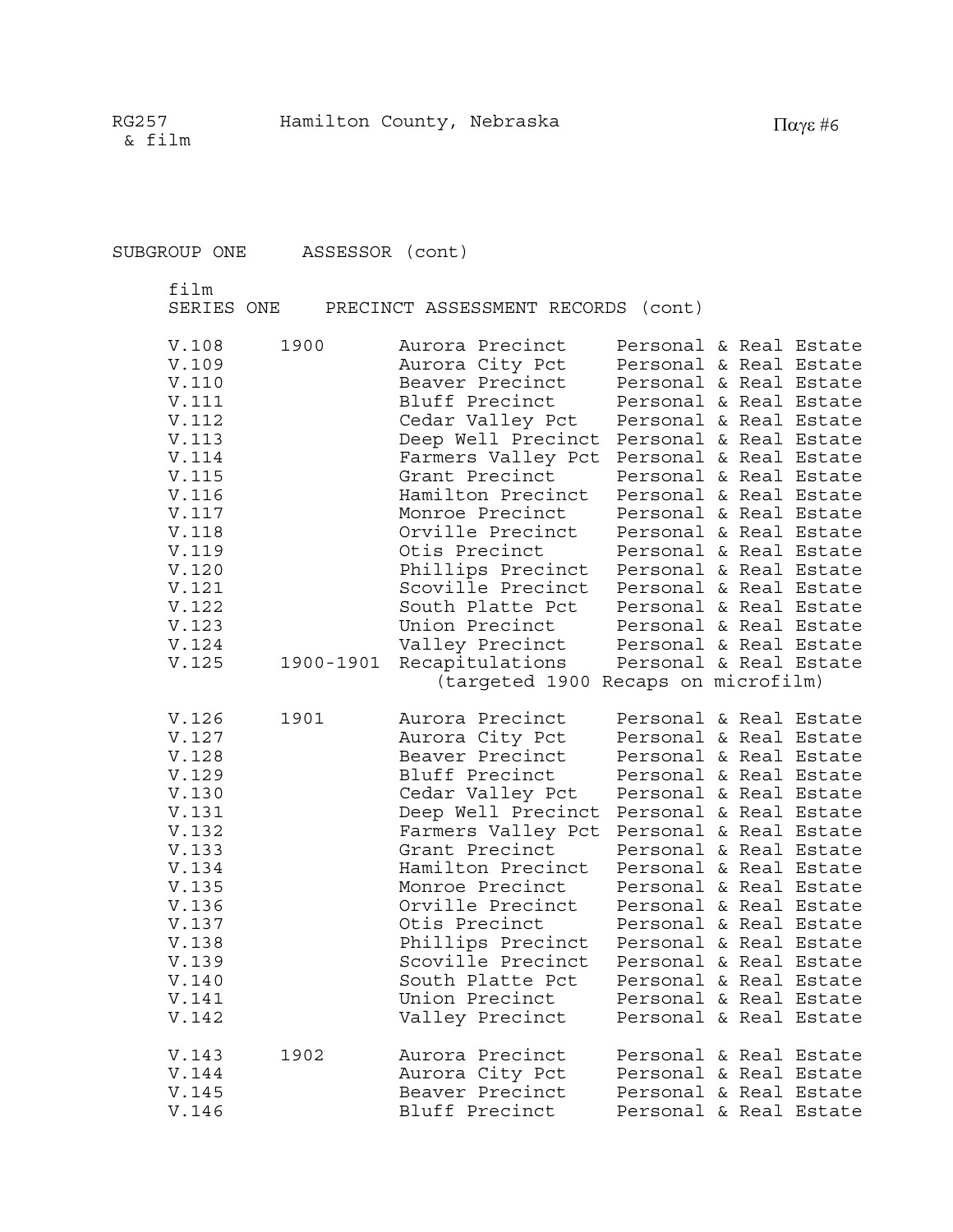V.147 Cedar Valley Pct Personal & Real Estate

SUBGROUP ONE ASSESSOR (cont)

film<br>SERIE

| SERIES ONE |  | PRECINCT ASSESSMENT BOOKS (cont) |  |  |
|------------|--|----------------------------------|--|--|
|------------|--|----------------------------------|--|--|

| V.148<br>V.149<br>V.150<br>V.151<br>V.152<br>V.153<br>V.154<br>V.155                                                                                           | 1902              | Deep Well Precinct Personal & Real Estate<br>Farmers Valley Pct<br>Grant Precinct<br>Hamilton Precinct<br>Monroe Precinct<br>Orville Precinct<br>Otis Precinct<br>Phillips Precinct                                                                                                                                                                                                          | Personal & Real Estate<br>Personal & Real Estate<br>Personal & Real Estate<br>Personal & Real Estate<br>Personal & Real Estate<br>Personal & Real Estate<br>Personal & Real Estate                                                                                                                                                                                                                                                                                               |  |  |
|----------------------------------------------------------------------------------------------------------------------------------------------------------------|-------------------|----------------------------------------------------------------------------------------------------------------------------------------------------------------------------------------------------------------------------------------------------------------------------------------------------------------------------------------------------------------------------------------------|----------------------------------------------------------------------------------------------------------------------------------------------------------------------------------------------------------------------------------------------------------------------------------------------------------------------------------------------------------------------------------------------------------------------------------------------------------------------------------|--|--|
| V.156<br>V.157<br>V.158<br>V.159                                                                                                                               |                   | Scoville Precinct<br>South Platte Pct<br>Union Precinct<br>Valley Precinct                                                                                                                                                                                                                                                                                                                   | Personal & Real Estate<br>Personal & Real Estate<br>Personal & Real Estate<br>Personal & Real Estate                                                                                                                                                                                                                                                                                                                                                                             |  |  |
| V.160<br>V.161<br>V.162<br>V.163<br>V.164<br>V.165<br>V.166<br>V.167<br>V.168<br>V.169<br>V.170<br>V.171<br>V.172<br>V.173<br>V.174<br>V.175<br>V.176<br>V.177 | 1903<br>1900-1903 | Aurora Precinct<br>Aurora City Pct<br>Beaver Precinct<br>Bluff Precinct<br>Cedar Valley Pct<br>Deep Well Precinct<br>Farmers Valley Pct<br>Grant Precinct<br>Hamilton Precinct<br>Monroe Precinct<br>Orville Precinct<br>Otis Precinct<br>Phillips Precinct<br>Scoville Precinct<br>South Platte Pct<br>Union Precinct<br>Valley Precinct<br>Recapitulations<br>(targeted 1903 on microfilm) | Personal & Real Estate<br>Personal & Real Estate<br>Personal & Real Estate<br>Personal & Real Estate<br>Personal & Real Estate<br>Personal & Real Estate<br>Personal & Real Estate<br>Personal & Real Estate<br>Personal & Real Estate<br>Personal & Real Estate<br>Personal & Real Estate<br>Personal & Real Estate<br>Personal & Real Estate<br>Personal & Real Estate<br>Personal & Real Estate<br>Personal & Real Estate<br>Personal & Real Estate<br>Personal & Real Estate |  |  |
| V.178<br>V.179<br>V.180<br>V.181<br>V.182<br>V.183<br>V.184<br>V.185<br>V.186                                                                                  | 1904              | Aurora Precinct<br>Aurora City<br>Beaver Precinct<br>Bluff Precinct<br>Cedar Valley Pct<br>Deep Well Precinct<br>Farmers Valley Pct<br>Grant Precinct<br>Hamilton Precinct                                                                                                                                                                                                                   | Personal & Real Estate<br>Personal & Real Estate<br>Personal & Real Estate<br>Personal & Real Estate<br>Personal & Real Estate<br>Personal & Real Estate<br>Personal & Real Estate<br>Personal & Real Estate<br>Personal & Real Estate                                                                                                                                                                                                                                           |  |  |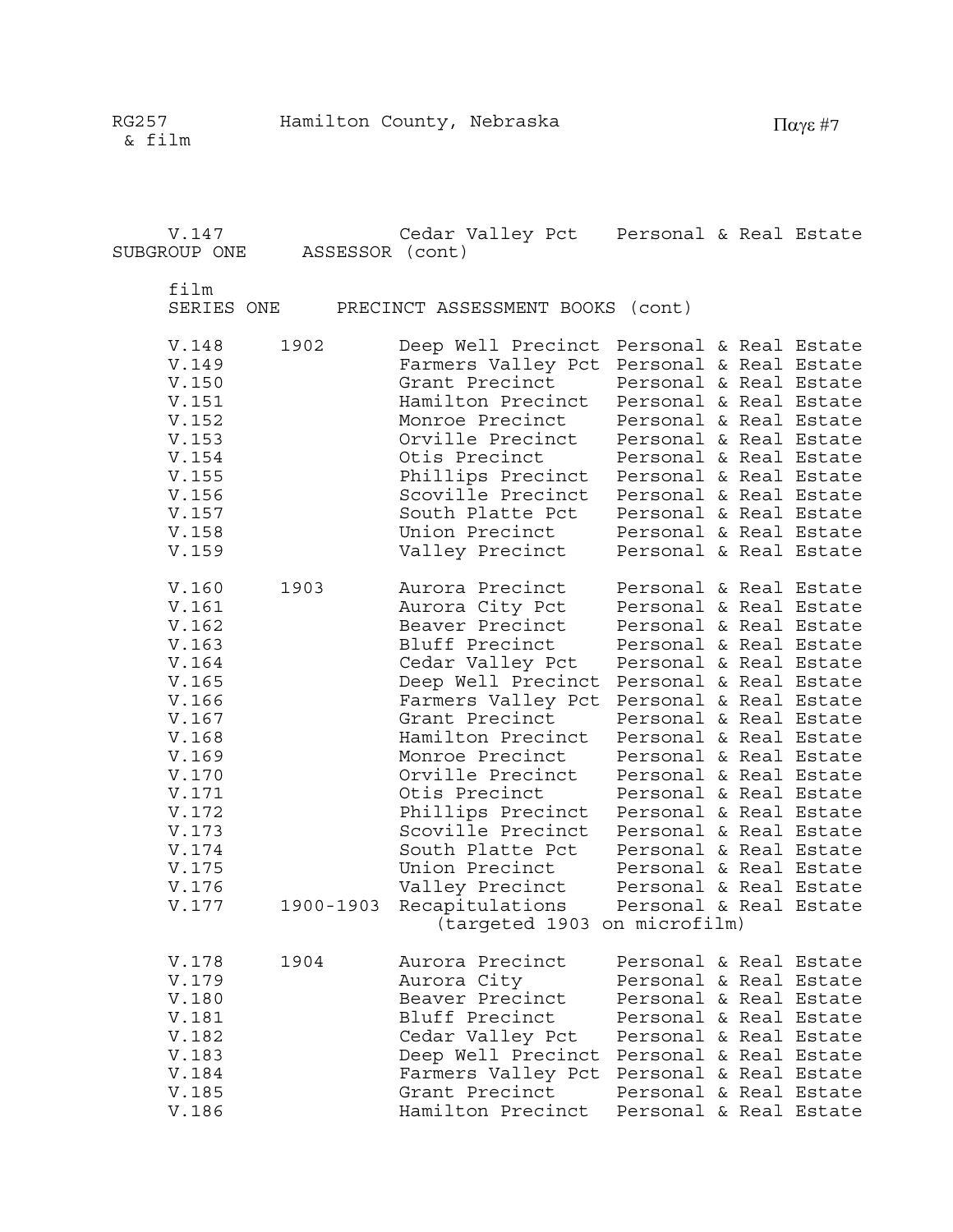V.187 Monroe Precinct Personal & Real Estate SUBGROUP ONE ASSESSOR (cont) film SERIES ONE PRECINCT ASSESSMENT BOOKS (cont) V.188 1904 Orville Precinct Personal & Real Estate V.189 Otis Precinct Personal & Real Estate V.190 Phillips Precinct Personal & Real Estate V.191 Scoville Precinct Personal & Real Estate<br>V.192 South Platte Pct Personal & Real Estate V.192 South Platte Pct Personal & Real Estate V.193 Union Precinct Personal & Real Estate V.194 Valley Precinct Personal & Real Estate V.195 1905 Aurora Precinct Personal & Real Estate V.196 Aurora City Pct Real Estate-Improvements V.197 Aurora City Personal & Real Estate V.198 Beaver Precinct Personal & Real Estate V.199 Bluff Precinct Personal & Real Estate V.200 Cedar Valley Pct Personal & Real Estate V.201 Deep Well Precinct Personal & Real Estate V.202 Farmers Valley Pct Personal & Real Estate V.203 Grant Precinct Personal & Real Estate V.204 Hamilton Precinct Personal & Real Estate V.205 Monroe Precinct Personal & Real Estate V.206 Orville Precinct Personal & Real Estate V.207 Otis Precinct Personal & Real Estate V.208 Phillips Precinct Personal & Real Estate V.209 Scoville Precinct Personal & Real Estate V.210 South Platte Pct Personal & Real Estate V.211 Union Precinct Personal & Real Estate V.212 Valley Precinct Personal & Real Estate V.213 1906 Aurora Precinct Personal & Real Estate V.214 Aurora City Pct Personal & Real Estate NOTE: AH@ cont. in vol. #215 V.215 Aurora City Pct Real Estate-Additions V.216 Beaver Precinct Personal & Real Estate V.217 Bluff Precinct Personal & Real Estate V.218 Cedar Valley Pct Personal, pp.1-7 Recapitulations Personal Property at B-Q Farmers Pct AB@ Orville Pct AC@

 Union Pct, AC@ Scoville Pct, AD@ Beaver Pct AE@ Aurora Pct, AF@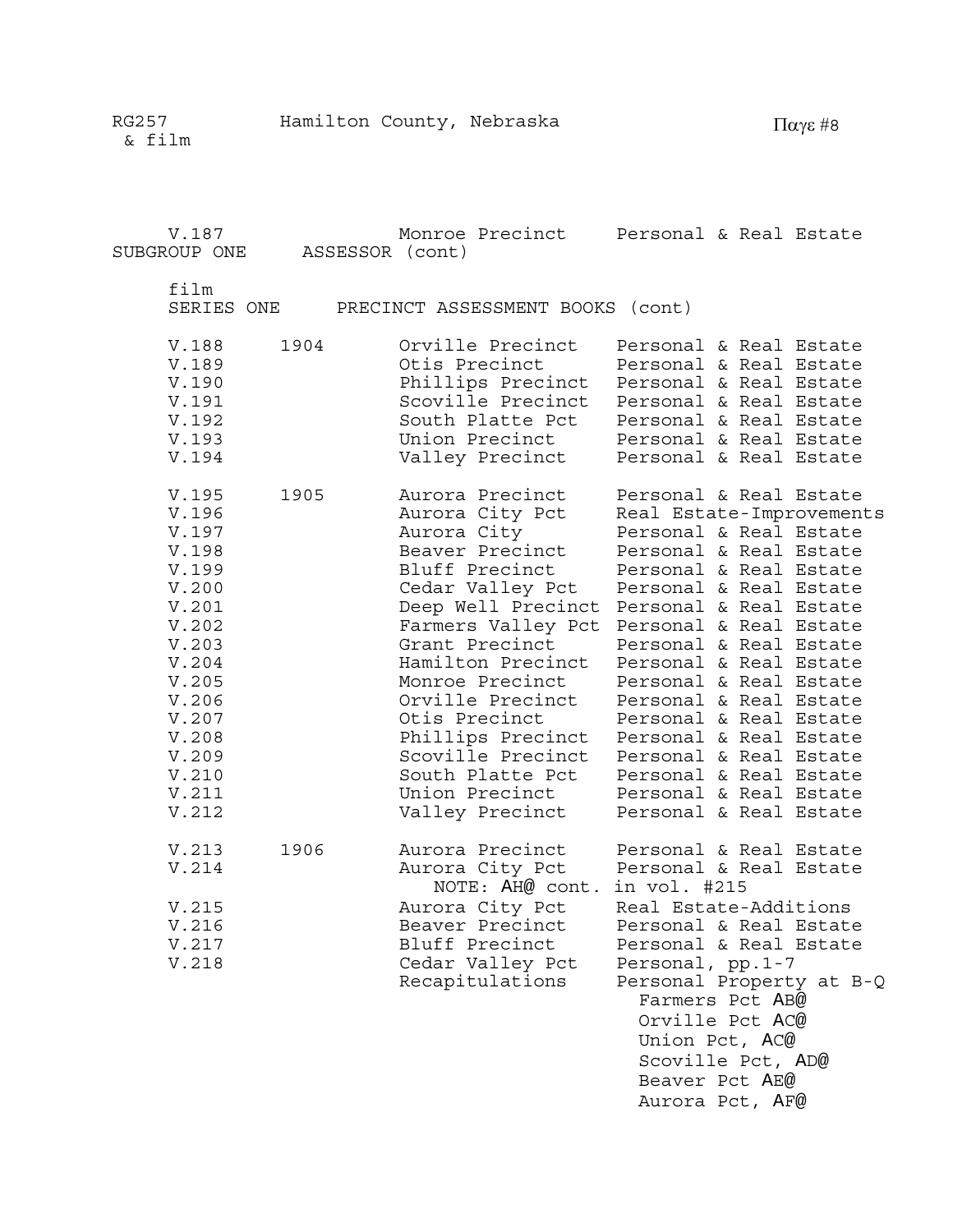| SUBGROUP ONE                                                                                                      | ASSESSOR (cont) |                                                                                                                                                                                                                                                                         | Hamilton Pct, AG@<br>Deepwell Pct, AH@                                                                                                                                                                                                                                                                                                                                                                                |
|-------------------------------------------------------------------------------------------------------------------|-----------------|-------------------------------------------------------------------------------------------------------------------------------------------------------------------------------------------------------------------------------------------------------------------------|-----------------------------------------------------------------------------------------------------------------------------------------------------------------------------------------------------------------------------------------------------------------------------------------------------------------------------------------------------------------------------------------------------------------------|
| film                                                                                                              |                 | SERIES ONE PRECINCT ASSESSMENT BOOKS (cont)                                                                                                                                                                                                                             |                                                                                                                                                                                                                                                                                                                                                                                                                       |
| V.218                                                                                                             | 1906            | Cedar Valley                                                                                                                                                                                                                                                            | Recaps (cont)<br>Valley Pct, AH@<br>Grant Pct, AI-J@<br>Monroe Pct, AK@<br>Phillips Pct, AL@<br>Otis Precinct AM@<br>So. Platte Pct, AM@<br>Bluff Precinct AN@                                                                                                                                                                                                                                                        |
| V.218<br>V.219<br>V.220<br>V.221<br>V.222<br>V.223<br>V.224<br>V.225<br>V.226<br>V.227<br>V.228<br>V.229<br>V.230 | 1906            | Cedar Valley Pct<br>Deep Well Precinct<br>Farmers Valley Pct<br>Grant Precinct<br>Hamilton Precinct<br>Monroe Precinct<br>Orville Precinct<br>Otis Precinct<br>Phillips Precinct<br>Scoville Precinct<br>South Platte Pct<br>Valley Precinct                            | Aurora City AO@<br>Telephone, Telegraph<br>and Express Cos, P-Q<br>Real Estate<br>Personal & Real Estate<br>Personal & Real Estate<br>Personal & Real Estate<br>Personal & Real Estate<br>Personal & Real Estate<br>Personal & Real Estate<br>Personal & Real Estate<br>Personal & Real Estate<br>Personal & Real Estate<br>Personal & Real Estate<br>Union Precinct Personal & Real Estate<br>Personal & Real Estate |
| V.231<br>V.232<br>V.233<br>V.234<br>V.235<br>V.236<br>V.237<br>V.238<br>V.239<br>V.240<br>V.241<br>V.242          | 1907            | Aurora Precinct<br>Aurora City<br>Beaver Precinct<br>Bluff Precinct<br>Cedar Valley Pct<br>County Recaps<br>Cedar Valley Pct<br>Deep Well Precinct<br>Farmers Valley Pct<br>Grant Precinct<br>Hamilton Precinct<br>Monroe Precindt<br>Orville Precinct<br>Otis Precinct | Personal & Real Estate<br>Personal & Real Estate<br>Personal & Real Estate<br>Personal & Real Estate<br>Personal A-Z at AA@<br>Personal at A-U<br>Real Estate<br>Personal & Real Estate<br>Personal & Real Estate<br>Personal & Real Estate<br>Personal & Real Estate<br>Personal & Real Estate<br>Personal & Real Estate<br>Personal & Real Estate                                                                   |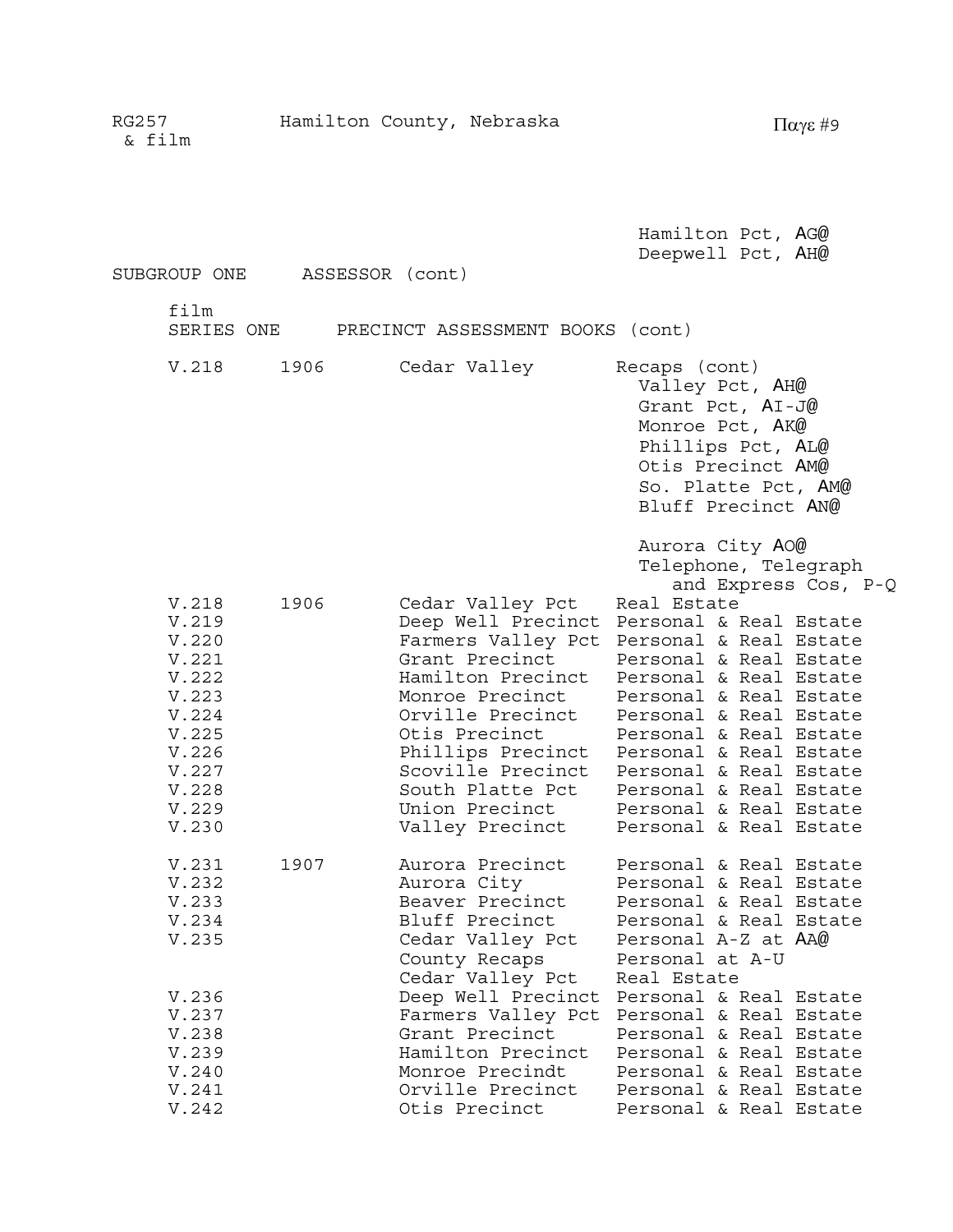| V.243                                                                      |                 | Phillips Precinct                                                                                             | Personal & Real Estate                                                                                                                                                                                               |
|----------------------------------------------------------------------------|-----------------|---------------------------------------------------------------------------------------------------------------|----------------------------------------------------------------------------------------------------------------------------------------------------------------------------------------------------------------------|
| V.244                                                                      |                 | Scoville Precinct                                                                                             | Personal & Real Estate                                                                                                                                                                                               |
| V.245                                                                      |                 | South Platte Pct                                                                                              | Personal & Real Estate                                                                                                                                                                                               |
| SUBGROUP ONE                                                               | ASSESSOR (cont) |                                                                                                               |                                                                                                                                                                                                                      |
| film<br>SERIES ONE                                                         |                 | PRECINCT ASSESSMENT BOOKS (cont)                                                                              |                                                                                                                                                                                                                      |
| V.246                                                                      |                 | Union Precinct                                                                                                | Personal & Real Estate                                                                                                                                                                                               |
| V.247                                                                      |                 | Valley Precinct                                                                                               | Personal & Real Estate                                                                                                                                                                                               |
| $V.248 - 249$<br>$V.250 - 251$<br>$V.252 - 253$<br>V.254<br>V.255<br>V.256 | 1908            | Aurora Precinct<br>Aurora City<br>Beaver Precinct<br>Bluff/Cedar Valley<br>Bluff/Cedar Valley<br>Cedar Valley | Personal & Real Estate<br>Personal & Real Estate<br>Personal & Real Estate<br>Personal<br>Real Estate<br>County Recaps-Personal<br>Aurora-Valley, A-S<br>Tele, Ins., Express<br>Cedar Valley Val. U<br>V-Z are blank |
| V.257                                                                      | 1908            | Bluff/Cedar Valley                                                                                            | Real Estate-Land                                                                                                                                                                                                     |
| $V.258 - 259$                                                              |                 | Deep Well Precinct                                                                                            | Personal & Real Estate                                                                                                                                                                                               |
| $V.260 - 261$                                                              |                 | Farmers Valley Pct                                                                                            | Personal & Real Estate                                                                                                                                                                                               |
| $V.262 - 263$                                                              |                 | Grant Precinct                                                                                                | Personal & Real Estate                                                                                                                                                                                               |
| $V.264 - 265$                                                              |                 | Hamilton Precinct                                                                                             | Personal & Real Estate                                                                                                                                                                                               |
| $V.266 - 267$                                                              |                 | Monroe Precinct                                                                                               | Personal & Real Estate                                                                                                                                                                                               |
| $V.268 - 269$                                                              |                 | Orville Precinct                                                                                              | Personal & Real Estate                                                                                                                                                                                               |
| $V.270 - 271$                                                              |                 | Otis Precinct                                                                                                 | Personal & Real Estate                                                                                                                                                                                               |
| $V.272 - 273$                                                              |                 | Phillips Precinct                                                                                             | Personal & Real Estate                                                                                                                                                                                               |
| $V.274 - 275$                                                              |                 | Scoville Precinct                                                                                             | Personal & Real Estate                                                                                                                                                                                               |
| $V.276 - 277$                                                              |                 | South Platte Pct                                                                                              | Personal & Real Estate                                                                                                                                                                                               |
| $V.278 - 279$                                                              |                 | Union Precinct                                                                                                | Personal & Real Estate                                                                                                                                                                                               |
| $V.280 - 281$                                                              |                 | Valley Precinct                                                                                               | Personal & Real Estate                                                                                                                                                                                               |
| V.282                                                                      |                 | 1904-1908 All Precincts                                                                                       | Grand Recapitulation                                                                                                                                                                                                 |
| $V.283 - 284$                                                              | 1909            | Aurora Precinct                                                                                               | Personal & Real Estate                                                                                                                                                                                               |
| $V.285 - 286$                                                              |                 | Aurora City                                                                                                   | Personal & Real Estate                                                                                                                                                                                               |
| $V.287 - 288$                                                              |                 | Beaver Precinct                                                                                               | Personal & Real Estate                                                                                                                                                                                               |
| $V.289 - 290$                                                              |                 | Bluff Precinct                                                                                                | Personal & Real Estate                                                                                                                                                                                               |
| $V.291 - 292$                                                              |                 | Cedar Valley Pct                                                                                              | Personal & Real Estate                                                                                                                                                                                               |
| $V.293 - 294$                                                              |                 | Deep Well Precinct                                                                                            | Personal & Real Estate                                                                                                                                                                                               |
| $V.295 - 296$                                                              |                 | Farmers Valley Pct                                                                                            | Personal & Real Estate                                                                                                                                                                                               |
| $V.297 - 298$                                                              |                 | Grant Precinct                                                                                                | Personal & Real Estate                                                                                                                                                                                               |
| $V.299 - 300$                                                              |                 | Hamilton Precinct                                                                                             | Personal & Real Estate                                                                                                                                                                                               |
| $V.301 - 302$                                                              |                 | Monroe Precinct                                                                                               | Personal & Real Estate                                                                                                                                                                                               |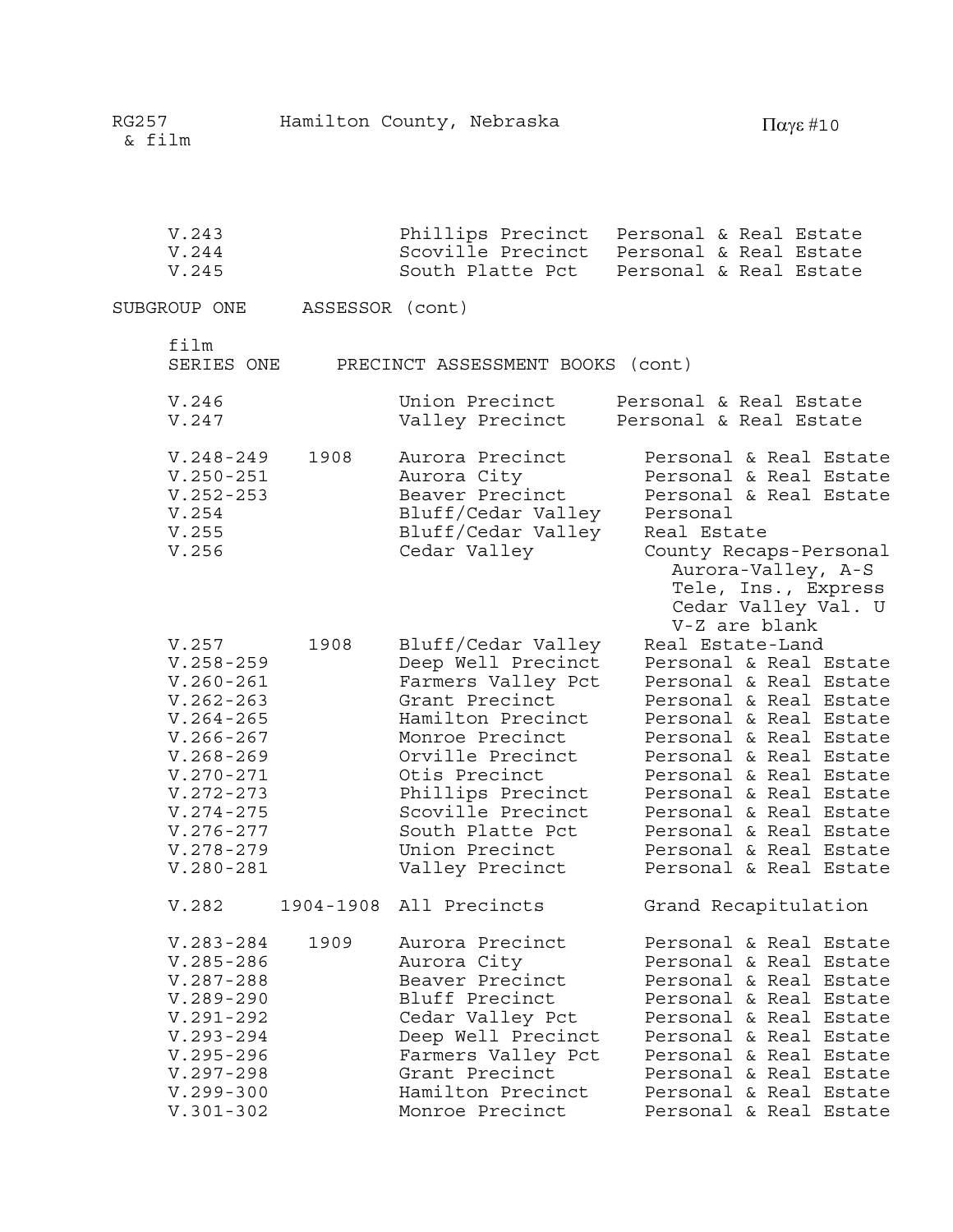| $V.303 - 304$ |      | Orville Precinct   | Personal & Real Estate |
|---------------|------|--------------------|------------------------|
| $V.305 - 306$ |      | Otis Precinct      | Personal & Real Estate |
| $V.307 - 308$ |      | Phillips Precinct  | Personal & Real Estate |
| $V.309 - 310$ |      | Scoville Precinct  | Personal & Real Estate |
| $V.311 - 312$ |      | South Platte Pct   | Personal & Real Estate |
| $V.313 - 314$ |      | Union Precinct     | Personal & Real Estate |
| $V.315 - 316$ |      | Valley Precinct    | Personal & Real Estate |
| V.317         | 1909 | All Precincts      | Grand Recapitulation   |
| $V.318 - 319$ | 1910 | Aurora Precinct    | Personal & Real Estate |
| $V.320 - 321$ |      | Aurora City        | Personal & Real Estate |
| $V.322 - 323$ |      | Beaver Precinct    | Personal & Real Estate |
| $V.324 - 325$ |      | Bluff Precinct     | Personal & Real Estate |
| V.326         |      | Cedar Valley Pct   | Real Estate            |
| $V.327 - 328$ |      | Deep Well Precinct | Personal & Real Estate |
| V.329         |      | Farmers Valley Pct | Personal               |
| $V.330 - 331$ |      | Grant Precinct     | Personal & Real Estate |
| $V.332 - 333$ |      | Hamilton Precinct  | Personal & Real Estate |
| $V.334 - 335$ |      | Monroe Precicnt    | Personal & Real Estate |
| $V.336 - 337$ |      | Orville Precinct   | Personal & Real Estate |
| $V.338 - 339$ |      | Otis Precinct      | Personal & Real Estate |
| $V.340 - 341$ |      | Phillips Precinct  | Personal & Real Estate |
| V.342         |      | Scoville Precinct  | Personal               |
| $V.343 - 344$ |      | South Platte Pct   | Personal & Real Estate |
| $V.345 - 346$ |      | Union Precinct     | Personal & Real Estate |
| $V.347 - 348$ |      | Valley Precinct    | Personal & Real Estate |
| V.349         |      | Recapitulations    | Personal Property      |
| $V.350 - 351$ | 1911 | Aurora Precinct    | Personal & Real Estate |
| $V.352 - 353$ |      | Aurora City        | Personal & Real Estate |
| $V.354 - 355$ |      | Beaver Precinct    | Personal & Real Estate |
| V.356         |      | Bluff Precinct     | Personal               |
| $V.357 - 358$ |      | Cedar Valley Pct   | Personal & Real Estate |
| V.359         |      | Deep Well Precinct | Real Estate            |
| $V.360 - 361$ |      | Farmers Valley Pct | Personal & Real Estate |
| $V.362 - 363$ |      | Grant Precinct     | Personal & Real Estate |
| $V.364 - 365$ |      | Hamilton Precinct  | Personal & Real Estate |
| V.366         |      | Monroe Precinct    | Real Estate            |
| $V.367 - 368$ |      | Orville Precinct   | Personal & Real Estate |
| V.369         |      | Otis Precinct      | Real Estate            |
| $V.370 - 371$ |      | Phillips Precinct  | Personal & Real Estate |
| $V.372 - 373$ |      | Scoville Precinct  | Personal & Real Estate |
| V.374         |      | South Platte Pct   | Personal               |
| $V.375 - 376$ |      | Union Precinct     | Personal & Real Estate |
| V.377         |      | Valley Precinct    | Real Estate            |
| V.378         |      | Recapitulations    | Personal Property      |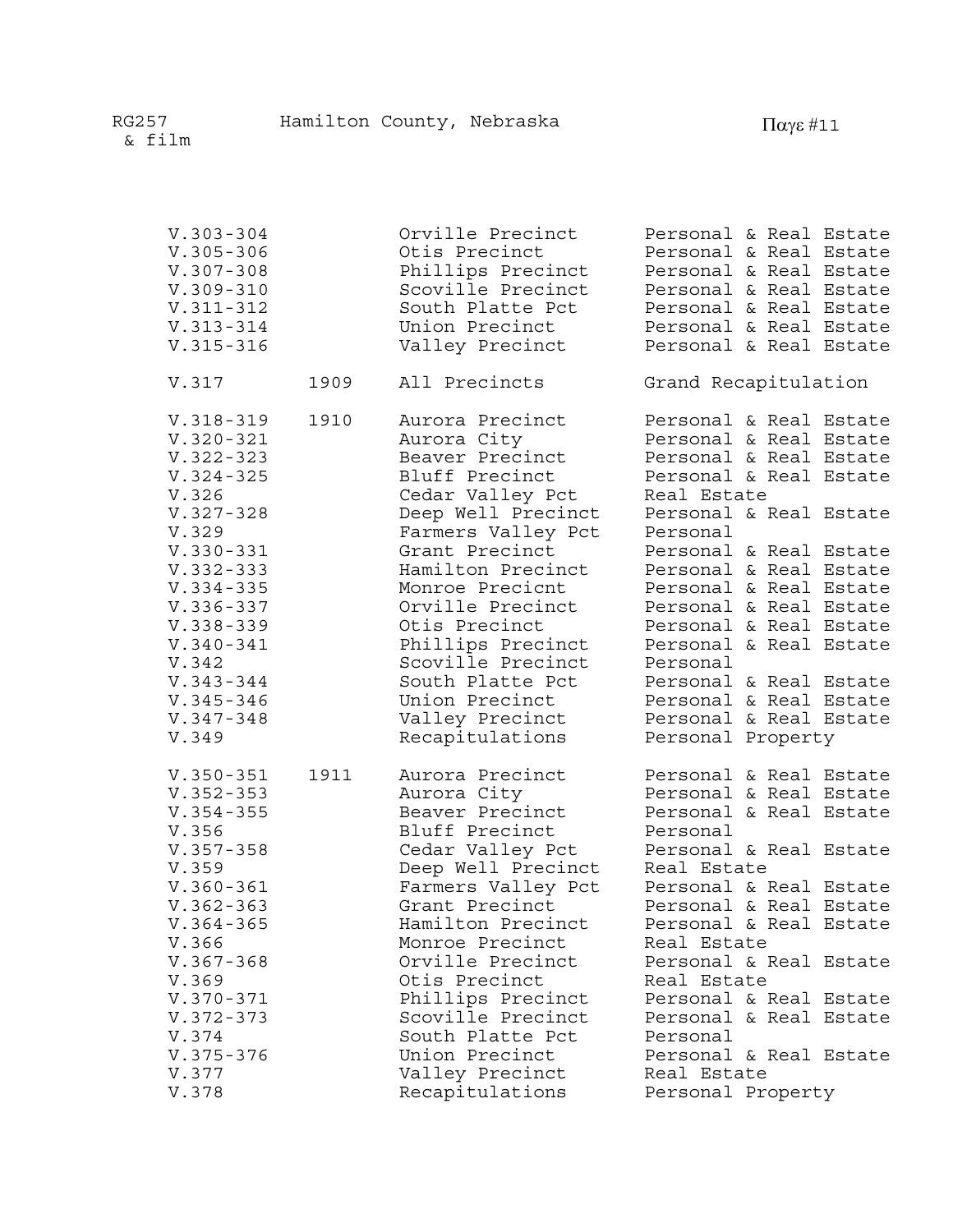| V.379-380    | 1912            |             | Aurora Precinct | Personal & Real Estate |  |  |
|--------------|-----------------|-------------|-----------------|------------------------|--|--|
| V.381-382    |                 | Aurora City |                 | Personal & Real Estate |  |  |
| V.383-384    |                 |             | Beaver Precinct | Personal & Real Estate |  |  |
| V.385        |                 |             | Bluff Precinct  | Real Estate            |  |  |
| SUBGROUP ONE | ASSESSOR (cont) |             |                 |                        |  |  |

film

SERIES ONE PRECINCT ASSESSMENT BOOKS (cont)

1912 Cedar Valley Pct Personal & Real Estate

|                                                                                                                                                                                                                                |      |                                                                                                                                                                                                                                                                                                                                                                              | (see vols.407 & 408)                                                                                                                                                                                                                                                                                                                                                                   |
|--------------------------------------------------------------------------------------------------------------------------------------------------------------------------------------------------------------------------------|------|------------------------------------------------------------------------------------------------------------------------------------------------------------------------------------------------------------------------------------------------------------------------------------------------------------------------------------------------------------------------------|----------------------------------------------------------------------------------------------------------------------------------------------------------------------------------------------------------------------------------------------------------------------------------------------------------------------------------------------------------------------------------------|
| $V.386 - 387$                                                                                                                                                                                                                  |      | Deep Well Precinct                                                                                                                                                                                                                                                                                                                                                           | Personal & Real Estate                                                                                                                                                                                                                                                                                                                                                                 |
| $V.388 - 389$                                                                                                                                                                                                                  |      | Farmers Valley Pct                                                                                                                                                                                                                                                                                                                                                           | Personal & Real Estate                                                                                                                                                                                                                                                                                                                                                                 |
| $V.390 - 391$                                                                                                                                                                                                                  |      | Grant Precinct                                                                                                                                                                                                                                                                                                                                                               | Personal & Real Estate                                                                                                                                                                                                                                                                                                                                                                 |
| $V.392 - 393$                                                                                                                                                                                                                  |      | Hamilton Precinct                                                                                                                                                                                                                                                                                                                                                            | Personal & Real Estate                                                                                                                                                                                                                                                                                                                                                                 |
| V.394                                                                                                                                                                                                                          |      | Monroe Precinct                                                                                                                                                                                                                                                                                                                                                              | Real Estate                                                                                                                                                                                                                                                                                                                                                                            |
| $V.395 - 396$                                                                                                                                                                                                                  |      | Orville Precinct                                                                                                                                                                                                                                                                                                                                                             | Personal & Real Estate                                                                                                                                                                                                                                                                                                                                                                 |
| $V.397 - 398$                                                                                                                                                                                                                  |      | Otis Precinct                                                                                                                                                                                                                                                                                                                                                                | Personal & Real Estate                                                                                                                                                                                                                                                                                                                                                                 |
| V.399                                                                                                                                                                                                                          |      | Phillips Precinct                                                                                                                                                                                                                                                                                                                                                            | Real Estate                                                                                                                                                                                                                                                                                                                                                                            |
| $V.400 - 401$                                                                                                                                                                                                                  |      | Scoville Precinct                                                                                                                                                                                                                                                                                                                                                            | Personal & Real Estate                                                                                                                                                                                                                                                                                                                                                                 |
| $V.402 - 403$                                                                                                                                                                                                                  |      | South Platte Pct                                                                                                                                                                                                                                                                                                                                                             | Personal & Real Estate                                                                                                                                                                                                                                                                                                                                                                 |
| V.404                                                                                                                                                                                                                          |      | Union Precinct                                                                                                                                                                                                                                                                                                                                                               | Real Estate                                                                                                                                                                                                                                                                                                                                                                            |
| $V.405 - 406$                                                                                                                                                                                                                  |      | Valley Precinct                                                                                                                                                                                                                                                                                                                                                              | Personal & Real Estate                                                                                                                                                                                                                                                                                                                                                                 |
| $V.407 - 408$                                                                                                                                                                                                                  |      | Cedar Valley Pct                                                                                                                                                                                                                                                                                                                                                             | Personal & Real Estate                                                                                                                                                                                                                                                                                                                                                                 |
| V.409<br>$V.410 - 411$<br>V.412<br>$V.413 - 414$<br>V.415<br>V.416<br>$V.417 - 418$<br>$V.419 - 420$<br>V.421<br>V.422<br>$V.423 - 424$<br>$V.425 - 426$<br>V.427<br>$V.428 - 429$<br>$V.430 - 431$<br>V.432<br>V.433<br>V.434 | 1913 | Aurora Precinct<br>Aurora City<br>Beaver Precinct<br>Bluff Precinct<br>Cedar Valley Pct<br>Recapitulations<br>Cedar Valley Pct<br>Deep Well Precinct<br>Farmers Valley Pct<br>Grant Precinct<br>Hamilton Precinct<br>Monroe Precinct<br>Orville Precinct<br>Otis Precinct<br>Phillips Precinct<br>Scoville Precinct<br>South Platte Pct<br>Union Precicnt<br>Valley Precinct | Real Estate<br>Personal & Real Estate<br>Real Estate<br>Personal & Real Estate<br>Personal<br>Personal (all pcts)<br>Real Estate<br>Personal & Real Estate<br>Personal & Real Estate<br>Real Estate<br>Real Estate<br>Personal & Real Estate<br>Personal & Real Estate<br>Real Estate<br>Personal & Real Estate<br>Personal & Real Estate<br>Real Estate<br>Real Estate<br>Real Estate |
| $V.435 - 436$                                                                                                                                                                                                                  | 1914 | Aurora Precinct                                                                                                                                                                                                                                                                                                                                                              | Personal & Real Estate                                                                                                                                                                                                                                                                                                                                                                 |
| $V.437 - 438$                                                                                                                                                                                                                  |      | Aurora City                                                                                                                                                                                                                                                                                                                                                                  | Personal & Real Estate                                                                                                                                                                                                                                                                                                                                                                 |
| $V.439 - 440$                                                                                                                                                                                                                  |      | Beaver Precinct                                                                                                                                                                                                                                                                                                                                                              | Personal & Real Estate                                                                                                                                                                                                                                                                                                                                                                 |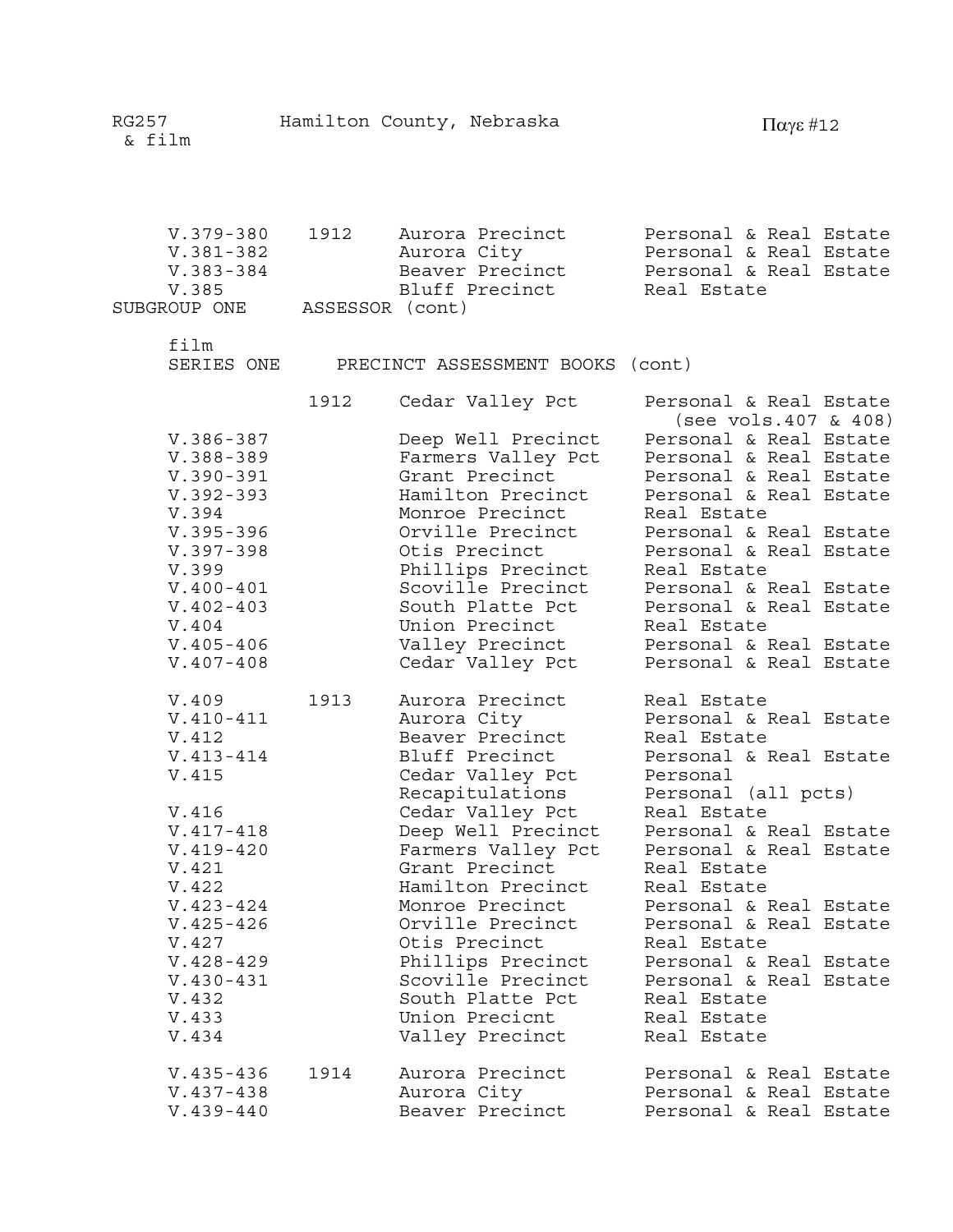| $V.441 - 442$ | Bluff Precinct     | Personal & Real Estate |
|---------------|--------------------|------------------------|
| V.443-444     | Deep Well Precinct | Personal & Real Estate |
| $V.445 - 446$ | Farmers Valley Pct | Personal & Real Estate |
| V.447-448     | Grant Precinct     | Personal & Real Estate |
| SUBGROUP ONE  | ASSESSOR (cont)    |                        |

film

SERIES ONE PRECINCT ASSESSMENT BOOKS (cont)

| $V.449 - 450$<br>$V.451 - 452$<br>$V.453 - 454$<br>$V.455 - 456$<br>$V.457 - 458$<br>$V.459 - 460$<br>$V.461 - 462$<br>$V.463 - 464$<br>$V.465 - 466$<br>V.467<br>V.468                                                                                                                       | 1914      | Hamilton Precinct<br>Monroe Precinct<br>Orville Precinct<br>Otis Precinct<br>Phillips Precinct<br>Scoville Precinct<br>South Platte Pct<br>Union Precinct<br>Valley Precinct<br>Recapitulations<br>Recapitulations                                                                                                                      | Personal Property<br>Real Estate       | Personal & Real Estate<br>Personal & Real Estate<br>Personal & Real Estate<br>Personal & Real Estate<br>Personal & Real Estate<br>Personal & Real Estate<br>Personal & Real Estate<br>Personal & Real Estate<br>Personal & Real Estate                                                                                                                                                                                                                 |
|-----------------------------------------------------------------------------------------------------------------------------------------------------------------------------------------------------------------------------------------------------------------------------------------------|-----------|-----------------------------------------------------------------------------------------------------------------------------------------------------------------------------------------------------------------------------------------------------------------------------------------------------------------------------------------|----------------------------------------|--------------------------------------------------------------------------------------------------------------------------------------------------------------------------------------------------------------------------------------------------------------------------------------------------------------------------------------------------------------------------------------------------------------------------------------------------------|
| $V.469 - 470$<br>$V.471 - 472$<br>$V.473 - 474$<br>$V.475 - 476$<br>$V.477 - 478$<br>$V.479 - 480$<br>$V.481 - 482$<br>$V.483 - 484$<br>$V.485 - 486$<br>$V.487 - 488$<br>$V.489 - 490$<br>$V.491 - 492$<br>$V.493 - 494$<br>$V.495 - 496$<br>$V.497 - 498$<br>$V.499 - 500$<br>$V.501 - 502$ | 1915      | Aurora Precinct<br>Aurora City<br>Beaver Precinct<br>Bluff Precinct<br>Deep Well Precinct<br>Farmers Valley Pct<br>Grant Precinct<br>Hamilton Precinct<br>Monroe Precinct<br>Orville Precinct<br>Otis Precinct<br>Phillips Precinct<br>Scoville Precinct<br>So. Platte Precinct<br>Union Precinct<br>Valley Precinct<br>Recapitulations |                                        | Personal & Real Estate<br>Personal & Real Estate<br>Personal & Real Estate<br>Personal & Real Estate<br>Personal & Real Estate<br>Personal & Real Estate<br>Personal & Real Estate<br>Personal & Real Estate<br>Personal & Real Estate<br>Personal & Real Estate<br>Personal & Real Estate<br>Personal & Rela Estate<br>Personal & Real Estate<br>Personal & Real Estate<br>Personal & Real Estate<br>Personal & Real Estate<br>Personal & Real Estate |
| $V.503 - 518$                                                                                                                                                                                                                                                                                 | 1916      | Precinct Assessments<br>All precincts                                                                                                                                                                                                                                                                                                   | Personal Property                      |                                                                                                                                                                                                                                                                                                                                                                                                                                                        |
| V.519                                                                                                                                                                                                                                                                                         | 1916      | Recapitulations                                                                                                                                                                                                                                                                                                                         | Personal Property                      |                                                                                                                                                                                                                                                                                                                                                                                                                                                        |
| $V.520 - 535$<br>V.536<br>V.537                                                                                                                                                                                                                                                               | 1917      | Precinct Assessments<br>Recapitulations<br>Livestock Recapitulation                                                                                                                                                                                                                                                                     | Personal Property<br>Personal Property |                                                                                                                                                                                                                                                                                                                                                                                                                                                        |
| $V.538 - 553$                                                                                                                                                                                                                                                                                 | 1916-1917 | Real Estate Assessments                                                                                                                                                                                                                                                                                                                 |                                        |                                                                                                                                                                                                                                                                                                                                                                                                                                                        |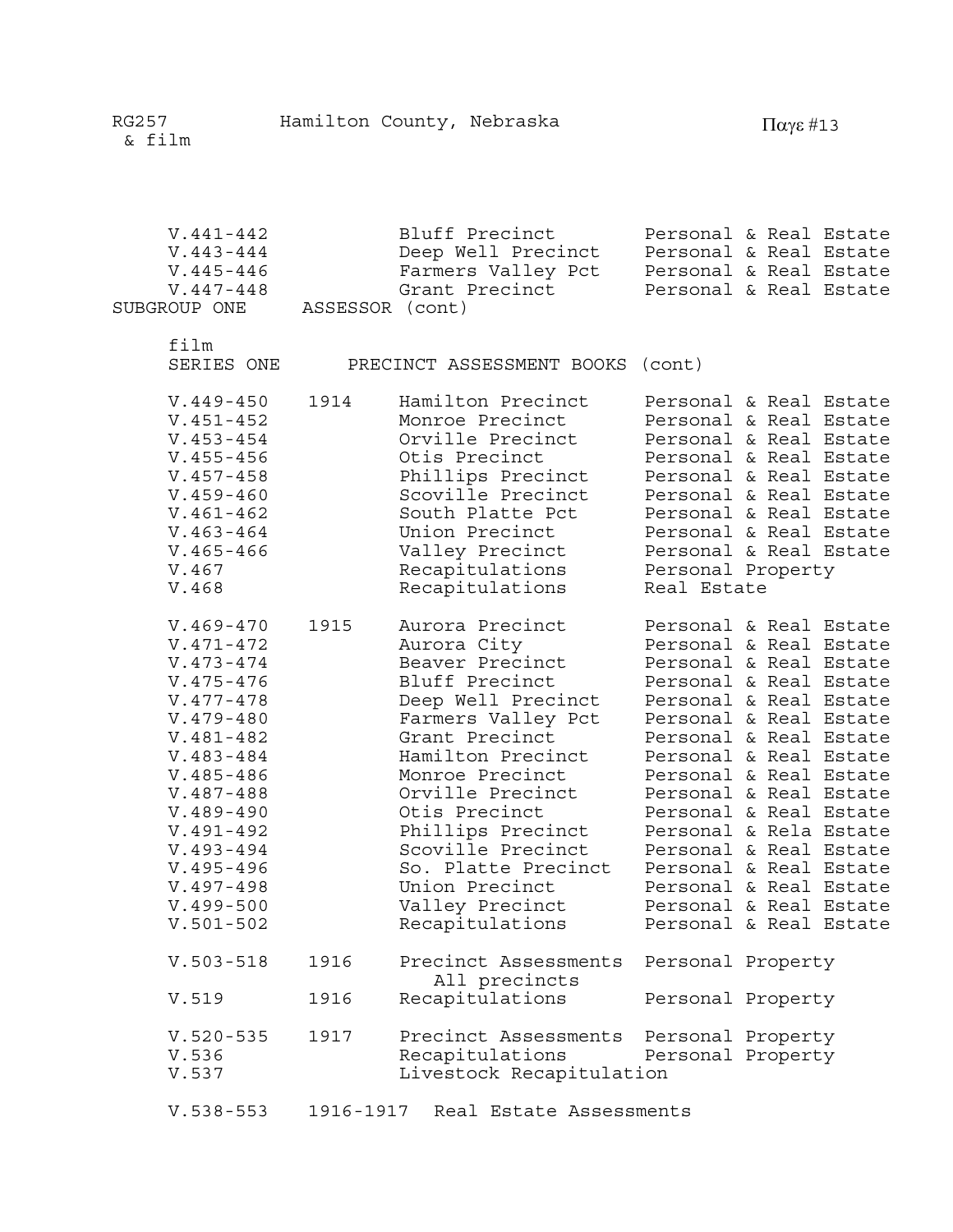| V.554                                                     |              | Recapitulations                                                                                                                                                                                                                                                                                                                                                                           |                                  |
|-----------------------------------------------------------|--------------|-------------------------------------------------------------------------------------------------------------------------------------------------------------------------------------------------------------------------------------------------------------------------------------------------------------------------------------------------------------------------------------------|----------------------------------|
| $V.555 - 569$<br>V.570<br>V.571                           | 1918<br>1918 | Precinct Assessments Personal Property<br>Recapitulations<br>Aurora City                                                                                                                                                                                                                                                                                                                  | Personal Property<br>Real Estate |
| $V.572 - 573$                                             | 1919         | Aurora Precinct                                                                                                                                                                                                                                                                                                                                                                           | Personal                         |
| film                                                      |              | SERIES ONE PRECINCT ASSESSMENTS - MICROFILM RECORD MP4146                                                                                                                                                                                                                                                                                                                                 |                                  |
| Archives, 1991-1992.                                      |              | NOTE: Microfilmed by Records Management for the State                                                                                                                                                                                                                                                                                                                                     |                                  |
|                                                           |              | NOTE: School & Road District maps can be found inside<br>the front cover of most volumes.                                                                                                                                                                                                                                                                                                 |                                  |
| Roll #1<br>638 shots<br>1195 pp.<br>RM92-33-60<br>#25,254 | thru         | Assessments, Personal & Real Estate, Vol. 1<br>Aurora Pct. Personal "B", 1873<br>Assessments, Personal & Real Estate, Vol. 11<br>Farmers Valley Pct. Personal, "M", 1894                                                                                                                                                                                                                  |                                  |
|                                                           |              | NOTE: Vol. 1, Aurora Pct, 1873, no AA@ entries<br>NOTE: Vol. 9, Cedar Valley, A-Z is combined<br>at letters A-C, D-U are blank.<br>CORRECTION: Vol. #6, Aurora City Lots, Special<br>Assessment, fr. #375 is restarted at fr. #382                                                                                                                                                        |                                  |
|                                                           | NOTE:        | Vol. #2, Recaps, 1884-1896, frame #048<br>Vol. #3, Bluff Pct, frame #100<br>Vol. #4, Aurora Pct, frame #146<br>Vol. #5, Aurora City, frame #202<br>Vol. #6, Aurora City, Lots, frame #375<br>Vol. #7, Beaver Pct, frame #454<br>Vol. #8, Bluff Pct, frame #504<br>Vol. #9, Cedar Valley Pct, frame #548<br>Vol. #10, Deep Well Pct, frame #568<br>Vol. #11, Farmer Valley Pct, frame #610 |                                  |
| Roll #2<br>641 shots<br>1252 pp.<br>RM92-33-61<br>#25,255 | thru         | Assessments, Personal & Real Estate, V.11<br>Farmers Valley Pct. Personal (cont) "N", 1894<br>Assessments, Personal & Real Estate, V.23<br>Aurora City Personal "E", 1895                                                                                                                                                                                                                 |                                  |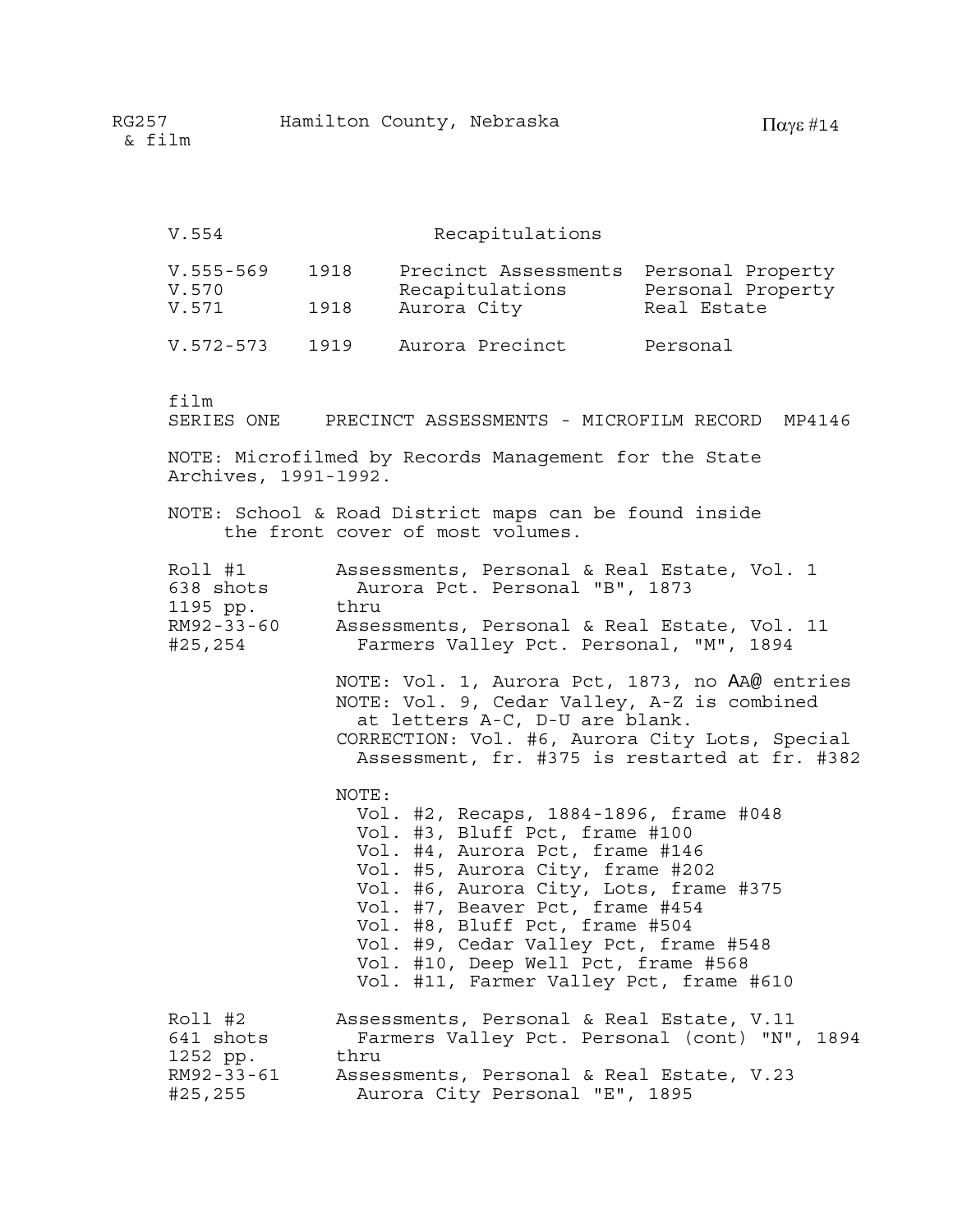NOTE: Vol. #12, Grant Pct, frame #035 Vol. #13, Hamilton Pct, frame #088 Vol. #14, Monroe Pct, frame #133 Vol. #15, Orville Pct, frame #179 Vol. #16, Otis Precinct, frame #231 Vol. #17, Phillips Pct, frame #277 Vol. #18, Scoville Pct, frame #333 Vol. #19, So. Platte Pct, frame #377 Vol. #20, Union Pct, frame #431 Vol. #21, Valley Pct, frame #494 Vol. #22, Aurora Pct, frame #555 Vol. #23, Aurora City, frame #615 Roll #3 Assessments, Personal & Real Estate, V.23 647 expos. Aurora City Personal (cont) "F", 1895 1145 pp. thru RM92-33-62 Assessments, Personal & Real Estate, V.34 #25,256 Phillips Pct. Personal "A", 1895 NOTE: Vol. #26, Cedar Valley, Personal fr. #266, Alphabet is combined at letters A-C, D-W are blank. NOTE: Vol. #24, Beaver Pct, frame #173 Vol. #25, Bluff Pct, frame #222 Vol. #26, Cedar Valley Pct, frame #266 Vol. #27, Deep Well Pct, frame #292 Vol. #28, Farmers Valley Pct, frame #338 Vol. #29, Grant Pct, frame #384 Vol. #30, Hamilton Pct, frame #436 Vol. #31, Monroe Pct, frame #481 Vol. #32, Orville Pct, frame #530 Vol. #33, Otis Precinct, frame #591 Vol. #34, Phillips Pct, frame #637 Roll #4 Assessments, Personal & Real Estate, V.34 cont. 626 shots Phillips Pct. Personal "B", 1895 1214 pp. thru RM92-33-63 Assessments, Personal & Real Estate, V.43 #25,257 Cedar Valley Pct. Personal "A-W", 1896 NOTE: Cedar Valley Personal A-W are listed at letter AA@, AB-Z@ are blank. NOTE: Vol. #35, Scoville Pct, frame #062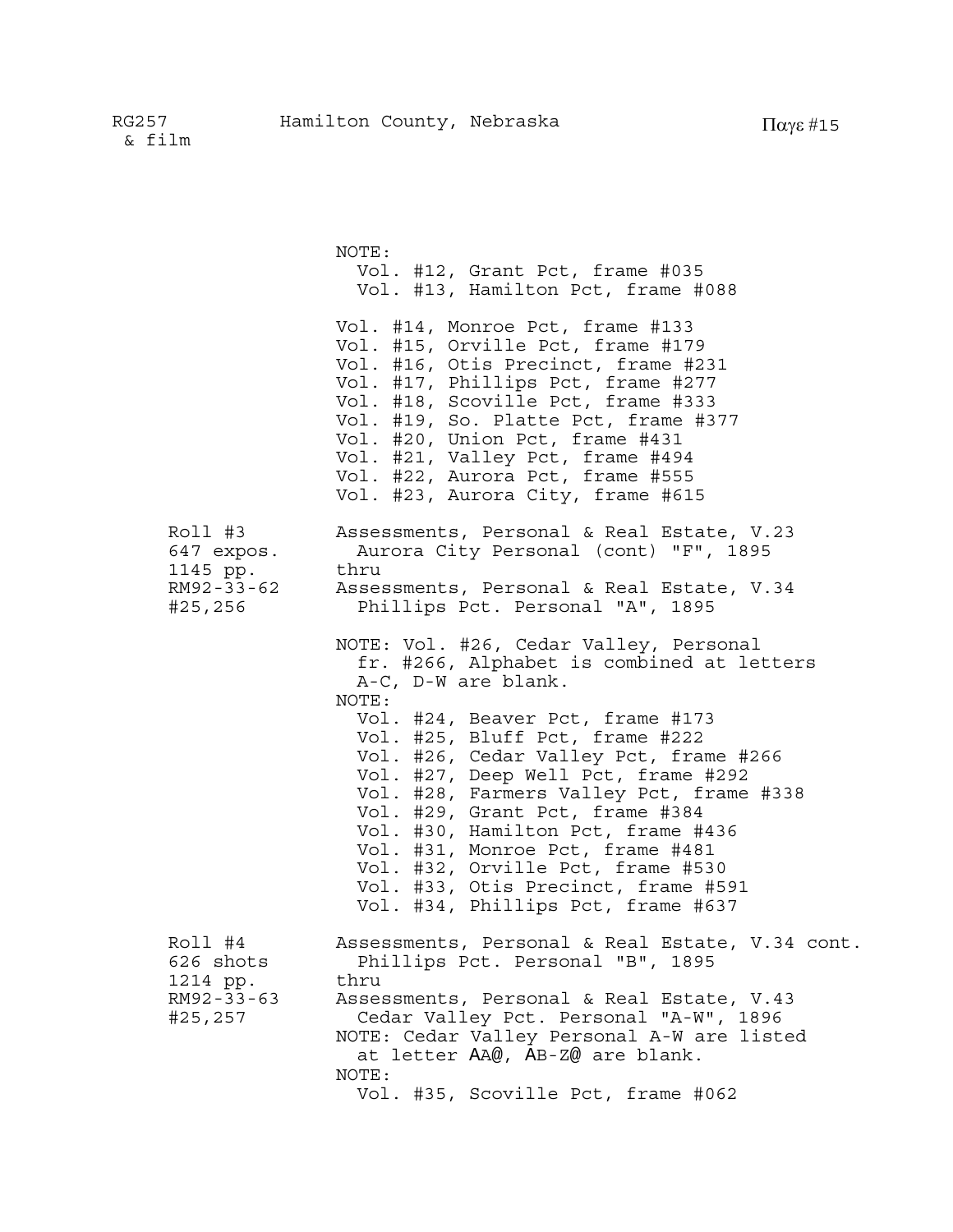Vol. #36, So. Platte Pct, frame #106 Vol. #37, Union Pct, frame #162 Vol. #38, Valley Pct, frame #226 Vol. #39, Aurora Pct, frame #287 Vol. #40, Aurora City, frame #346 Vol. #41, Beaver Pct, frame #521 Vol. #42, Bluff Pct, frame #568 Vol. #43, Cedar Valley Pct, frame #614 Roll #5 Assessments, Personal & Real Estate, V.43 633 expos. Cedar Valley Pct. Real Estate-Land 1184 pp. Lot 2, S13-T13-R6, 1896 RM92-33-64 thru #25,258 Assessments, Personal & Real Estate, V.55 Valley Pct. Personal "M", 1896 NOTE: Vol. #44, Deep Well Pct, frame #015 Vol. #45, Farmers Valley Pct, frame #060 Vol. #46, Grant Pct, frame #108 Vol. #47, Hamilton Pct, frame #164 Vol. #48, Monroe Pct, frame #218 Vol. #49, Orville Pct, frame #270 Vol. #50, Otis Precinct, frame #324 Vol. #51, Phillips Pct, frame #369 Vol. #52, Scoville Pct, frame #429 Vol. #53, So. Platte Pct, frame #477 Vol. #54, Union Precinct, frame #535 Vol. #55, Valley Precinct, frame #602 NOTE: Reels #1 thru #5 were inspected 1/21/1992 (jls) Reel #6 Assessments, Personal & Real Estate, V.55 615 expos. Valley Pct Personal AN@, 1896 1157 pp. thru<br>RM92-33-65 Asse Assessments, Personal & Real Estate, V.64 #25,259 Hamilton Pct Personal AW@, 1897 NOTE: Vol. #60, Cedar Valley Personal, fr. #401, A-Z are listed at A & B, C-Z are blank NOTE: Vol. #56, Aurora Pct, frame #056 Vol. #57, Aurora City, frame #109 Vol. #58, Beaver Pct, frame #304 Vol. #59, Bluff Pct, frame #354 Vol. #60, Cedar Valley Pct, frame #400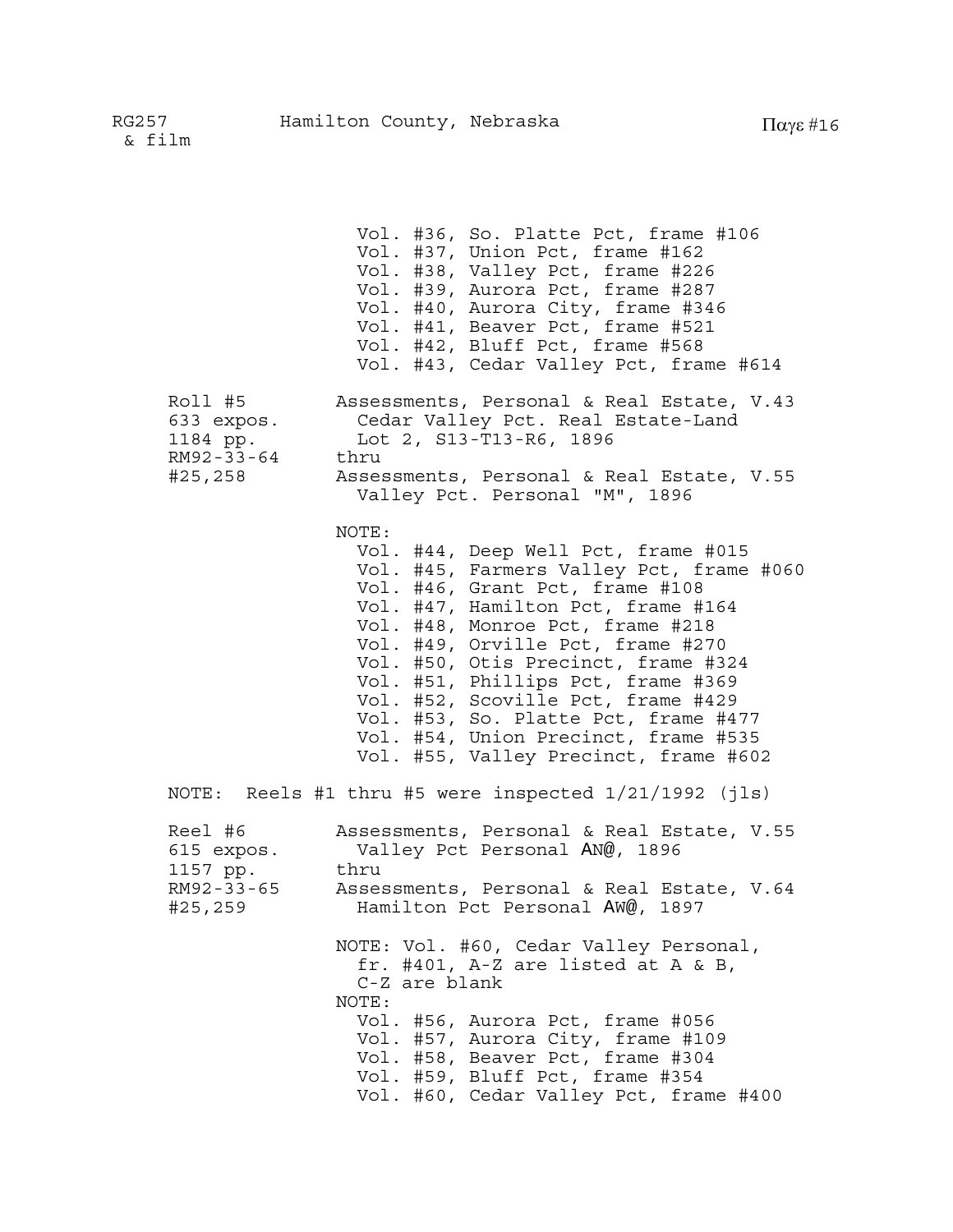Vol. #61, Deep Well Pct, frame #418 Vol. #62, Farmers Valley Pct, frame #469 Vol. #63, Grant Pct, frame #510 Vol. #64, Hamilton Pct, frame #569 Reel #7 Assessments, Personal & Real Estate, V.64 cont. 626 expos. Hamilton Pct Personal AY@, 1897

967 pp. thru RM92-33-66 Assessments, Personal & Real Estate, V.75 #25,260 Aurora City Personal AS@, 1898

CORRECTION:

Vol. #73, Recapitulations targeted in error, 1897. Contain recaps for 1897-1899 NOTE: Vol. #65, Monroe Pct, frame #027 Vol. #66, Orville Pct, frame #077 Vol. #67, Otis Precinct, frame #136 Vol. #68, Phillips Pct, frame #186 Vol. #69, Scoville Pct, frame #249 Vol. #70, So. Platte Pct, frame #298 Vol. #71, Union Precinct, frame #356 Vol. #72, Valley Pct, frame #418 Vol. #73, Recaps, 1897-1899, frame #482 Vol. #74, Aurora Precinct, frame #505 Vol. #75, Aurora City, frame #559

Roll #8 Assessments, Personal & Real Estate, V.75 cont. 630 expos. Aurora City Personal AS@ cont., 1898 1262 pp. thru RM92-33-67 Assessments, Personal & Real Estate, V.86 #25,261 Phillips Pct Real Estate-Land S31-T12-R7, 1898

> NOTE: Vol. #78, Cedar Valley Personal, fr. #212, A-Z are listed at A & B, C-Z are blank. NOTE: Vol. #76, Beaver Pct, frame #115 Vol. #77, Bluff Precinct, frame #163 Vol. #78, Cedar Valley Pct, frame #211 Vol. #79, Deep Well Pct, frame #236 Vol. #80, Farmers Valley pct, frame #282 Vol. #81, Grant Precinct, frame #328 Vol. #82, Hamilton Pct, frame #379 Vol. #83, Monroe Precinct, frame #425

Vol. #84, Orville Precinct, frame #475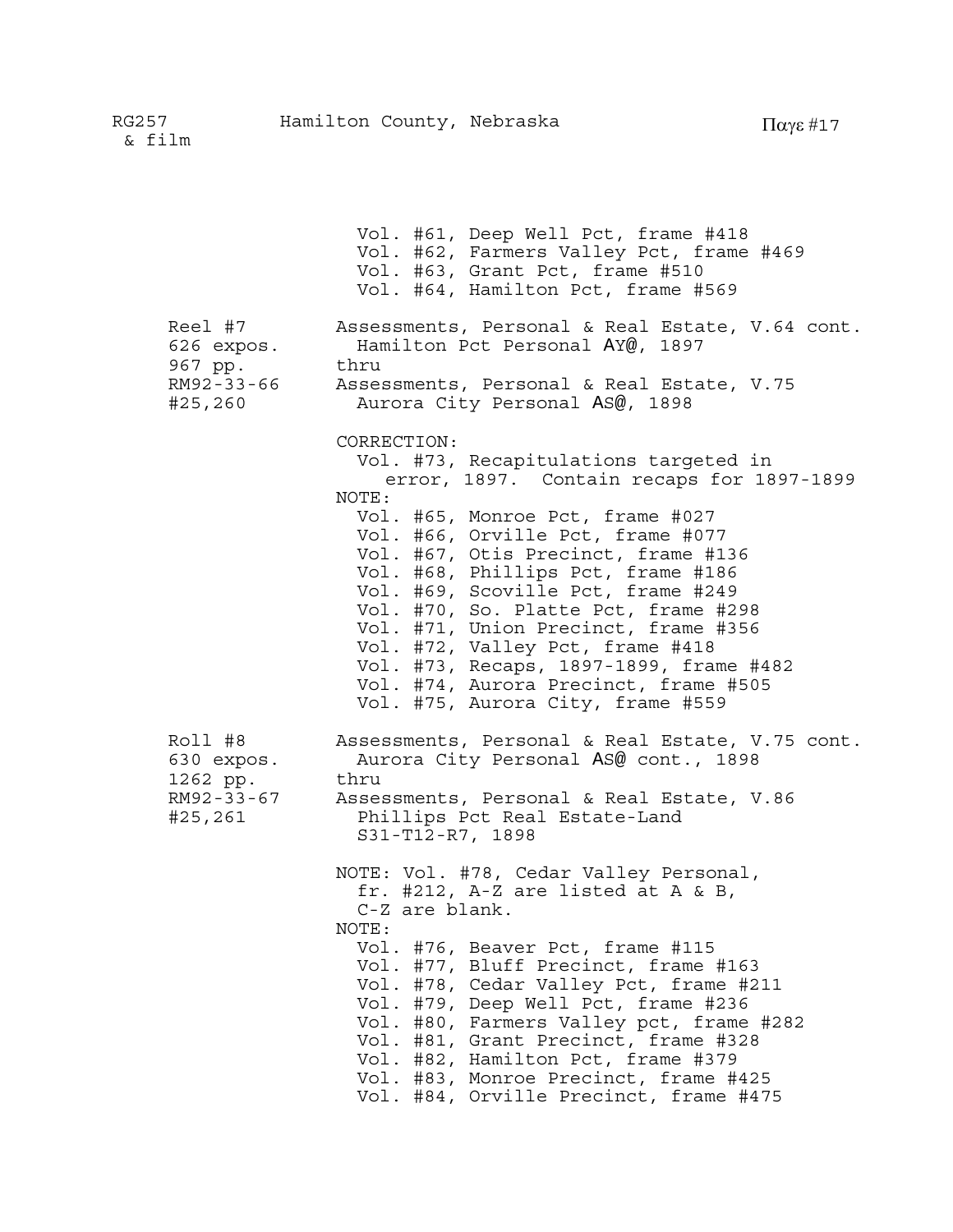|                                                 | Vol. #85, Otis Precinct, frame #533<br>Vol. #86, Phillips Precinct, frame #580                                                                                                                                                                                                                                                                                           |
|-------------------------------------------------|--------------------------------------------------------------------------------------------------------------------------------------------------------------------------------------------------------------------------------------------------------------------------------------------------------------------------------------------------------------------------|
| Roll #9<br>628 expos.<br>1140 pp.<br>RM92-33-68 | Assessments, Personal & Real Estate, V.86<br>Phillips Pct, Phillips Village, RE-Lots<br>Block 1, Lot 1, 1898<br>thru                                                                                                                                                                                                                                                     |
| #25,262                                         | Assessments, Personal & Real Estate, V.96<br>Deep Well Precinct Personal AW@, 1899                                                                                                                                                                                                                                                                                       |
|                                                 | NOTE: Vol. #95, Cedar Valley Pct Personal<br>A-Z is registeres at A & B, C-Z are blank<br>CORRECTION: Operator=s Certificate, start<br>& end of reel in error. Reel starts<br>with Phillips, Blk 1, Lot 1 (not Lot 3)<br>NOTE:                                                                                                                                           |
|                                                 | Vol. #87, Scoville Pct, frame #027<br>Vol. #88, So. Platte Pct, frame #073<br>Vol. #89, Union Precinct, frame #127<br>Vol. #90, Valley Precinct, frame #187<br>Vol. #91, Aurora Precinct, frame #257<br>Vol. #92, Aurora City Pct, frame #305<br>Vol. #93, Beaver Precinct, frame #478<br>Vol. #94, Bluff Precinct, frame #525<br>Vol. #95, Cedar Valley Pct, frame #573 |
| Roll #10<br>631 expos.                          | Vol. #96, Deep Well Pct, frame #589<br>Assessments, Personal & Real Estate, V.96 cont.<br>Deep Well Precinct Personal AY-Z@, 1899<br>thru                                                                                                                                                                                                                                |
| 1203 pp.<br>RM92-33-69<br>#25,263               | Assessments, Personal & Real Estate, V.108<br>Aurora Pct Personal AN-0@, 1900                                                                                                                                                                                                                                                                                            |
|                                                 | NOTE:<br>Vol. #97, Farmers Valley Pct, frame #025<br>Vol. #98, Grant Precinct, frame #068<br>Vol. #99, Hamilton Pct, frame #120                                                                                                                                                                                                                                          |
|                                                 | Vol. #100, Monroe Pct, frame #165<br>Vol. #101, Orville Pct, frame #215<br>Vol. #102, Otis Precinct, frame #273                                                                                                                                                                                                                                                          |
|                                                 | Vol. #103, Phillips Pct, frame #324<br>Vol. #104, Scoville Pct, frame #383<br>Vol. #105, So. Platte Pct, frame #429<br>Vol. #106, Union Precinct, frame #485                                                                                                                                                                                                             |
|                                                 | Vol. #107, Valley Precinct, frame #542<br>Vol. #108, Aurora Precinct, frame #602                                                                                                                                                                                                                                                                                         |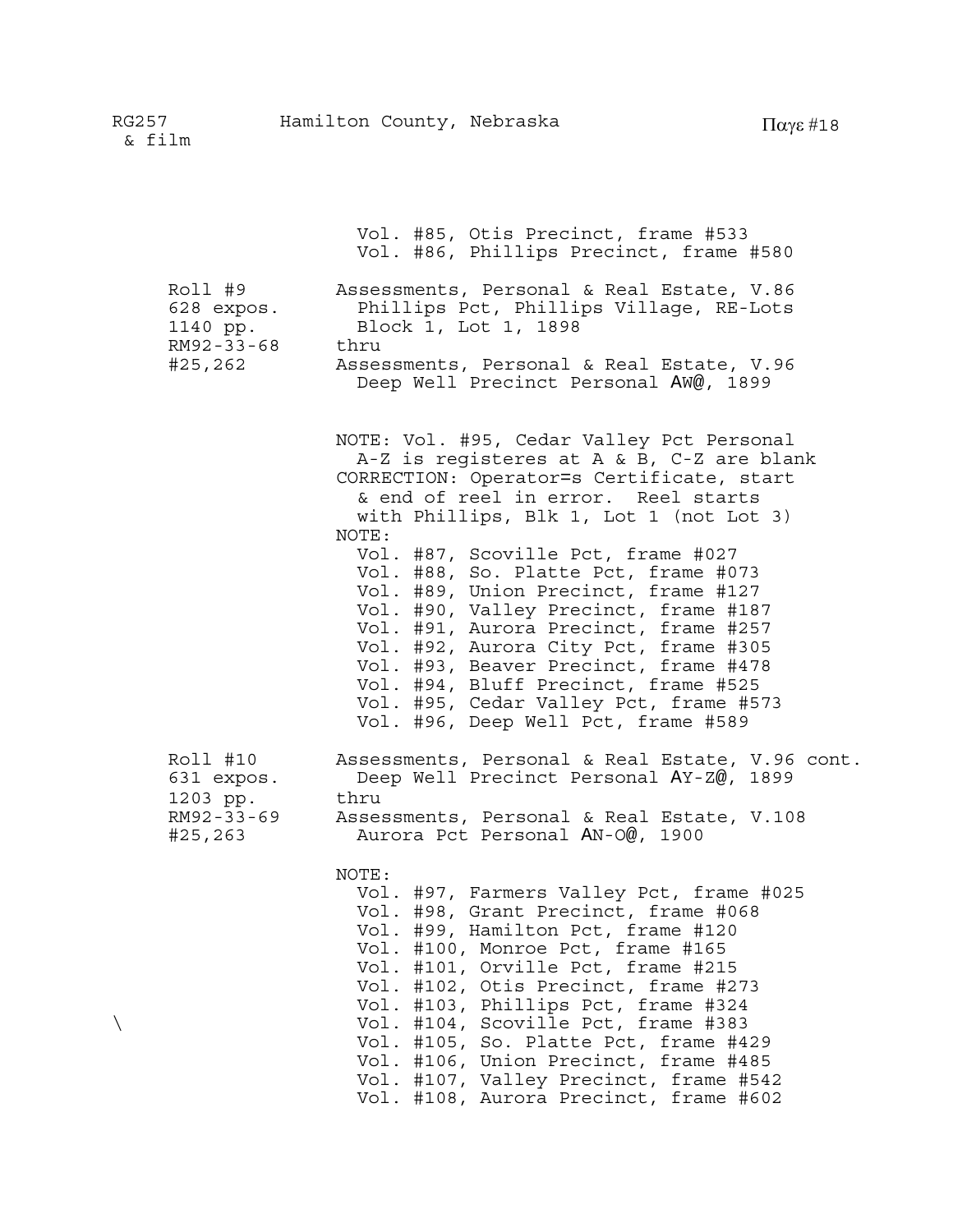| Roll #11<br>629 expos.<br>1206 pp.                          | Assessments, Personal & Real Estate, V.108 cont.<br>Aurora Pct Personal, AP-R@, 1900<br>thru                                                                                                                                                                                                                                                                                                                                                                                                              |
|-------------------------------------------------------------|-----------------------------------------------------------------------------------------------------------------------------------------------------------------------------------------------------------------------------------------------------------------------------------------------------------------------------------------------------------------------------------------------------------------------------------------------------------------------------------------------------------|
| RM92-33-70<br>#25,286                                       | Assessments, Personal & Real Estate, V.119<br>Otis Precinct Personal AF-G@, 1900                                                                                                                                                                                                                                                                                                                                                                                                                          |
|                                                             | NOTE:<br>Vol. #109, Aurora City, frame #037<br>Vol. #110, Beaver Precinct, frame #196<br>Vol. #111, Bluff Precinct, frame #242<br>Vol. #112, Cedar Valley Pct, frame #287<br>Vol. #113, Deep Well Precinct, frame #306<br>Vol. #114, Farmers Valley Pct, frame #357<br>Vol. #115, Grant Precinct, frame #406<br>Vol. #116, Hamilton Pct, frame #459<br>Vol. #117, Monroe Precinct, frame #510<br>Vol. #118, Orville Precinct, frame #557<br>Vol. #119, Otis Precinct, frame #610                          |
| Roll #12<br>637 expos.<br>1216 pp.<br>RM92-33-71<br>#25,287 | Assessments, Personal & Real Estate, V.119 cont.<br>Otis Precinct Personal cont. AH@, 1900<br>thru<br>Assessments, Personal & Real Estate, V.129<br>Bluff Precinct, Real Estate-Lands<br>S20-T13-R5, 1901                                                                                                                                                                                                                                                                                                 |
|                                                             | NOTE: Vol. #125, targeted Recapitulations<br>1900, covers the years 1900-1901<br>NOTE:<br>Vol. #120, Phillips Pct, frame #046<br>Vol. #121, Scoville Pct, frame #106<br>Vol. #122, So. Platte Pct, frame #151<br>Vol. #123, Union Precinct, frame #205<br>Vol. #124, Valley Precinct, frame #262<br>Vol. #125, Recaps 1900, frame #318<br>Vol. #126, Aurora Precinct, frame #332<br>Vol. #127, Aurora City, frame #385<br>Vol. #128, Beaver Precinct, frame #542<br>Vol. #129, Bluff Precinct, frame #590 |
| Roll #13<br>625 expos.<br>1197 pp.<br>RM92-33-72<br>#25,288 | Assessments, Personal & Real Estate, V.129 cont.<br>Bluff Precicnt, Real Estate-Lands cont.<br>S21-T13-R5, 1901<br>thru<br>Assessments, Personal & Real Estate, V.142<br>Valley Precinct Personal AM@, 1901                                                                                                                                                                                                                                                                                               |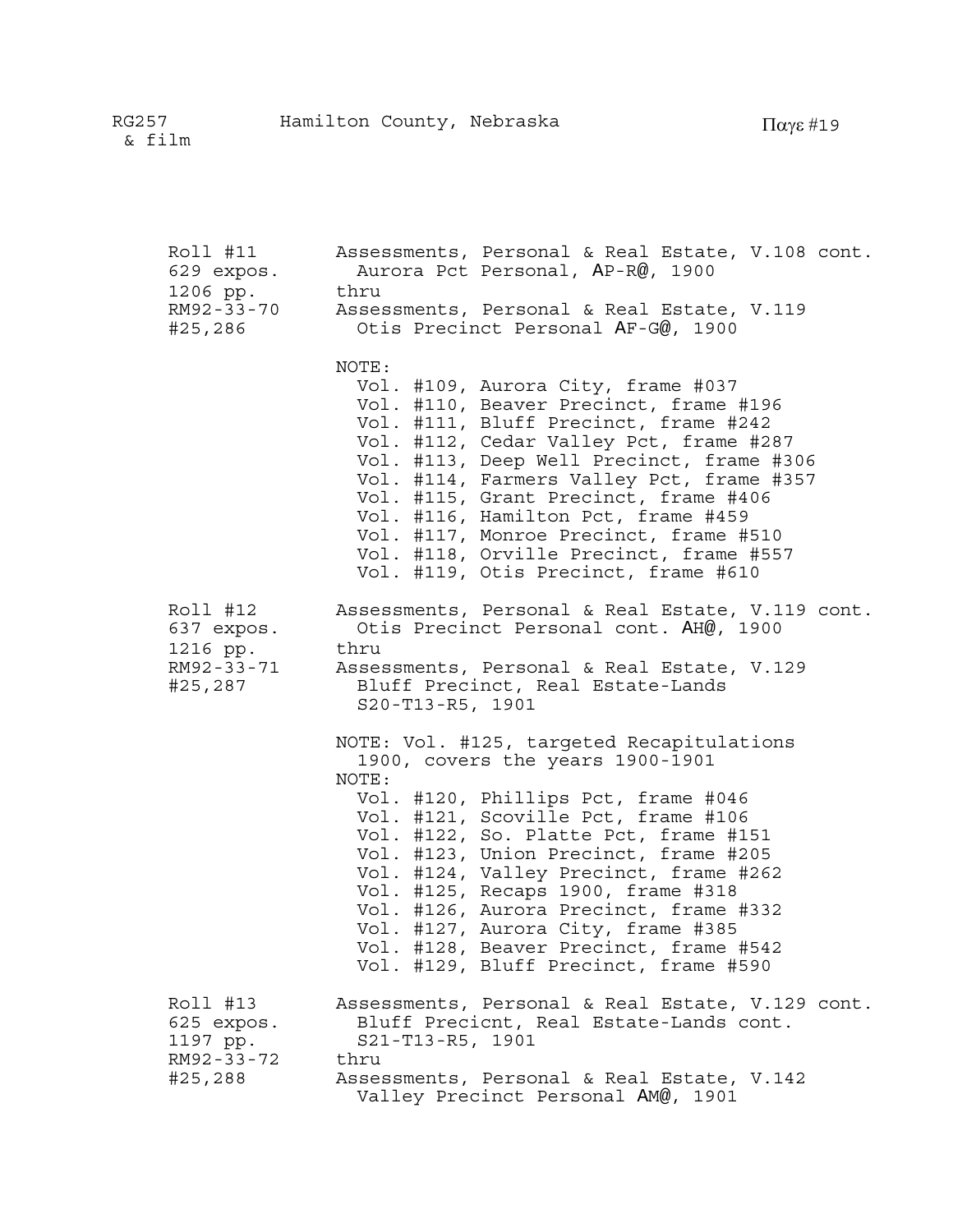NOTE: Vol. #130, Cedar Valley Personal A-Z is listed at AH@, A-G & I-Z are blank. A precinct survey, n.d. is at end of volume. NOTE: Vol. #130, Cedar Valley, frame #017 Vol. #131, Deep Well Pct, frame #032 Vol. #132, Farmers Valley Pct, frame #080 Vol. #133, Grant Precinct, frame #124 Vol. #134, Hamilton Pct, frame #176 Vol. #135, Monroe Precinct, frame #222 Vol. #136, Orville Precinct, frame #271 Vol. #137, Otis Precinct, frame #325 Vol. #138, Phillips Precinct, frame #374 Vol. #139, Scoville Precinct, frame #431 Vol. #140, So. Platte Pct, frame #475 Vol. #141, Union Precinct, frame #528 Vol. #142, Valley Precinct, frame #596 Roll #14 Assessments, Personal & Real Estate, V.142 cont. 620 expos. Valley Precinct Personal AN@, 1901 1174 pp. thru RM92-33-74 Assessments, Personal & Real Estate, V.152 #25,289 Orville Precinct Personal AC@, 1902 NOTE: Vol. #147, Cedar Valley, fr. #354, A-Z personal are listed at AK@. A-J and L-Z are blank. NOTE: Vol. #143, Aurora Precinct, frame #048 Vol. #144, Aurora City Pct, frame #097 Vol. #145, Beaver Precinct, frame #259 Vol. #146, Bluff Precinct, frame #306 Vol. #147, Cedar Valley Pct, frame #353 Vol. #148, Deep Well Pct, frame #366 Vol. #149, Farmers Valley Pct, frame #411 Vol. #150, Grant Precinct, frame #456 Vol. #151, Hamilton Pct, frame #510 Vol. #152, Monroe Precinct, frame #557 Vol. #153, Orville Precinct, frame #605 Roll #15 Assessments, Personal & Real Estate, V.153 cont. 633 expos. Orville Precinct Personal AD-E@, 1902 1221 pp. thru RM92-33-75 Assessments, Personal & Real Estate, V.162 #25,290 Beaver Precinct Personal AT-U@, 1903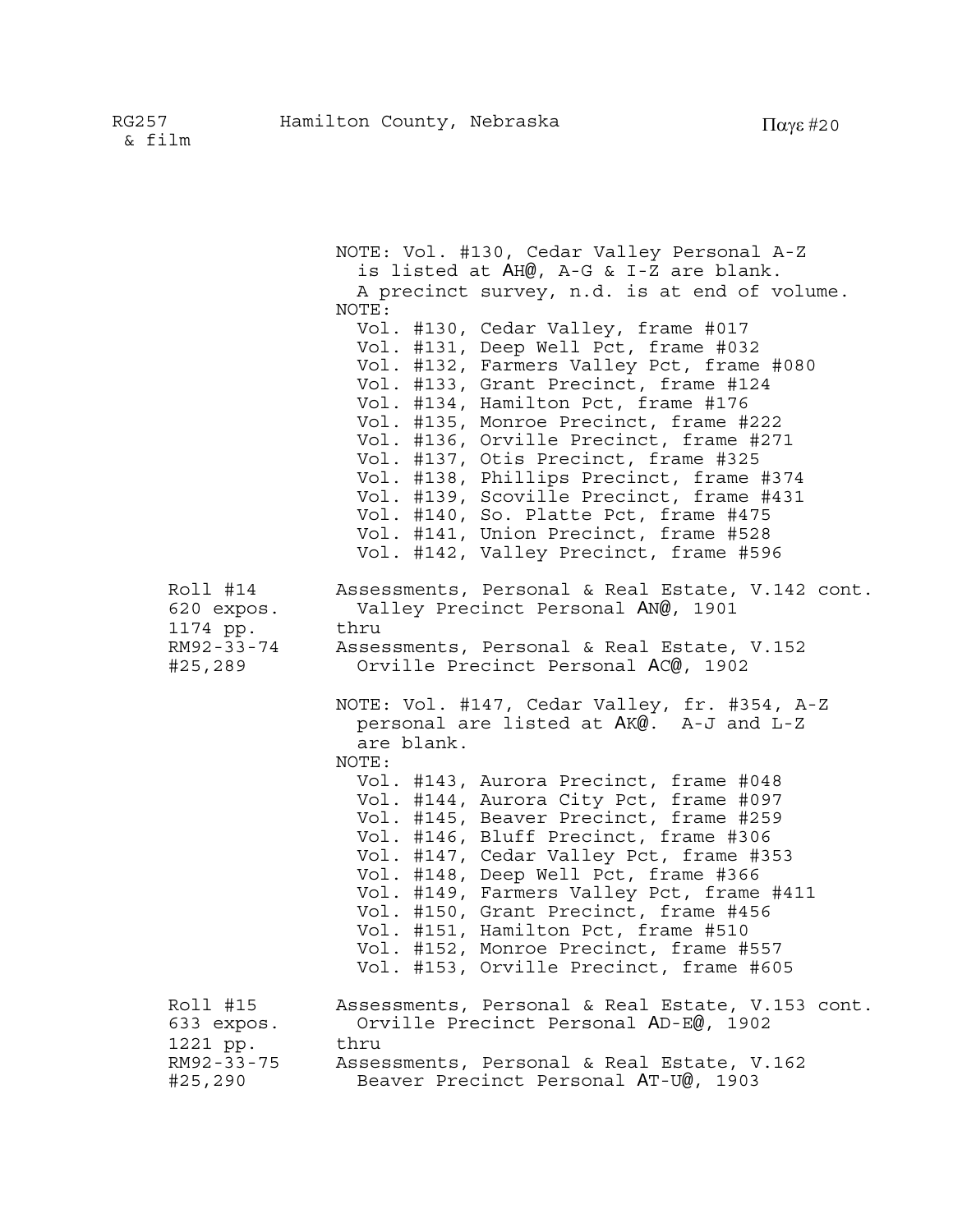|                                                             | NOTE:<br>Vol. #154, Otis Precinct, frame #056<br>Vol. #155, Phillips Pct, frame #100<br>Vol. #156, Scoville Pct, frame #159<br>Vol. #157, So. Platte Pct, frame #204<br>Vol. #158, Union Precinct, frame #257<br>Vol. #159, Valley Precinct, frame #323<br>Vol. #160, Aurora Precinct, frame #385<br>Vol. #161, Aurora City Pct, frame #437<br>Vol. #162, Beaver Precinct, frame #600                                                                                                                                                                                                                                                                                                                       |
|-------------------------------------------------------------|-------------------------------------------------------------------------------------------------------------------------------------------------------------------------------------------------------------------------------------------------------------------------------------------------------------------------------------------------------------------------------------------------------------------------------------------------------------------------------------------------------------------------------------------------------------------------------------------------------------------------------------------------------------------------------------------------------------|
| Roll #16<br>646 expos.<br>1217 pp.<br>RM92-33-76<br>#25,291 | Assessments, Personal & Real Estate, V.162 cont.<br>Beaver Precinct Personal AW-Y@, 1903<br>thru<br>Assessments, Personal & Real Estate, V.176<br>Valley Precinct Personal AA@<br>Austin, William, 1903                                                                                                                                                                                                                                                                                                                                                                                                                                                                                                     |
|                                                             | NOTE: Vol. #164, Cedar Valley, fr. #078,<br>Personal A-Z are listed at AA@,<br>B-Z are blank.<br>NOTE:<br>Vol. #163, Bluff Precinct, frame #031<br>Vol. #164, Cedar Valley Pct, frame #077<br>Vol. #165, Deep Well Pct, frame #088<br>Vol. #166, Farmers Valley Pct, frame #137<br>Vol. #167, Grant Precinct, frame #182<br>Vol. #168, Hamilton Precinct, frame #214<br>Vol. #169, Monroe Precinct, frame #262<br>Vol. #170, Orville Precinct, frame #311<br>Vol. #171, Otis Precinct, frame #364<br>Vol. #172, Phillips Pct, frame #409<br>Vol. #173, Scoville Pct, frame #468<br>Vol. #174, So. Platte Pct, frame #516<br>Vol. #175, Union Precinct, frame #573<br>Vol. #176, Valley Precinct, frame #636 |
| Roll #17<br>612 expos.<br>1189 pp.<br>RM92-33-77<br>#25,292 | Assessments, Personal & Real Estate, V.176 cont.<br>Valley Precinct Personal AB@, 1903<br>thru<br>Assessments, Personal & Real Estate, V.180<br>Beaver Precinct Personal AK@, 1904<br>NOTE: Vol. #177, Recapitulations targeted                                                                                                                                                                                                                                                                                                                                                                                                                                                                             |
|                                                             | 1903 are for years 1900-1903.<br>NOTE:<br>Vol. #177, Recaps 1900-1903, frame #075                                                                                                                                                                                                                                                                                                                                                                                                                                                                                                                                                                                                                           |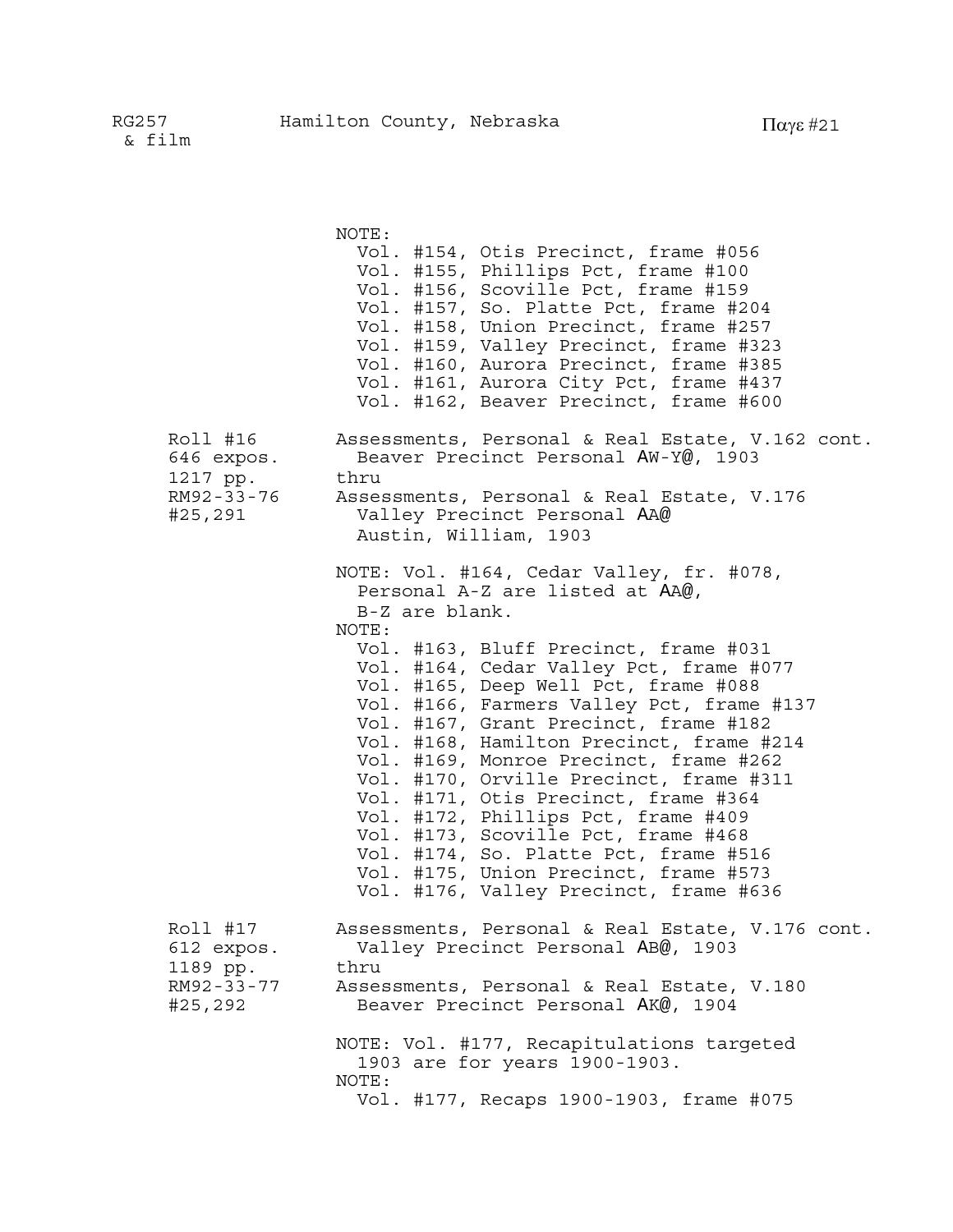Vol. #178, Aurora Precinct, frame #094 Vol. #179, Aurora City Pct, frame #264 Vol. #180, Beaver Precinct, frame #530 Roll #18 Assessments, Personal & Real Estate, V.180 cont. 605 expos. Beaver Precinct Personal AL@, 1904 1170 pp. thru RM92-33-78 Assessments, Personal & Real Estate, V.183 #25,293 Deep Well Precinct Personal AT@, 1904 NOTE: Vol. #181, Bluff Precinct, frame #102 Vol. #182, Cedar Valley Pct, frame #308 Vol. #183, Deep Well Precinct, frame #445 Roll #19 Assessments, Personal & Real Estate, V.183 cont. 602 expos. Deep Well Precinct Personal AU@, 1904 1122 pp. thru RM92-33-79 Assessments, Personal & Real Estate, V.187 #25,294 Monroe Precinct Personal AA@, 1904 NOTE: Vol. #184, Farmers Valley Pct, frame #048 Vol. #185, Grant Precinct, frame #242 Vol. #186, Hamilton Pct, frame #411 Vol. #187, Monroe Precinct, frame #586 Roll #20 Assessments, Personal & Real Estate, V.187 cont. 608 expos. Monroe Precinct Personal AB@, 1904 1176 pp. thru RM92-33-30 Assessments, Personal & Real Estate, V.190 #25,295 Phillips Precinct Personal AF@, 1904 NOTE: Vol. #188, Orville Precinct, frame #174 Vol. #189, Otis Precinct, frame #368 Vol. #190, Phillips Pct, frame #547 Roll #21 Assessments, Personal & Real Estate, V.190 cont. 610 expos. Phillips Precinct Personal AG@, 1904 1078 pp. thru RM92-33-81 Assessemnts, Personal & Real Estate, V.193 #25,301 Union Precinct Personal AL@, 1904 NOTE: Vol. #191, Scoville Pct, frame #146 Vol. #192, So. Platte Pct, frame #204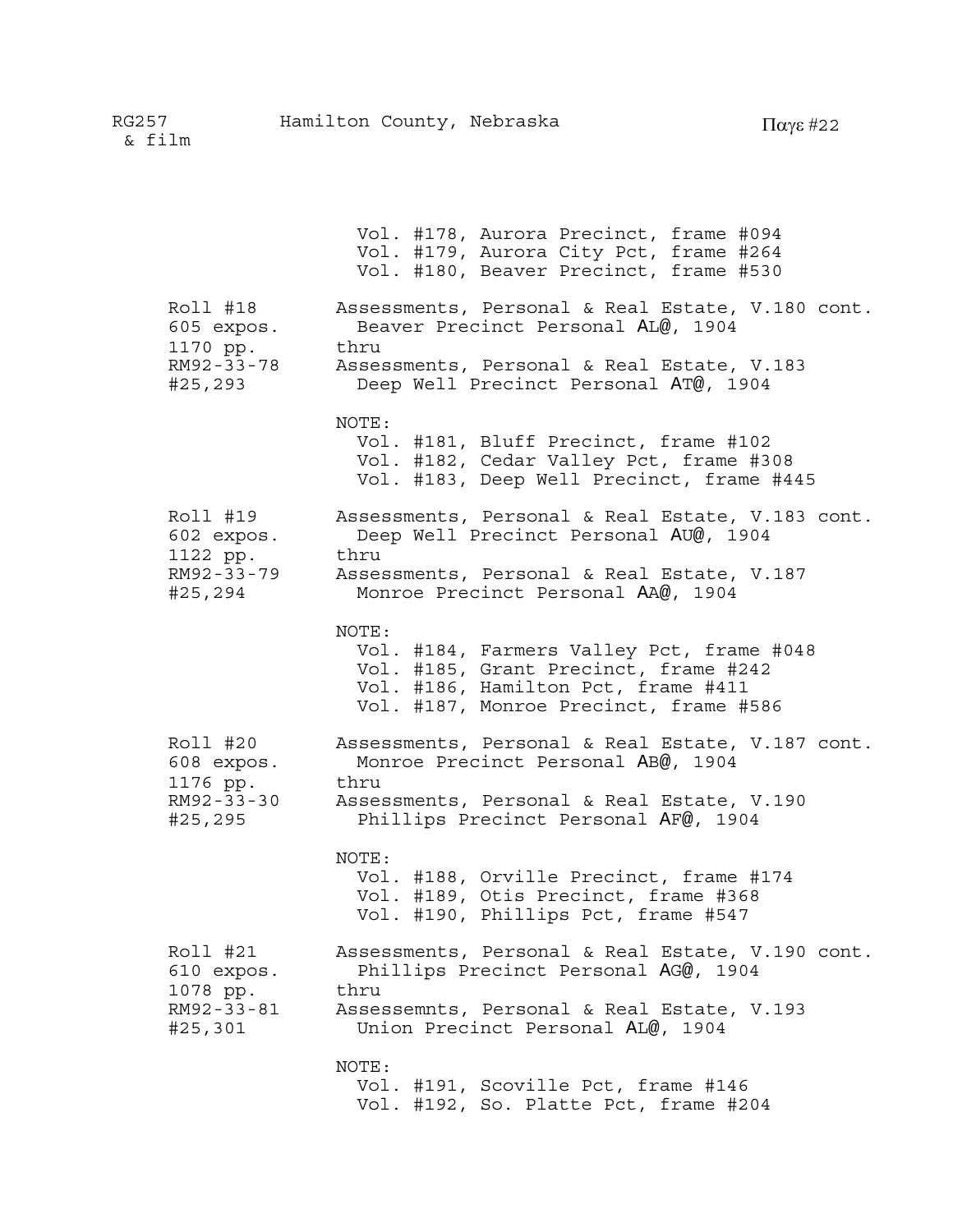|                                   | Vol. #193, Union Precinct, frame #512                                                                                                                                               |
|-----------------------------------|-------------------------------------------------------------------------------------------------------------------------------------------------------------------------------------|
| Roll #22                          | Assessments, Personal & Real Estate, V.193 cont.                                                                                                                                    |
| 611 expos.                        | Union Precinct Personal AM@, 1904                                                                                                                                                   |
| 1182 pp.                          | thru                                                                                                                                                                                |
| RM92-33-82                        | Assessments, Personal & Real Estate, V.197                                                                                                                                          |
| #25,302                           | Aurora City Personal AB@, 1905                                                                                                                                                      |
|                                   | NOTE:<br>Vol. #194, Valley Precinct, frame #133<br>Vol. #195, Aurora Precinct, frame #334<br>Vol. #196, Aurora City-Real Estate, fr. #534<br>Vol. #197, Aurora City Pct, frame #557 |
| Roll #23                          | Assessments, Personal & Real Estate, V.197 cont.                                                                                                                                    |
| 614 expos.                        | Aurora City Personal AC@, 1905                                                                                                                                                      |
| 1188 pp.<br>RM92-33-83<br>#25,303 | thru<br>Assessments, Personal & Real Estate, V.200<br>Cedar Valley Precinct Personal AJ@, 1905<br>NOTE:                                                                             |
|                                   | Vol. #198, Beaver Precinct, frame #190<br>Vol. #199, Bluff Precinct, frame #383<br>Vol. #200, Cedar Valley Pct, frame #550                                                          |
| Roll #24                          | Assessments, Personal & Real Estate, V.200 cont.                                                                                                                                    |
| 614 expos.                        | Cedar Valley Precinct Personal AL@, 1905                                                                                                                                            |
| 1171 pp.                          | thru                                                                                                                                                                                |
| RM92-33-84                        | Assessments, Personal & Real Estate, V.204                                                                                                                                          |
| #25,304                           | Hamilton Precinct Personal AA@, 1905                                                                                                                                                |
|                                   | NOTE:<br>Vol. #201, Deep Well Pct, frame #081<br>Vol. #202, Farmers Valley Pct, frame #244<br>Vol. #203, Grant Precinct, frame #419<br>Vol. #204, Hamilton Pct, frame #592          |
| Roll #25                          | Assessments, Personal & Real Estate, V.204 cont.                                                                                                                                    |
| 597 expos.                        | Hamilton Precinct Personal AB@, 1905                                                                                                                                                |
| 1186 pp.                          | thru                                                                                                                                                                                |
| RM92-33-85                        | Assessments, Personal & Real Estate, V.207                                                                                                                                          |
| #25,305                           | Otis Precinct Personal AA@, 1905                                                                                                                                                    |
|                                   | NOTE:<br>Vol. #205, Monroe Precinct, frame #187<br>Vol. #206, Orville Precinct, frame #383<br>Vol. #207, Otis Precinct, frame #581                                                  |

RG257 Hamilton County, Nebraska & film Παγε #<sup>23</sup>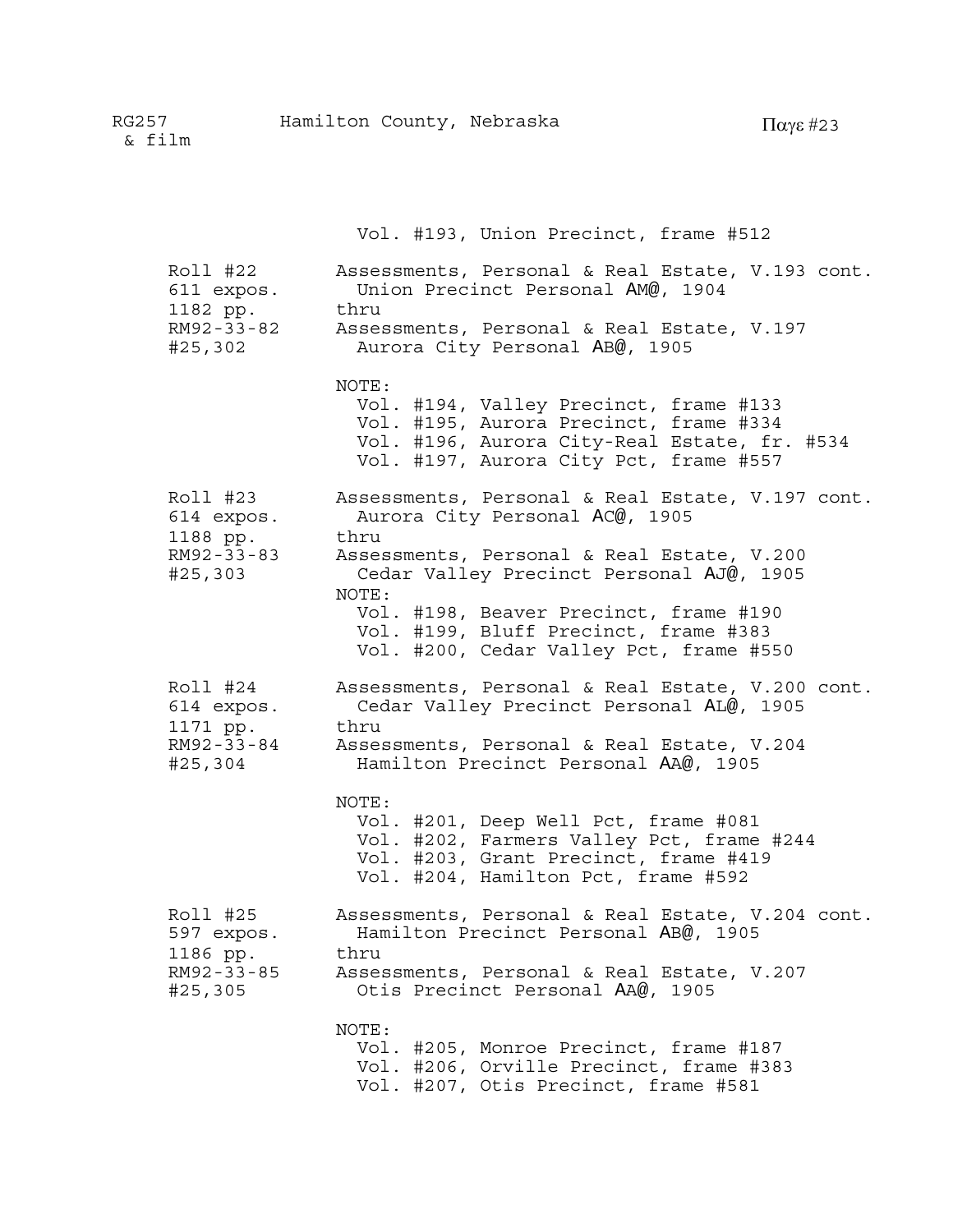| Roll #26<br>620 expos.<br>1196 pp.<br>RM92-33-86<br>#25,316 | Assessments, Personal & Real Estate, V.207 cont.<br>Otis Precinct Personal AB@, 1905<br>thru<br>Assessments, Personal & Real Estate, V.210<br>South Platte Precinct Personal AN@, 1905                                                                                                                                                                                                                                                                                                                                                                                                     |
|-------------------------------------------------------------|--------------------------------------------------------------------------------------------------------------------------------------------------------------------------------------------------------------------------------------------------------------------------------------------------------------------------------------------------------------------------------------------------------------------------------------------------------------------------------------------------------------------------------------------------------------------------------------------|
|                                                             | NOTE:<br>Vol. #208, Phillips Pct, frame #170<br>Vol. #209, Scoville Pct, frame #345<br>Vol. #210, So. Platte Pct, frame #504                                                                                                                                                                                                                                                                                                                                                                                                                                                               |
| Roll #27<br>610 expos.<br>1179 pp.<br>RM92-33-87<br>#25,317 | Assessments, Personal & Real Estate, V.210 cont.<br>South Platte Precinct Personal AO@, 1905<br>thru<br>Assessments, Personal & Real Estate, V.213<br>Aurora Precinct Personal AO@, 1906<br>RETAKE: Vol. #210, South Platte Personal<br>AO-P@, frames 17-18, retake spliced to<br>End of Reel to correct light streak.<br>NOTE:<br>Vol. #211, Union Precinct, frame #096<br>Vol. #212, Valley Precinct, frame #302<br>Vol. #213, Aurora Precinct, frame #494                                                                                                                               |
| Roll #28<br>603 expos.<br>1146 pp.<br>RM92-33-88            | Assessments, Personal & Real Estate, V.213 cont.<br>Aurora Precinct Personal AP@, 1906<br>thru<br>Assessments, Personal & Real Estate, V.217<br>Bluff Precinct Personal AP@, 1906<br>NOTE: Vol. #215, Aurora City Real Estate<br>Lots-Additions, begins with continuation<br>of Aurora City Personal AH@ continued<br>from V.214 at frames 314-320. Real Estate<br>Lots-Additions begins at frame #325<br>NOTE:<br>Vol. #214, Aurora City Pct, frame #083<br>Vol. #215, Aurora City-RE-Lots, frame #312<br>Vol. #216, Beaver Precinct, frame #348<br>Vol. #217, Bluff Precinct, frame #505 |
| Roll #29<br>599 expos.<br>1150 pp.<br>RM92-33-90<br>#25,319 | Assessments, Personal & Real Estate, V.217 cont.<br>Bluff Precinct Personal AR@, 1906<br>thru<br>Assessments, Personal & Real Estate, V.221<br>Grant Precinct Personal AH@, 1906                                                                                                                                                                                                                                                                                                                                                                                                           |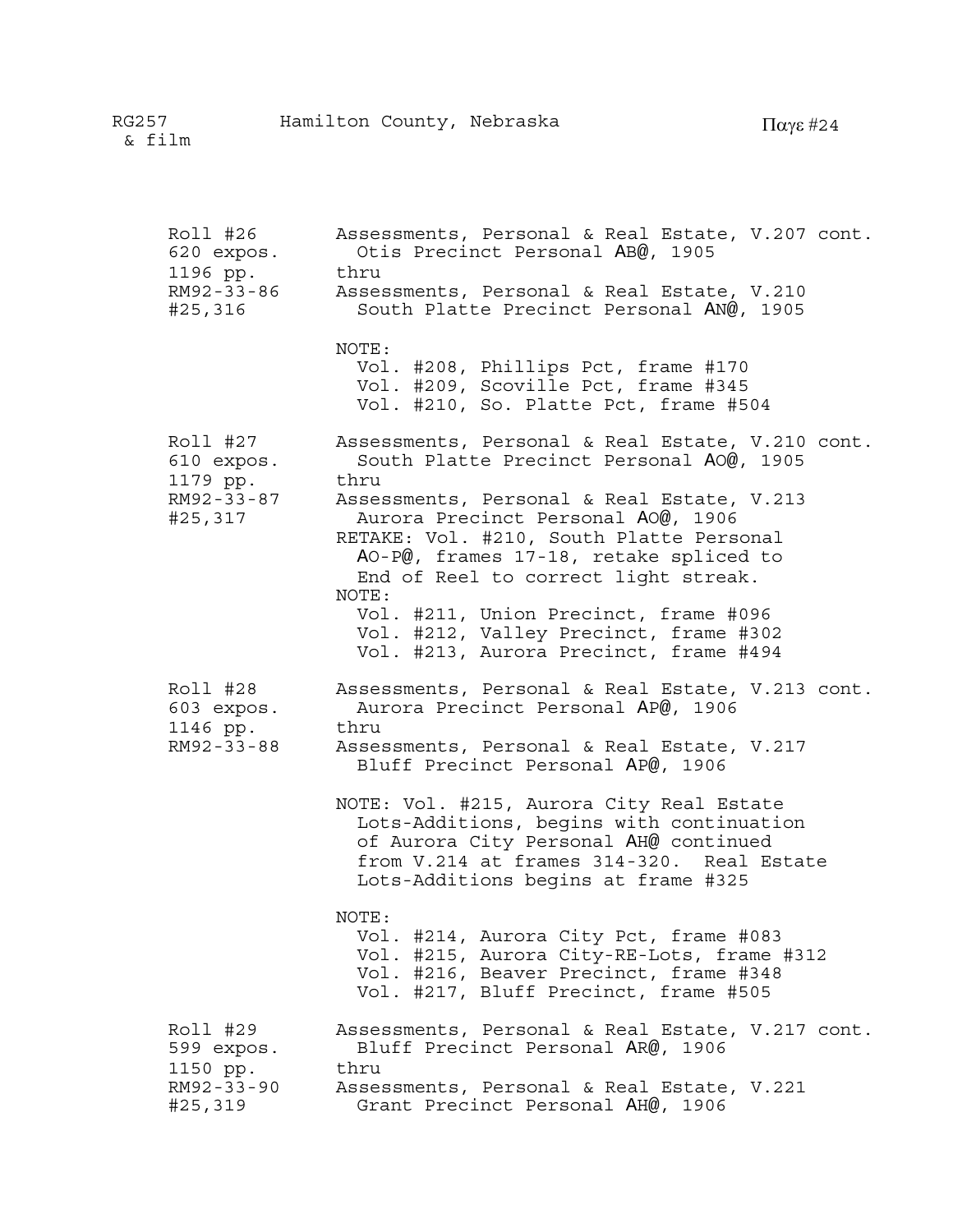NOTE: Vol. #218, Cedar Valley Precinct Personal A-Z listed at AA@. Pages AB@ thru AQ@ of volume is used for county recapitulations of each precinct for personal property. NOTE: Vol. #218, Cedar Valley Pct, frame #059 Vol. #218, Recaps, Personal, frame #067 Vol. #218, Cedar Valley RE, frame #200 Vol. #219, Deep Well Precinct, frame #206 Vol. #220, Farmers Valley Pct, frame #363 Vol. #221, Grant Precinct, frame #528 Roll #30 Assessments, Personal & Real Estate, V.221 cont. 611 expos. Grant Precinct Personal AI@, 1906 1182 pp. thru RM92-33-91 Assessments, Personal & Real Estate, V.224 #25,320 Orville Precinct Personal AT@, 1906 NOTE: Vol. #222, Hamilton Pct, frame #116 Vol. #223, Monroe Precinct, frame #293 Vol. #224, Orville Precinct, frame #453 Roll #31 Assessments, Personal & Real Estate, V.224 cont. 593 expos. Orville Precinct Personal AU-V@, 1906 1144 pp. thru RM92-33-92 Assessments, Personal & Real Estate, V.228 #25,321 South Platte Precinct Personal AF@, 1906 NOTE: Vol. #225, Otis Precinct, frame #047 Vol. #226, Phillips Pct, frame #215 Vol. #227, Scoville Pct, frame #382 Vol. #228, South Platte Pct, frame #540 Roll #32 Assessments, Personal & Real Estate, V.228 cont. 600 expos. South Platte Precinct Personal AG@, 1906 1154 pp. thru RM92-33-93 Assessments, Personal & Real Estate, V.232 #25,322 Aurora City Personal AD@, 1907 NOTE: Vol. #229, Union Precinct, frame #148 Vol. #230, Valley Precinct, frame #308 Vol. #231, Aurora Precinct, frame #489 Vol. #232, Aurora City, frame #582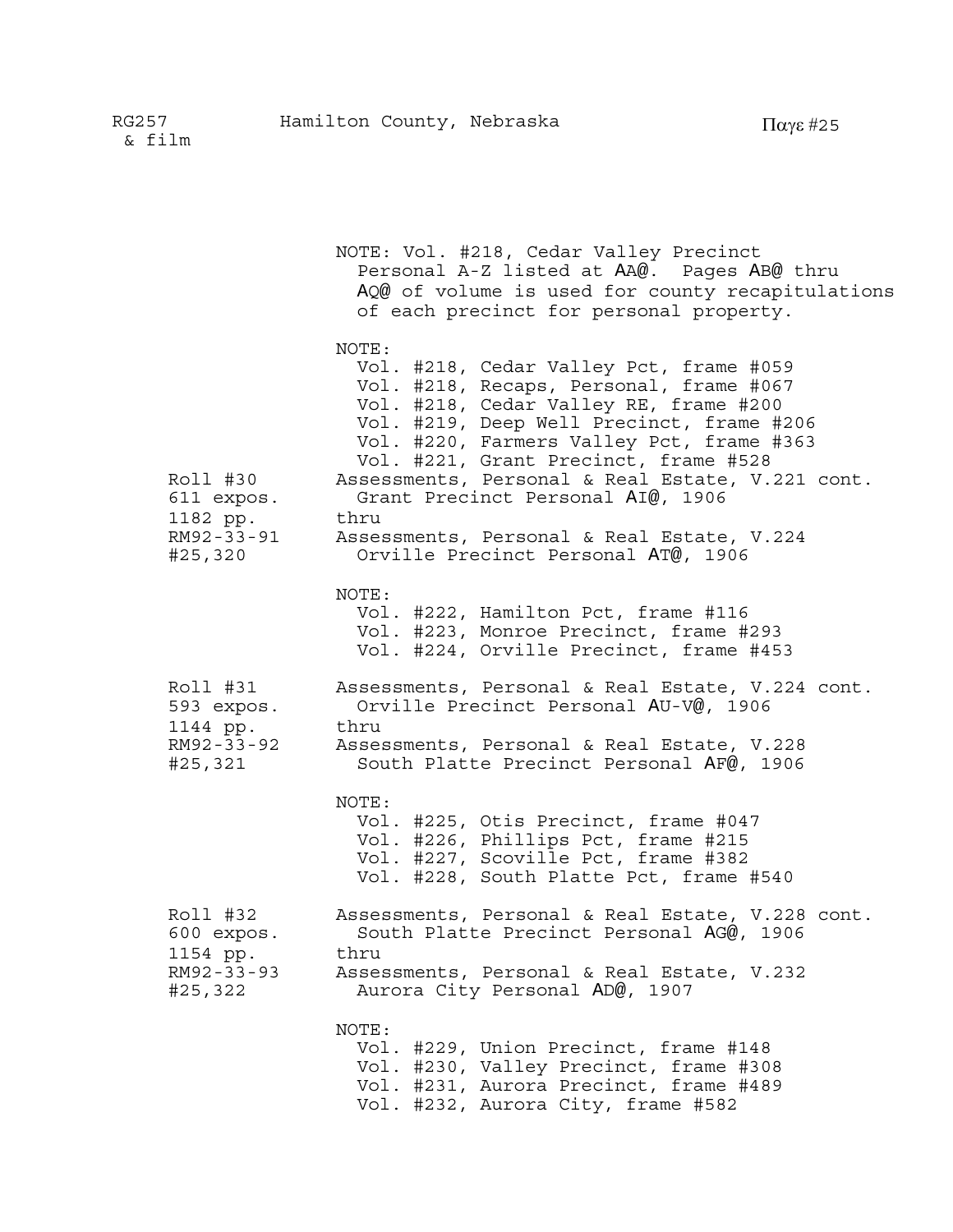| Roll #33   | Assessments, Personal & Real Estate, V.232 cont.                                                                                                                                                                                                                                                                                                                                                                                                                                                                                                                                                                             |
|------------|------------------------------------------------------------------------------------------------------------------------------------------------------------------------------------------------------------------------------------------------------------------------------------------------------------------------------------------------------------------------------------------------------------------------------------------------------------------------------------------------------------------------------------------------------------------------------------------------------------------------------|
| 603 expos. | Aurora City Personal AE@, 1907                                                                                                                                                                                                                                                                                                                                                                                                                                                                                                                                                                                               |
| 1177 pp.   | thru                                                                                                                                                                                                                                                                                                                                                                                                                                                                                                                                                                                                                         |
| RM92-33-93 | Assessments, Personal & Real Estate, V.238                                                                                                                                                                                                                                                                                                                                                                                                                                                                                                                                                                                   |
| #25,323    | Grant Precinct Personal AH@, 1907                                                                                                                                                                                                                                                                                                                                                                                                                                                                                                                                                                                            |
|            | NOTE: V.235, Cedar Valley Personal A-Z<br>is listed at AA@ with Valley Precinct<br>Personal recapitulations. Sections B-T<br>lists personal recaps for each precinct<br>and Aurora City. AU@ lists recaps for<br>telephone & telegraph cos. AV-Z@ are blank<br>NOTE:<br>Vol. #233, Beaver Precinct, frame #146<br>Vol. #234, Bluff Precinct, frame #233<br>Vol. #235, Cedar Valley Pct, frame #323<br>Vol. #235, County Recaps, frame #324<br>Vol. #235, Cedar Valley RE-Land, frame #390<br>Vol. #236, Deep Well Precinct, frame #394<br>Vol. #237, Farmers Valley Pct, frame #482<br>Vol. #238, Grant Precinct, frame #567 |
| Roll #34   | Assessments, Personal & Real Estate, V.238 cont.                                                                                                                                                                                                                                                                                                                                                                                                                                                                                                                                                                             |
| 603 expos. | Grant Precinct Personal AI-J@, 1907                                                                                                                                                                                                                                                                                                                                                                                                                                                                                                                                                                                          |
| 1158 pp.   | thru                                                                                                                                                                                                                                                                                                                                                                                                                                                                                                                                                                                                                         |
| RM92-33-95 | Assessments, Personal & Real Estate, V.245                                                                                                                                                                                                                                                                                                                                                                                                                                                                                                                                                                                   |
| #25,324    | South Platte Pct Personal AK@, 1907                                                                                                                                                                                                                                                                                                                                                                                                                                                                                                                                                                                          |
|            | NOTE:<br>Vol. #239, Hamilton Pct, frame #066<br>Vol. #240, Monroe Precinct, frame #147<br>Vol. #241, Orville Precinct, frame #227<br>Vol. #242, Otis Precinct, frame #313<br>Vol. #243, Phillips Pct, frame #395<br>Vol. #244, Scoville Pct, frame #485<br>Vol. #245, South Platte Pct, frame #564                                                                                                                                                                                                                                                                                                                           |
| Roll #35   | Assessments, Personal & Real Estate, V.245 cont.                                                                                                                                                                                                                                                                                                                                                                                                                                                                                                                                                                             |
| 610 expos. | South Platte Pct Personal AL@, 1907                                                                                                                                                                                                                                                                                                                                                                                                                                                                                                                                                                                          |
| 1059 pp.   | thru                                                                                                                                                                                                                                                                                                                                                                                                                                                                                                                                                                                                                         |
| RM92-33-96 | Assessments, Personal & Real Estate, V.252                                                                                                                                                                                                                                                                                                                                                                                                                                                                                                                                                                                   |
| #25,325    | Beaver Precinct Personal AA@, 1908                                                                                                                                                                                                                                                                                                                                                                                                                                                                                                                                                                                           |
|            | NOTE:<br>Vol. #246, Union Precicnt, frame #061<br>Vol. #247, Valley Precinct, frame #239                                                                                                                                                                                                                                                                                                                                                                                                                                                                                                                                     |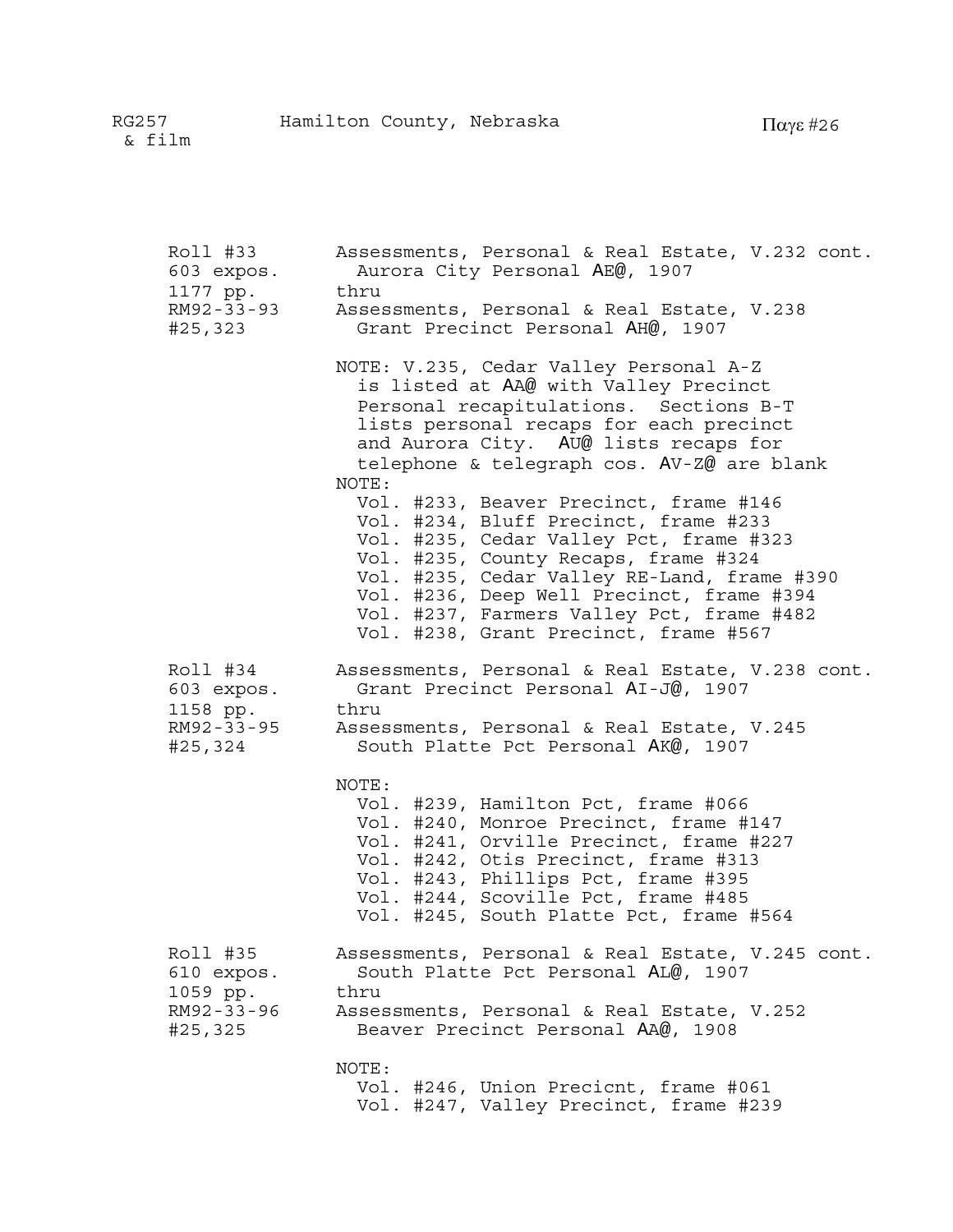Vol. #248, Aurora Pct Personal, fr. 326 Vol. #249, Aurora Pct RE, frame #408 Vol. #250, Aurora City Personal, fr. 433 Vol. #251, Aurora City RE, frame #538 Vol. #252, Beaver Pct Personal, fr. 599 Roll #36 Assessments, Personal & Real Estate, V.252 cont. 601 expos. Beaver Precinct Personal AB@, 1908 1197 pp. thru RM92-33-97 Assessments, Personal & Real Estate, V.264 #25,355 Hamilton Precinct Personal AW@, 1908 NOTE: Starting 1908, each precinct has two volumes, Personal & Real Estate. NOTE: Bluff Precinct includes Cedar Valley Precinct, Personal & Real Estate CORRECTION: Cedar Valley Precinct, V.256, is used for county recapitulations of personal property in alphabetical order at A-T. AT@ is Cedar Valley Precinct Valuation, and AV-Z@ are blank CORRECTION: Cedar Valley Precinct vol. 257, Real Estate, is for Bluff and Cedar Valley Pcts. NOTE: Vol. #253, Beaver Pct RE, frame #080 Vol. #254, Bluff/Cedar Valley, fr. 096 Vol. #255, Bluff/Cedar Valley RE, fr. 173 Vol. #256, County Recaps-personal, fr. 256 Vol. #257, Bluff/Cedar Valley RE, fr. 261 Vol. #258, Deep Well Pct Personal, fr. 270 Vol. #259, Deep Well Pct RE, frame #342 Vol. #260, Farmers Valley Personal, fr. 352 Vol. #261, Farmers Valley RE, fr. #426 Vol. #262, Grant Pct Personal, fr. #439 Vol. #263, Grant Pct Real Est., fr. #507 Vol. #264, Hamilton Pct Personal, fr. 527 Roll #37 Assessments, Personal & Real Estate, V.264 cont. 601 expos. Hamilton Precinct Personal AY@, 1908 1162 pp. thru RM92-33-98 Assessments, Personal & Real Estate, V.278 #25,356 Union Precinct Personal AG@, 1908 NOTE: Vol. #265, Hamilton Pct RE, fr. #017

Vol. #266, Monroe Pct Personal, fr. 080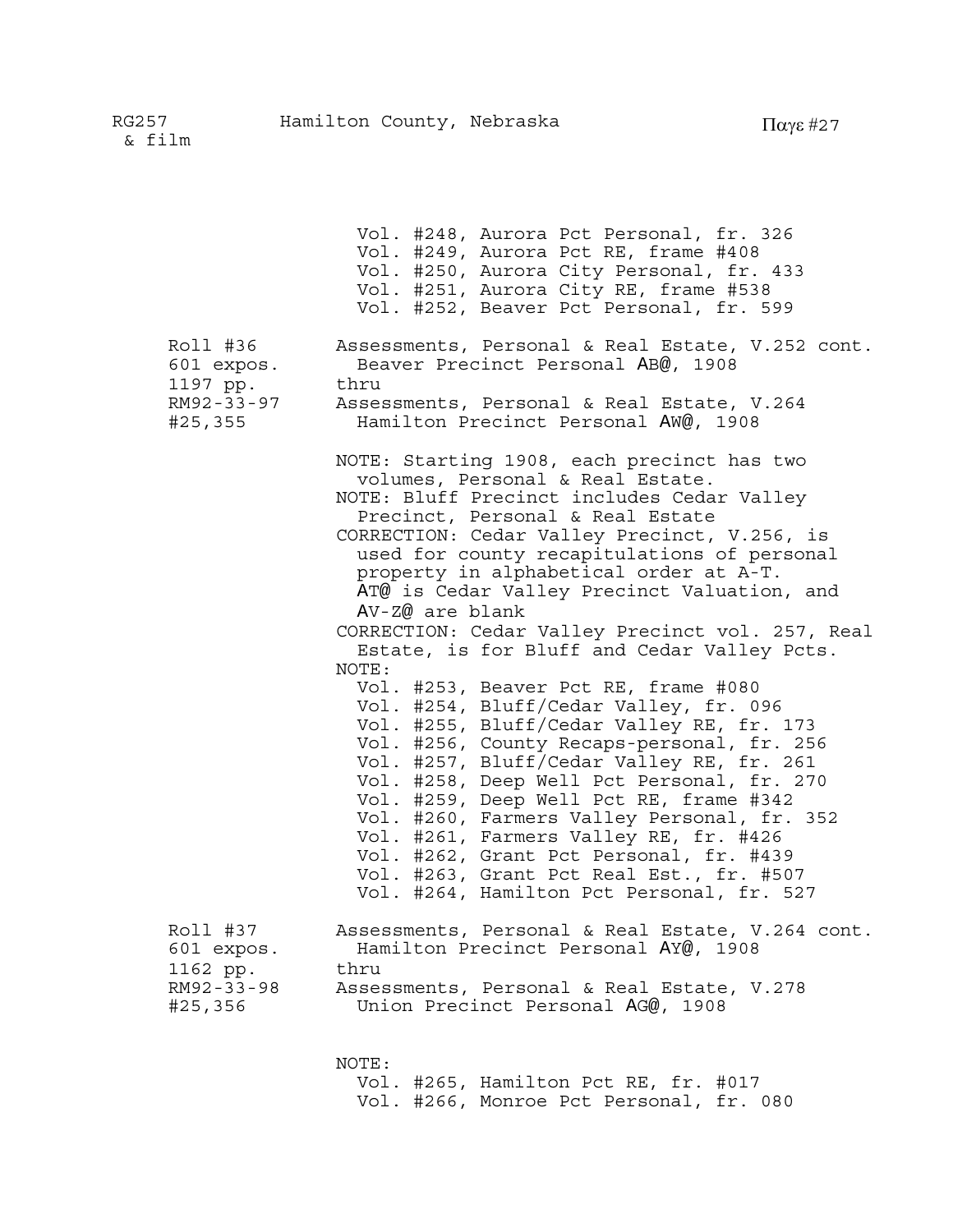|                                                              | Vol. #267, Monroe Pct RE, frame #099<br>Vol. #268, Orville Pct Personal, fr. 114<br>Vol. #269, Orville Pct RE, frame #278<br>Vol. #270, Otis Pct Personal, fr. #207<br>Vol. #271, Otis Precinct RE, fr. #278<br>Vol. #272, Phillips Pct Personal, fr. 290<br>Vol. #273, Phillips Pct RE, frame #364<br>Vol. #274, Scoville Pct Personal, fr. 388<br>Vol. #275, Scoville Pct RE, frame #460<br>Vol. #276, So. Platte Pct Personal, fr. 471<br>Vol. #277, So. Platte Pct RE, frame #547<br>Vol. #278, Union Pct Personal, fr. #574 |
|--------------------------------------------------------------|----------------------------------------------------------------------------------------------------------------------------------------------------------------------------------------------------------------------------------------------------------------------------------------------------------------------------------------------------------------------------------------------------------------------------------------------------------------------------------------------------------------------------------|
| Roll #38<br>597 expos.<br>1151 pp.<br>RM92-33-99<br>#25,357  | Assessments, Personal & Real Estate, V.278 cont.<br>Union Precinct Personal AH@, 1908<br>thru<br>Assessments, Personal & Real Estate, V.289<br>Bluff Precinct Personal AL@, 1909                                                                                                                                                                                                                                                                                                                                                 |
|                                                              | CORRECTION: Vol. #282, Grand Recapitulations,<br>targeted Recaps 1908, is for recapitulations<br>1904-1908: Personal, 1904 (fr. 186);<br>1905 (fr. 194); 1906 (fr. 203);<br>1907 (fr. 210); 1908 (fr. 217). Recaps,<br>Real Estate begin at frame #227, 1904-1908                                                                                                                                                                                                                                                                |
|                                                              | NOTE:<br>Vol. #279, Union Pct RE, frame #060<br>Vol. #280, Valley Pct Personal, fr. #082<br>Vol. #281, Valley Pct RE, frame #159<br>Vol. #282, Grand Recapitulations, fr. 181<br>Vol. #283, Aurora Pct Personal, fr. #232<br>Vol. #284, Aurora Pct RE, frame #304<br>Vol. #285, Aurora City Personal, fr. #326<br>Vol. #286, Aurora City RE, frame #423<br>Vol. #287, Beaver Pct Personal, fr. #482<br>Vol. #288, Beaver Pct RE, frame #552<br>Vol. #289, Bluff Pct Personal, fr. #564                                           |
| Roll #39<br>597 expos.<br>1140 pp.<br>RM92-33-100<br>#25,358 | Assessments, Personal & Real Estate, V.289 cont.<br>Bluff Precinct Personal AM@, 1909<br>thru<br>Assessments, Personal & Real Eatate, V.303<br>Orville Precinct Personal AW@, 1909<br>NOTE: Vol. #291, Cedar Valley Pct Personal,<br>has personal recaps for all precincts at                                                                                                                                                                                                                                                    |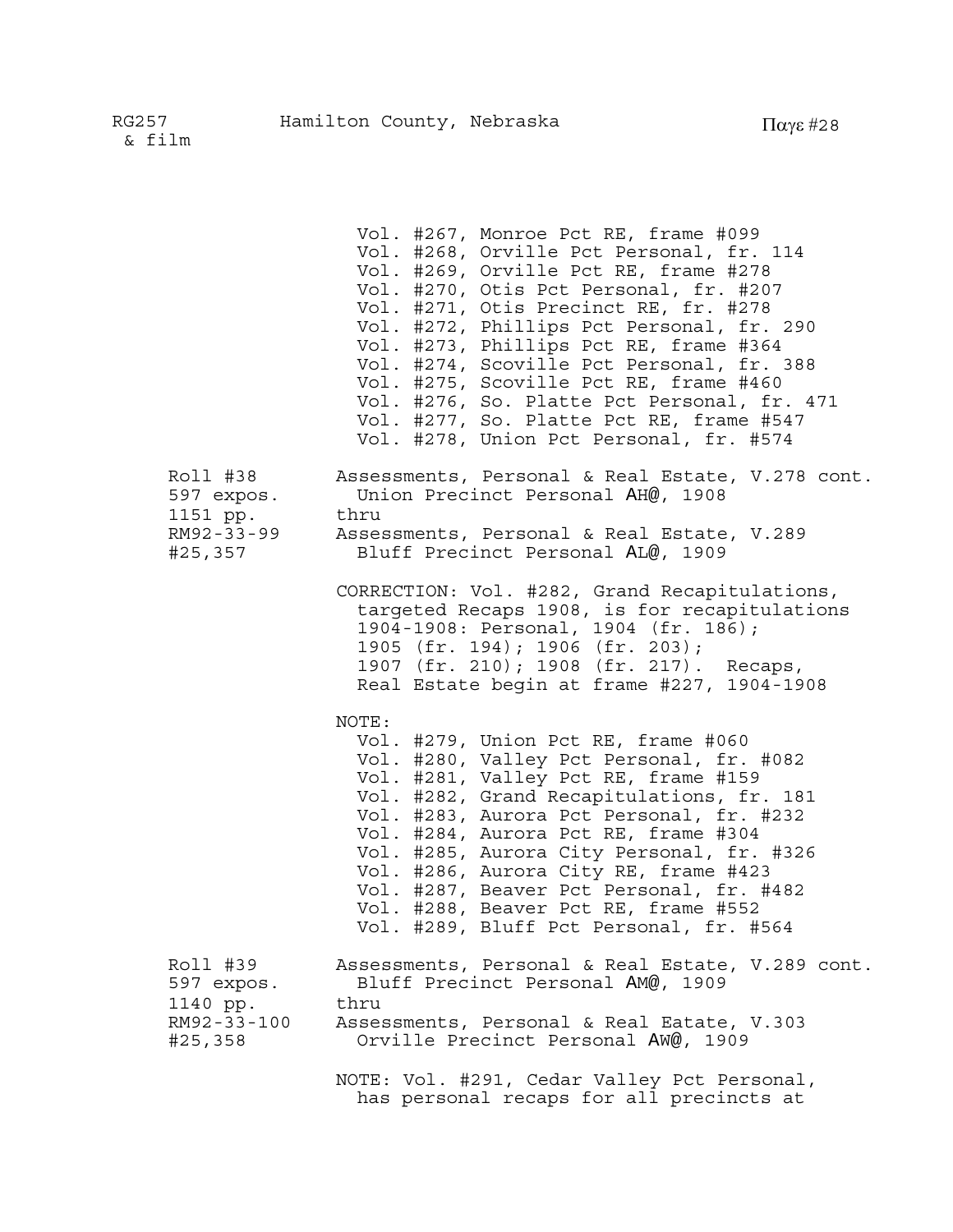|                                                              | end of volume.                                                                                                                                                                                                                                                                                                                                                                                                                                                                                                                                                                                                                                                            |
|--------------------------------------------------------------|---------------------------------------------------------------------------------------------------------------------------------------------------------------------------------------------------------------------------------------------------------------------------------------------------------------------------------------------------------------------------------------------------------------------------------------------------------------------------------------------------------------------------------------------------------------------------------------------------------------------------------------------------------------------------|
|                                                              | NOTE:<br>Vol. #290, Bluff Pct RE, frame #042<br>Vol. #291, Cedar Valley Personal, fr. #66<br>Vol. #292, Cedar Valley RE, frame #127<br>Vol. #293, Deep Well Pct Personal, fr. #132<br>Vol. #294, Deep Well Pct RE, frame #203<br>Vol. #295, Farmers Valley Personal, fr. 212<br>Vol. #296, Farmers Valley RE, frame #279<br>Vol. #297, Grant Pct Personal, fr. #291<br>Vol. #298, Grant Pct RE, frame #355<br>Vol. #299, Hamilton Pct Personal, fr. 370<br>Vol. #300, Hamilton Pct RE, frame #438<br>Vol. #301, Monroe Pct Personal, fr. #448<br>Vol. #302, Monroe Pct RE, frame #518<br>Vol. #303, Orville Pct Personal, fr. #529                                        |
| Roll #40<br>601 expos.<br>1151 pp.<br>RM92-33-101<br>#25,359 | Assessments, Personal & Real Estate, V.303 cont.<br>Orville Precinct Personal AY-Z@, 1909<br>thru<br>Assessments, Personal & Real Estate, V.318<br>Aurora Precinct Personal AA@, 1910                                                                                                                                                                                                                                                                                                                                                                                                                                                                                     |
|                                                              | NOTE:<br>Vol. #304, Orville Pct RE, frame #014<br>Vol. #305, Otis Pct Personal, fr. #028<br>Vol. #306, Otis Pct RE, frame #096<br>Vol. #307, Phillips Pct Personal, fr. #107<br>Vol. #308, Phillips Pct RE, frame #173<br>Vol. #309, Scoville Pct Personal, fr. #195<br>Vol. #310, Scoville Pct RE, frame #266<br>Vol. #311, So. Platte Pct Personal, fr. 276<br>Vol. #312, So. Platte Pct RE, frame #342<br>Vol. #313, Union Pct Personal, fr. #362<br>Vol. #314, Union Pct RE, frame #431<br>Vol. #315, Valley Pct Personal, fr. #455<br>Vol. #316, Valley Pct RE, frame #523<br>Vol. #317, Grand Recapitulations, fr. #541<br>Vol. #318, Aurora Pct Personal, fr. #596 |
| Roll #41<br>602 expos.<br>1104 pp.<br>RM92-33-102<br>#25,360 | Assessments, Personal & Real Estate, V.318 cont.<br>Aurora Precinct Personal AB@, 1910<br>thru<br>Assessments, Personal & Real Estate, V.329<br>Farmers Valley Pct Personal AW@, 1910<br>NOTE:<br>Vol. #319, Aurora Pct Real Estate, fr. #084                                                                                                                                                                                                                                                                                                                                                                                                                             |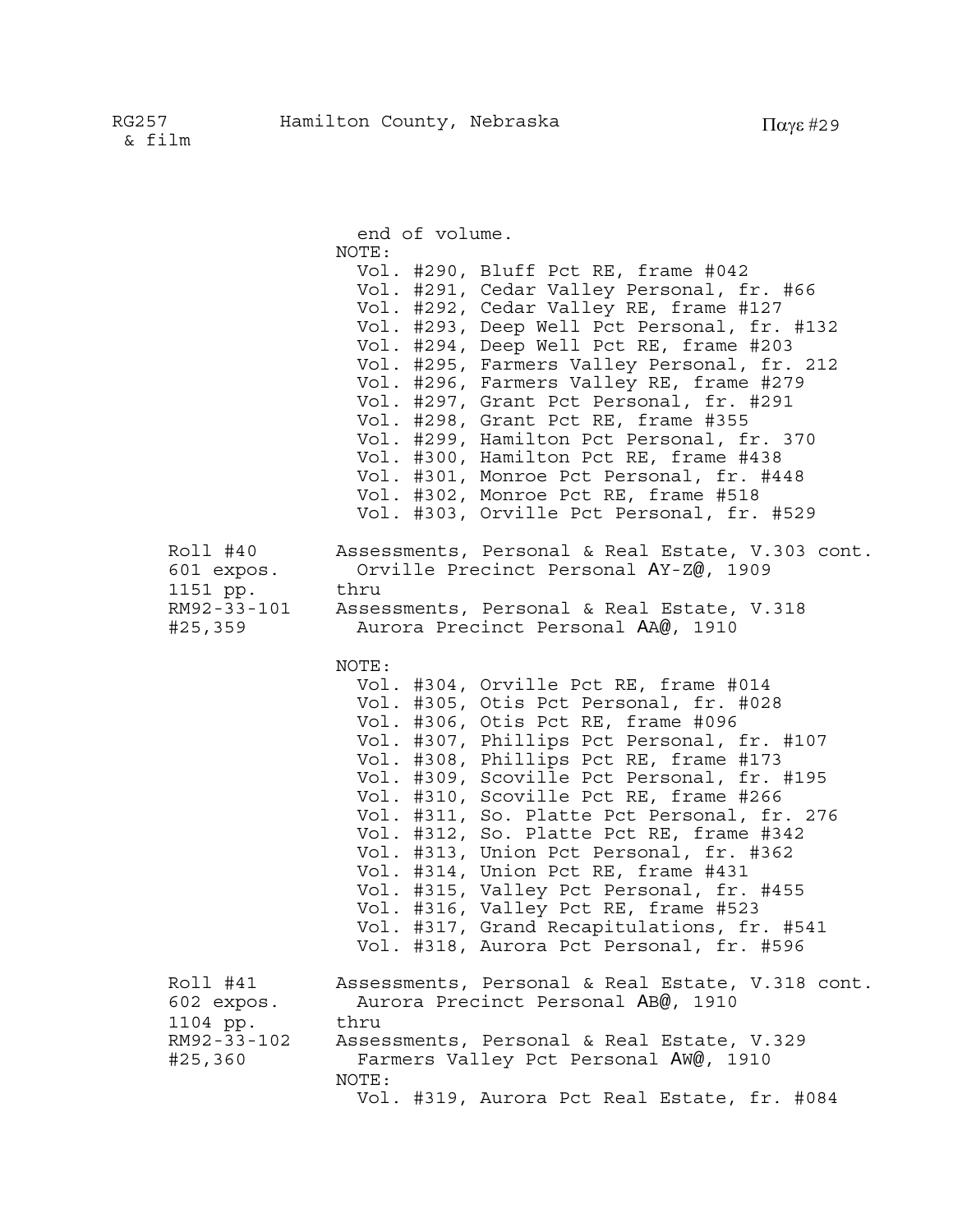Vol. #320, Aurora City Personal, fr. #109 Vol. #321, Aurora City RE, frame #216 Vol. #322, Beaver Pct Personal, fr. #274 Vol. #323, Beaver Pct RE, frame #349 Vol. #324, Bluff Pct Personal, fr. #361 Vol. #325, Bluff Pct Real Estate, fr. #427 Vol. #326, Cedar Valley Pct RE, fr. #449 Vol. #327, Deep Well Pct Personal, fr, #455 Vol. #328, Deep Well Pct RE, frame #521 Vol. #329, Farmers Valley Pct Personal, fr. #531 Roll #42 Assessments, Personal & Real Estate, V.329 cont. 596 expos. Farmers Valley Pct Personal AY-Z@, 1910 1095 pp. thru RM92-33-103 Assessments, Personal & Real Estate, V.343 #25,361 South Platte Pct Personal AA@, 1910 NOTE: Vol. #330, Grant Pct Personal, fr. #015 Vol. #331, Grant Pct RE, frame #080 Vol. #332, Hamilton Pct Personal, fr. #093 Vol. #333, Hamilton Pct RE, frame #162 Vol. #334, Monroe Pct Personal, fr. #174 Vol. #335, Monroe Pct RE, frame #244 Vol. #336, Orville Pct Personal, fr. #257 Vol. #337, Orville Pct RE, frame #330 Vol. #338, Otis Precinct Personal, fr. #346 Vol. #339, Otis Prcinct RE, frame #413 Vol. #340, Phillips Pct Personal, fr. #426 Vol. #341, Phillips Pct RE, frame #494 Vol. #342, Scoville Pct Personal, fr. #517 Vol. #343, South Platte Pct Personal Roll #43 Assessments, Personal & Real Estate, V.343 cont. 608 expos. South Platte Pct Personal cont. AB@, 1910 1082 pp. thru RM92-33-104 Assessments, Personal & Real Estate, V.353 #25,362 Aurora City, Real Estate, South Addition AAurora Milling Co.@, Block 28, lots 11-12, 1911 NOTE: Vol. #344, South Platte Pct RE, fr. #075 Vol. #345, Union Precinct Personal, fr. #095 Vol. #346, Union Precicnt RE, fr. #172 Vol. #347, Valley Pct Personal, fr. #196 Vol. #348, Valley Pct RE, frame #276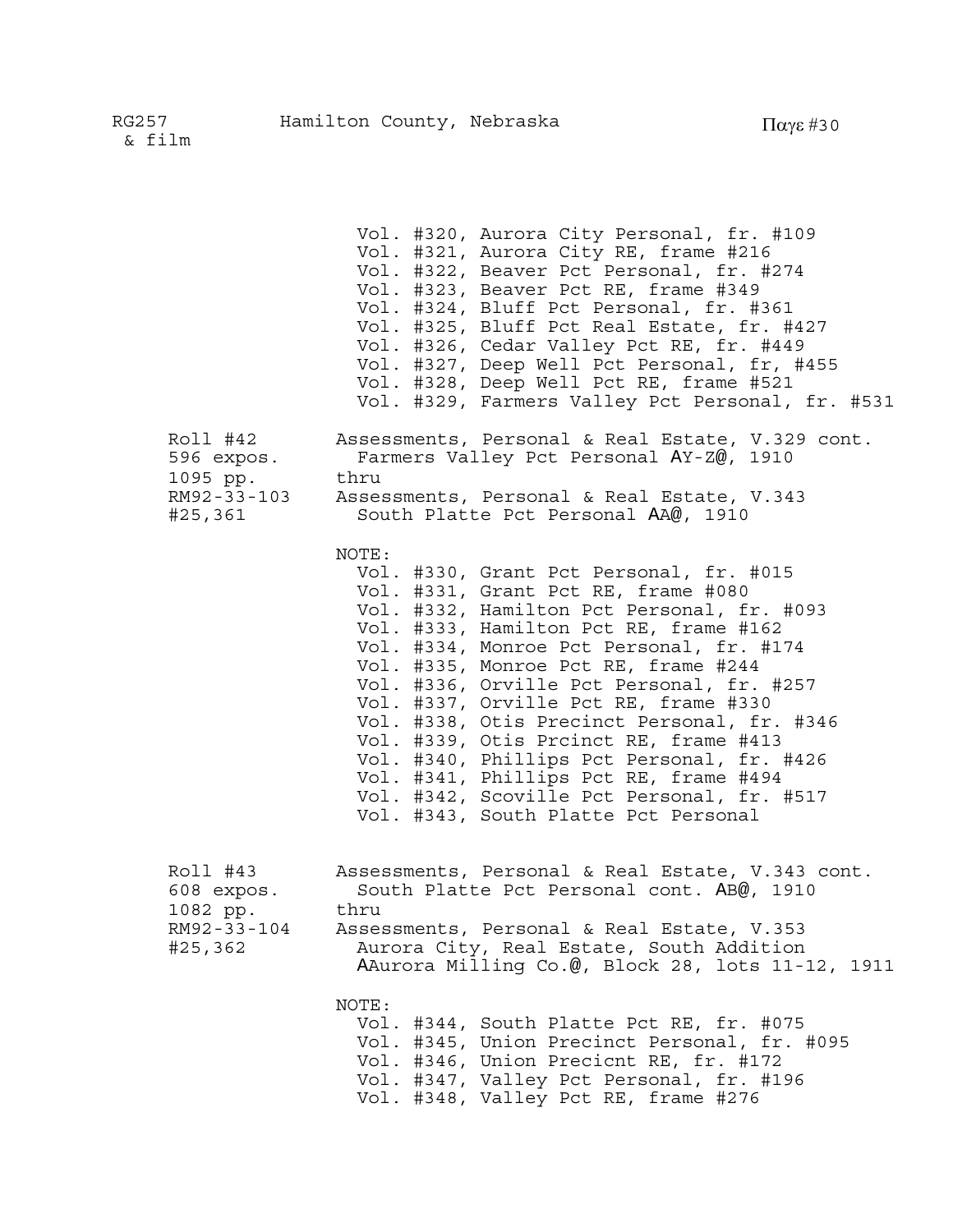|                                                                 | Vol. #349, Recaps, Personal, fr. #297<br>Vol. #350, Aurora Pct Personal, fr. #368<br>Vol. #351, Aurora Pct RE, frame #457<br>Vol. #352, Aurora City Personal, fr. #482<br>Vol. #353, Aurora City RE, frame #576                                                                                                                                                                                                                                                                                                                                                                                                                              |
|-----------------------------------------------------------------|----------------------------------------------------------------------------------------------------------------------------------------------------------------------------------------------------------------------------------------------------------------------------------------------------------------------------------------------------------------------------------------------------------------------------------------------------------------------------------------------------------------------------------------------------------------------------------------------------------------------------------------------|
| Roll #44<br>615 expos.<br>1048 pp.<br>RM92-33-105               | Assessments, Personal & Real Estate, V.353 cont.<br>Aurora City Real Estate cont., 1911<br>Ellsworth Addition, Blk 1, Lot 1<br>thru<br>Assessments Personal & Real Estate, V.367<br>Orville Precinct Personal, AV@, 1911                                                                                                                                                                                                                                                                                                                                                                                                                     |
|                                                                 | NOTE:<br>Vol. #354, Beaver Pct Personal, fr. #046<br>Vol. #355, Beaver Precinct RE, fr. #116<br>Vol. #356, Bluff Pct Personal, fr. #130<br>Vol. #357, Cedar Valley Pct Personal, fr. #196<br>Vol. #358, Cedar Valley Re, fr. #266<br>Vol. #359, Deep Well Pct RE, fr. #273<br>Vol. #360, Farmers Valley Pct Personal, fr. #283<br>Vol. #361, Farmers Valley RE, fr. #348<br>Vol. #362, Grant Pct Personal, fr. #362<br>Vol. #363, Grant Pct RE, frame #427<br>Vol. #364, Hamilton Pct Personal, fr. #441<br>Vol. #365, Hamilton Pct RE, frame #514<br>Vol. #366, Monroe Precinct RE, frame #526<br>Vol. #367, Orville Pct Personal, fr. #541 |
| Roll #45<br>615 expos.<br>1094 expos.<br>RM92-33-106<br>#25,364 | Assessments, Personal & Real Estate, V.367<br>Orville Pct Personal cont. AW@, 1911<br>thru<br>Assessments, Personal & Real Estate, V.382<br>Aurora City Real Estate-Lots<br>Original Town, Block 25, Lot 13, 1912                                                                                                                                                                                                                                                                                                                                                                                                                            |
|                                                                 | NOTE:<br>Vol. #368, Orville Precinct RE, fr. #019<br>Vol. #369, Otis Precinct RE, fr. #039<br>Vol. #370, Phillips Pct Personal, fr. #051<br>Vol. #371, Phillips Pct RE, frame #117<br>Vol. #372, Scoville Pct Personal, fr. #141<br>Vol. #373, Scoville Pct RE, frame #208<br>Vol. #374, So. Platte Pct Personal, fr. #219<br>Vol. #375, Union Pct Personal, fr. #290<br>Vol. #376, Union Precinct RE, fr. #361<br>Vol. #377, Valley Precinct RE, fr. #383                                                                                                                                                                                   |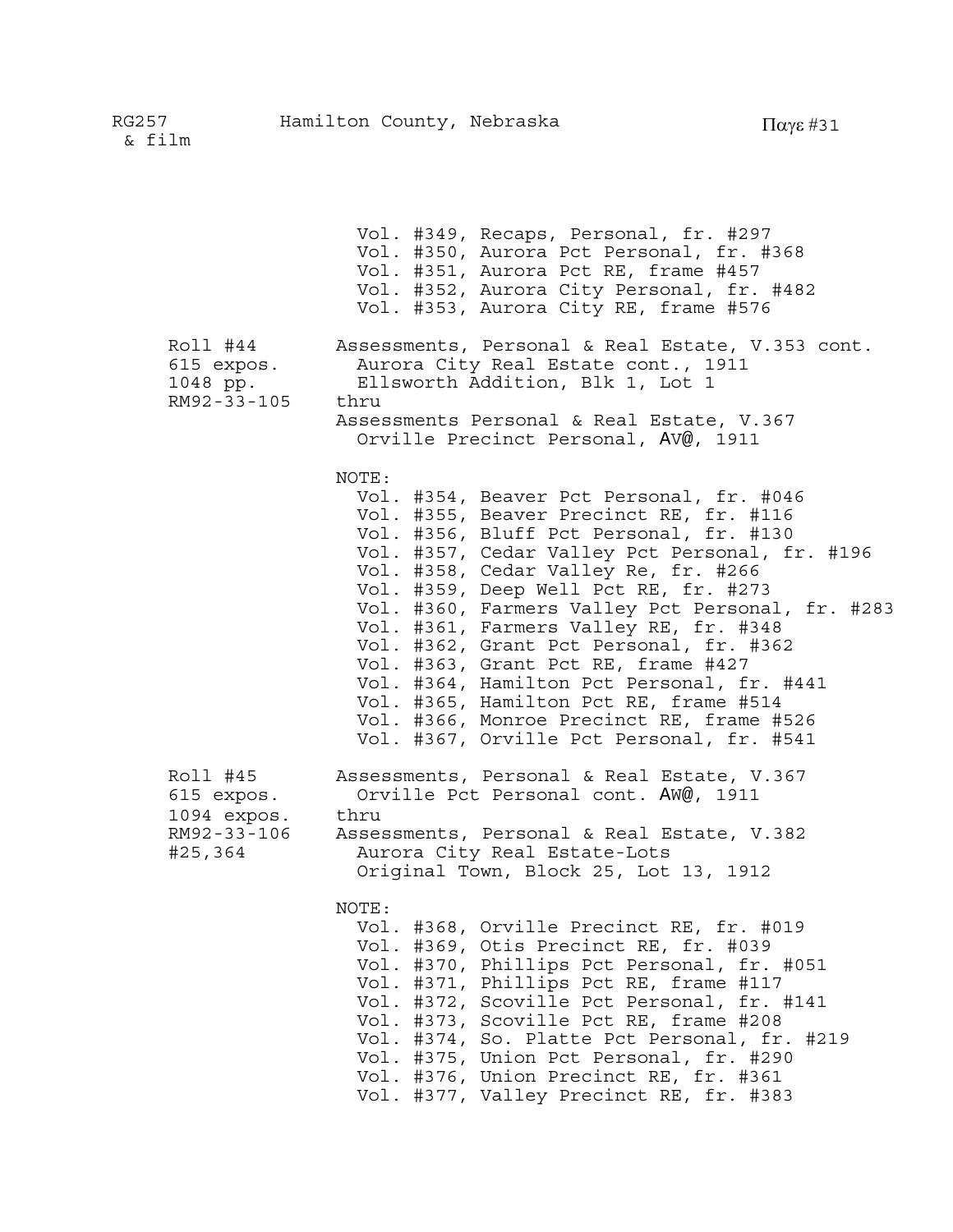Vol. #378, Recapitulations-Personal, fr. #401 Vol. #379, Aurora Pct Personal, fr. #408 Vol. #380, Aurora Precinct RE, fr. #444 Vol. #381, Aurora City Personal, fr. #492 Vol. #382, Aurora City Real Estate, fr. #558 Roll #46 Assessments, Personal & Real Estate, V.382 cont. 568 expos. Aurora City, Real Estate-Lots 1128 pp. Original Town, Block 25, Lot 14, 1912 RM92-33-107 thru #25,365 Assessments, Personal & Real Estate, V.396 Orville Precinct Real Estate-Land S19-T9-R6, 1912 NOTE: Cedar Valley Precinct, Personal, 1912 and Real Estate is arranged and microfilmed out of order. See Vols. 407 & 408 on reel #47. NOTE: Vol. #383, Beaver Pct Personal, fr. #152 Vol. #384, Beaver Precinct RE, fr. #179 Vol. #385, Bluff Precinct RE, fr. #207 Vol. #386, Deep Well Pct Personal, fr. #258 Vol. #387, Deep Well Pct RE, frame #287 Vol. #388, Farmers Valley Personal, fr. #308 Vol. #389, Farmers Valley RE, frame #339 Vol. #390, Grant Precinct Personal, fr. #366 Vol. #391, Grant Precinct RE, frame #397 Vol. #392, Hamilton Pct Personal, fr. #422 Vol. #393, Hamilton Pct RE, frame #454 Vol. #394, Monroe Pct RE, frame #479 Vol. #395, Orville Pct Personal, fr. #511 Vol. #396, Orville Pct RE, frame #547 Roll #47 Assessments, Personal & Real Estate, V.396 cont. 641 expos. Orville Pct Real Estate-Land cont. 1216 pp. S19-T9-R6 cont., 1912 RM92-33-113 thru #25,366 Assessments, Personal & Real Estate, V.411 Aurora City Real Estate-Lots Original Town, Block 31, Lots 5-6, 1913 NOTE: Cedar Valley Precinct Personal and Real Estate, 1912, arranged and microfilmed out of order following Valley Precinct, 1912. NOTE: No frame breaks or volume targets between volumes. Use frame locations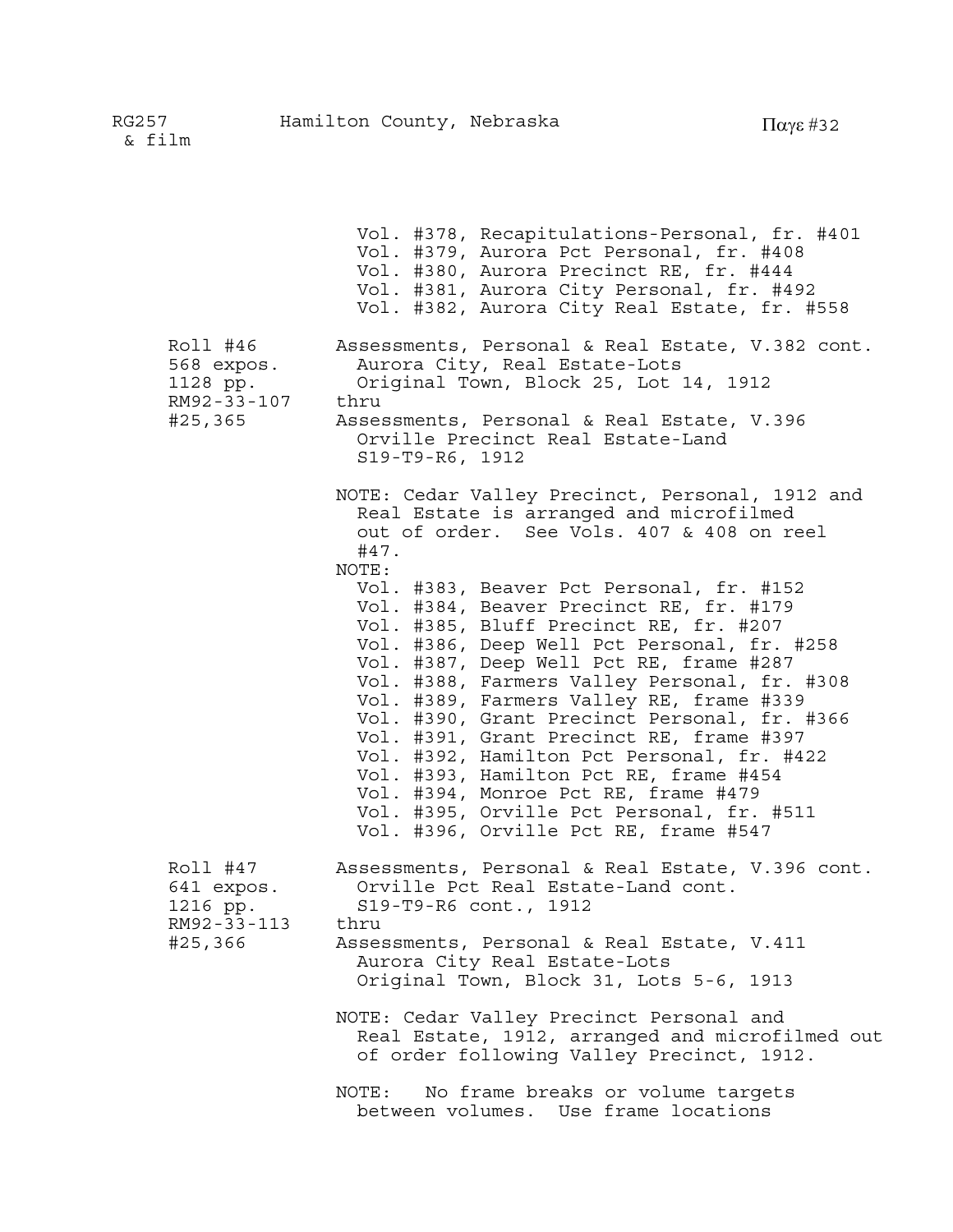below.

|                                                              | Vol. #397, Otis Precinct Personal, fr. #048<br>Vol. #398, Otis Precinct RE, fr. #072<br>Vol. #399, Phillips Pct RE, frame #097<br>Vol. #400, Scoville Pct Personal, fr. #142<br>Vol. #401, Scoville Precinct RE, fr. #164<br>Vol. #402, So. Platte Pct Personal, fr. #188<br>Vol. #403, So. Platte Pct RE, frame #223<br>Vol. #404, Union Precinct RE, frame #280<br>Vol. #405, Valley Pct Personal, fr. #353<br>Vol. #406, Valley Precinct RE, fr. #387<br>Vol. #407, Cedar Valley Pct Personal, fr. #443<br>Vol. #408, Cedar Valley Pct RE, fr. #482<br>Vol. #409, Aurora Precinct RE, fr. #515<br>Vol. #410, Aurora City Personal, fr. #543<br>Vol. #411, Aurora City RE-Lots, fr. #601                                                                                              |
|--------------------------------------------------------------|-----------------------------------------------------------------------------------------------------------------------------------------------------------------------------------------------------------------------------------------------------------------------------------------------------------------------------------------------------------------------------------------------------------------------------------------------------------------------------------------------------------------------------------------------------------------------------------------------------------------------------------------------------------------------------------------------------------------------------------------------------------------------------------------|
| Roll #48<br>614 expos.<br>1142 pp.<br>RM92-33-114<br>#25,367 | Assessments, Personal & Real Estate, V.411 cont.<br>Aurora City Real Estate-Lots<br>Original Town cont., Blk 31, Lots 708, 1913<br>thru<br>Assessments, Personal & Real Estate, V.434<br>Valley Precinct Real Estate-Lots<br>Austin=s Addition to Hampton, Lots 1-10, 1913<br>NOTE: V.415, Cedar Valley Personal, A-Z, listed<br>at pp.1-2. Remainder of volume is Personal<br>Recapitulations for all precincts, 1913                                                                                                                                                                                                                                                                                                                                                                  |
|                                                              | NOTE: No frame breaks or targets between<br>volumes. Use frame locations following.<br>Vol. #412, Beaver Precinct RE, fr. #091<br>Vol. #413, Bluff Pct Personal, fr. #104<br>Vol. #414, Bluff Precinct RE, fr. #130<br>Vol. #415, Cedar Valley Personal, fr. #158<br>Vol. #415, Precinct Recaps-personal, fr. #161<br>Vol. #416, Cedar Valley Pct RE, fr. #193<br>Vol. #417, Deep Well Pct Personal, fr. #198<br>Vol. #418, Deep Well Precinct RE, fr. #220<br>Vol. #419, Farmers Valley Personal, fr. #230<br>Vol. #420, Farmers Valley Pct RE, fr. #250<br>Vol. #421, Grant Precinct RE, fr. #263<br>Vol. #422, Hamilton Precinct RE, fr. #277<br>Vol. #423, Monroe Pct Personal, fr. #288<br>Vol. #424, Monroe Precinct RE, fr. #311<br>#425, Orville Pct Personal, fr. #330<br>Vol. |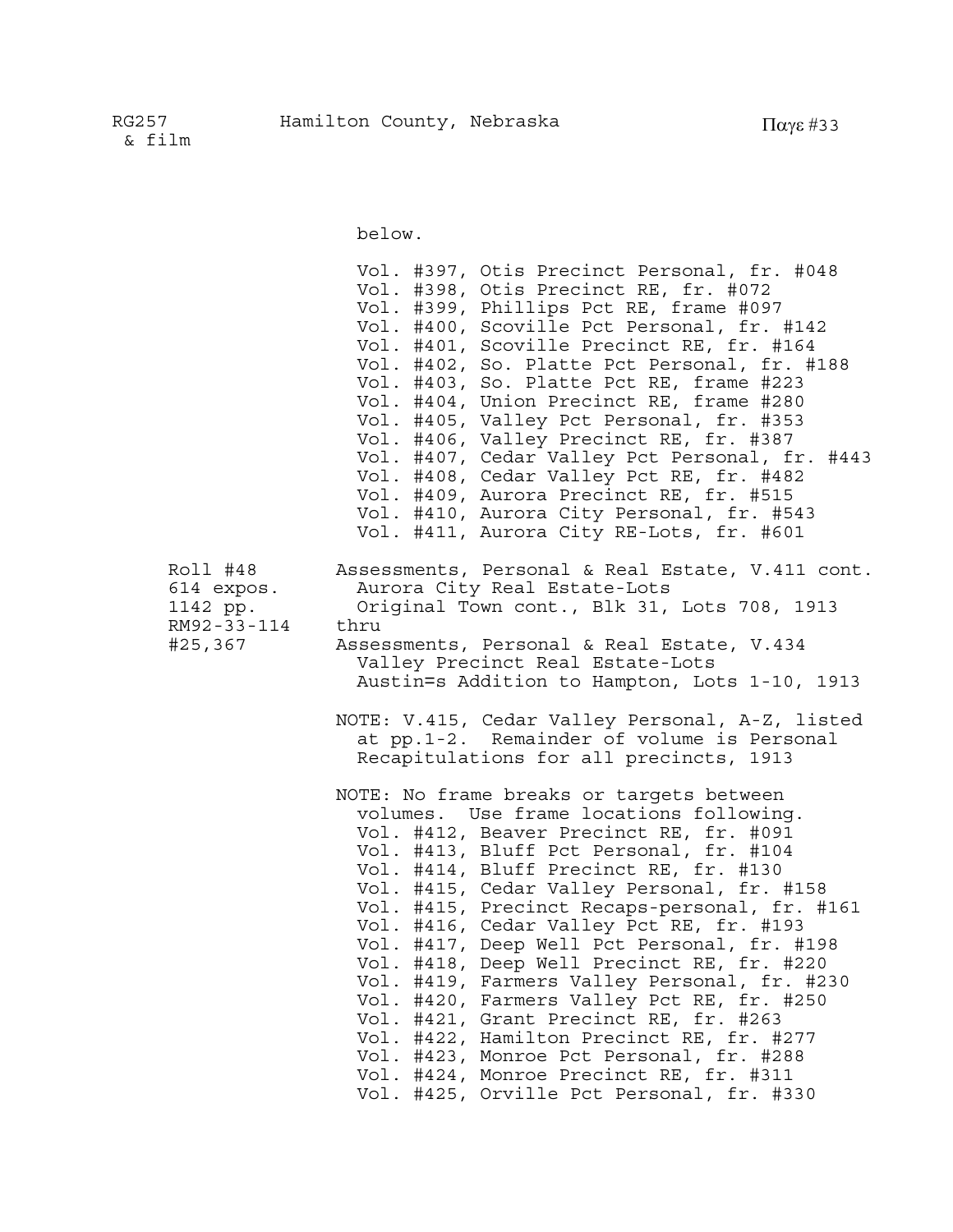Vol. #426, Orville Precinct RE, fr. #363 Vol. #427, Otis Precinct RE, fr. #392 Vol. #428, Phillips Pct Personal, fr. #405 Vol. #429, Phillips Pct RE, fr. #433 Vol. #430, Scoville Pct Personal, fr. #457 Vol. #431, Scoville Precinct RE, fr. #482 Vol. #432, So. Platte Pct RE, frame #494 Vol. #433, Union Precinct RE, fr. #529 Vol. #434, Valley Precinct RE, fr. #574 Roll #49 Assessments, Personal & Real Estate, V.435 cont. 624 expos. Aurora Precinct Personal AA@, 1914 1188 pp. thru RM92-33-115 Assessments, Personal & Real Estate, V.454 #25,368 Orville Precinct Real Estate Recapitulations, 1914 CORRECTION: Operator=s Certificate, start and end of reel in error. Roll starts with Personal, Vol. 435, Aurora Pct, 1914. NOTE: No frame breaks or targets between volumes. Use frame locations following. Vol. #436, Aurora Precinct RE, frame #037 Vol. #437, Aurora City Personal, fr. #067 Vol. #438, Aurora City RE, frame #122 Vol. #439, Beaver Pct Personal, fr. #248 Vol. #440, Beaver Precinct RE, fr. #270 Vol. #441, Bluff Precinct Personal, fr. #287 Vol. #442, Bluff Precinct RE, frame #314 Vol. #443, Deep Well Pct Personal, fr. #345 Vol. #444, Deep Well Precinct RE, fr. #368 Vol. #445, Farmers Valley Pct Personal, fr. 381 Vol. #446, Farmers Valley Pct RE, fr. #405 Vol. #447, Grant Precinct Personal, fr. #422 Vol. #448, Grant Precinct RE, frame #448 Vol. #449, Hamilton Pct Personal, fr. #467 Vol. #450, Hamilton Precinct RE, fr. #490 Vol. #451, Monroe Precinct Personal, fr. #504 Vol. #452, Monroe Precinct RE, fr. #528 Vol. #453, Orville Pct Personal, fr. #547 Vol. #454, Orville Precinct RE, fr. #581 Roll #50 Assessments, Personal & Real Estate, V.455 636 expos. Otis Precinct Personal, AA@, 1914 1324 pp. thru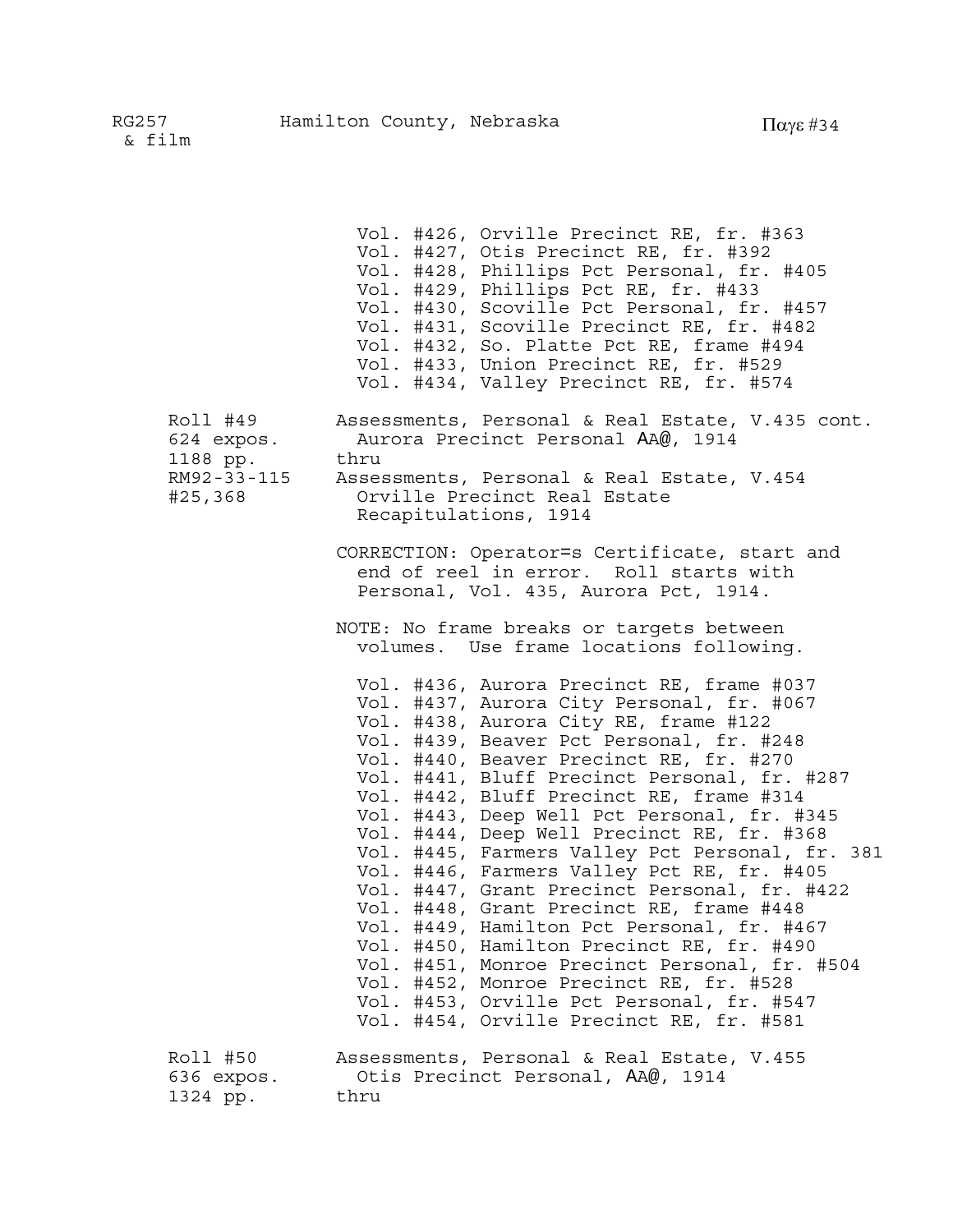| RM92-33-116<br>#25,369                                       | Assessments, Personal & Real Estate, V.472<br>Aurora City Real Estate-Land<br>Thomas SD of S33-T11-R5, Lot 13, 1915                                                                                                                                                                                                                                                                                                                                                                                                                                                                                                                                                                                                                                                               |
|--------------------------------------------------------------|-----------------------------------------------------------------------------------------------------------------------------------------------------------------------------------------------------------------------------------------------------------------------------------------------------------------------------------------------------------------------------------------------------------------------------------------------------------------------------------------------------------------------------------------------------------------------------------------------------------------------------------------------------------------------------------------------------------------------------------------------------------------------------------|
|                                                              | NOTE: V.455, Otis Pct Personal, 1914,<br>begins with School & Road Dist. levies<br>on the cover.<br>NOTE: No frame breaks or targets between<br>volumes. Use frame locations following.                                                                                                                                                                                                                                                                                                                                                                                                                                                                                                                                                                                           |
|                                                              | Vol. #456, Otis Precinct RE, frame #035<br>Vol. #457, Phillips Pct Personal, fr. #050<br>Vol. #458, Phillips Precinct RE, fr. #074<br>Vol. #459, Scoville Pct Personal, fr. #103<br>Vol. #460, Scovile Precinct RE, fr. #129<br>Vol. #461, So. Platte Pct Personal, fr. #142<br>Vol. #462, So. Platte Precinct RE, fr. #177<br>Vol. #463, Union Pct Personal, fr. #217<br>Vol. #464, Union Precinct RE, fr. #254<br>Vol. #465, Valley Pct Personal, fr. #304<br>Vol. #466, Valley Precinct RE, fr. #337<br>Vol. #467, Recaps-Personal 1914, fr. #318<br>Vol. #468, Recaps-Real Estate 1914, fr. #408<br>Vol. #469, Aurora Pct Personal, fr. #415<br>Vol. #470, Aurora Precinct RE, fr. #439<br>Vol. #471, Aurora City Personal, fr. #470<br>Vol. #472, Aurora City RE, frame #528 |
| Roll #51<br>641 expos.<br>1200 pp.<br>RM92-33-117<br>#25,384 | Assessments, Personal & Real Estate, V.472 cont.<br>Aurora City Real Estate-Lands<br>Tohmas SD of S3-T11-R5 cont., Lot 14, 1915<br>thru<br>Assessments, Personal & Real Estate, V.497<br>Union Precinct Personal, AO@, 1915<br>Oliver, John (Giltner)                                                                                                                                                                                                                                                                                                                                                                                                                                                                                                                             |
|                                                              | NOTE: No frame breaks or volume targets<br>between volumes. Use frame locations<br>following:                                                                                                                                                                                                                                                                                                                                                                                                                                                                                                                                                                                                                                                                                     |
|                                                              | Vol. #473, Beaver Pct Personal, fr. #037<br>Vol. #474, Beaver Precinct RE, fr. #059<br>Vol. #475, Bluff Pct Personal, fr. #075<br>Vol. #476, Bluff Precinct RE, fr. #099<br>Vol. #477, Deep Well Pct Personal, fr. #134<br>Vol. #478, Deep Well Precinct RE, fr. #163<br>Vol. #479, Farmers Valley Personal, fr. #175                                                                                                                                                                                                                                                                                                                                                                                                                                                             |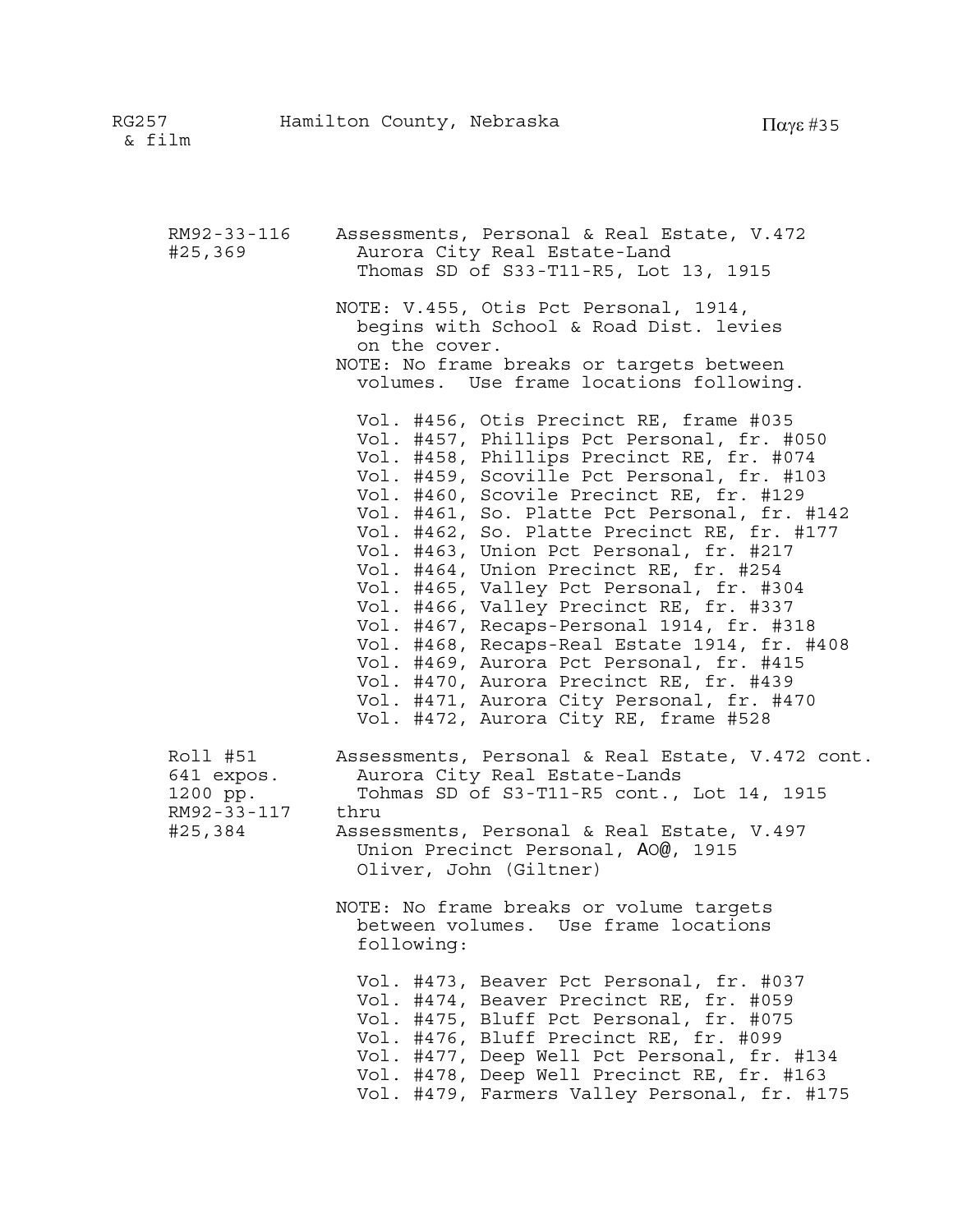|                                                              | Vol. #480, Farmers Valley RE, frame #200<br>Vol. #481, Grant Pct Personal, fr. #215<br>Vol. #482, Grant Precinct RE, fr. #239<br>Vol. #483, Hamilton Pct Personal, fr. #257<br>Vol. #484, Hamilton Precinct RE, fr. #279<br>Vol. #485, Monroe Pct Personal, fr. #292<br>Vol. #486, Monroe Precinct RE, fr. #316<br>Vol. #487, Orville Pct Personal, fr. #335<br>Vol. #488, Orville Precinct RE, fr. #369<br>Vol. #489, Otis Precinct Personal, fr. #404<br>Vol. \$490, Otis Precinct RE, fr. #427<br>Vol. #491, Phillips Pct Personal, fr. #441<br>Vol. #492, Phillips Precinct RE, fr. #467<br>Vol. #493, Scoville Pct Personal, fr. #494<br>Vol. #494, Scoville Pct RE, frame #516<br>Vol. #495, So. Platte Pct Personal, fr. #529<br>Vol. #496, So. Platte Precinct RE, fr. #564<br>Vol. #497, Union Precinct Personal, fr. #607 |
|--------------------------------------------------------------|-------------------------------------------------------------------------------------------------------------------------------------------------------------------------------------------------------------------------------------------------------------------------------------------------------------------------------------------------------------------------------------------------------------------------------------------------------------------------------------------------------------------------------------------------------------------------------------------------------------------------------------------------------------------------------------------------------------------------------------------------------------------------------------------------------------------------------------|
| Roll #52<br>645 expos.<br>1216 pp.<br>RM92-33-118<br>#25,385 | Assessments, Personal & Real Estate, V.497 cont.<br>Union Precinct Personal AP@, 1915<br>Pearl, Herman (Giltner)<br>thru<br>Assessments, Personal Property, V.518<br>Valley Precinct Personal AY-Z@, 1916<br>NOTE: 1916, Personal Assessments are<br>microfilmed together.<br>NOTE: No frame breaks or volume targets<br>between volumes. Use frame locations<br>following:                                                                                                                                                                                                                                                                                                                                                                                                                                                         |
|                                                              | Vol. #498, Union Precinct RE, fr. #021<br>Vol. #499, Valley Pct Personal, fr. #073<br>Vol. #500, Valley Precinct RE, fr. #104<br>Vol. #501, Recaps-Personal, 1915, fr. #141<br>Vol. #502, Recaps-Real Estate, fr. #166<br>Vol. #503, Aurora Pct Personal, fr. #167<br>Vol. #504, Aurora City Personal, fr. #192<br>Vol.<br>#505, Beaver Pct Personal, fr. #248<br>#506, Bluff Pct Personal, fr. #269<br>Vol.<br>#507, Deep Well Pct Personal, fr. #293<br>Vol.<br>#508, Farmers Valley Personal, fr. #316<br>Vol.<br>#509, Grant Pct Personal, fr. #339<br>Vol.<br>#510, Hamilton Pct Personal, fr. #362<br>Vol.<br>Vol.<br>#511, Monroe Pct Personal, fr. #384<br>Vol. #512, Orville Pct Personal, fr. #411                                                                                                                        |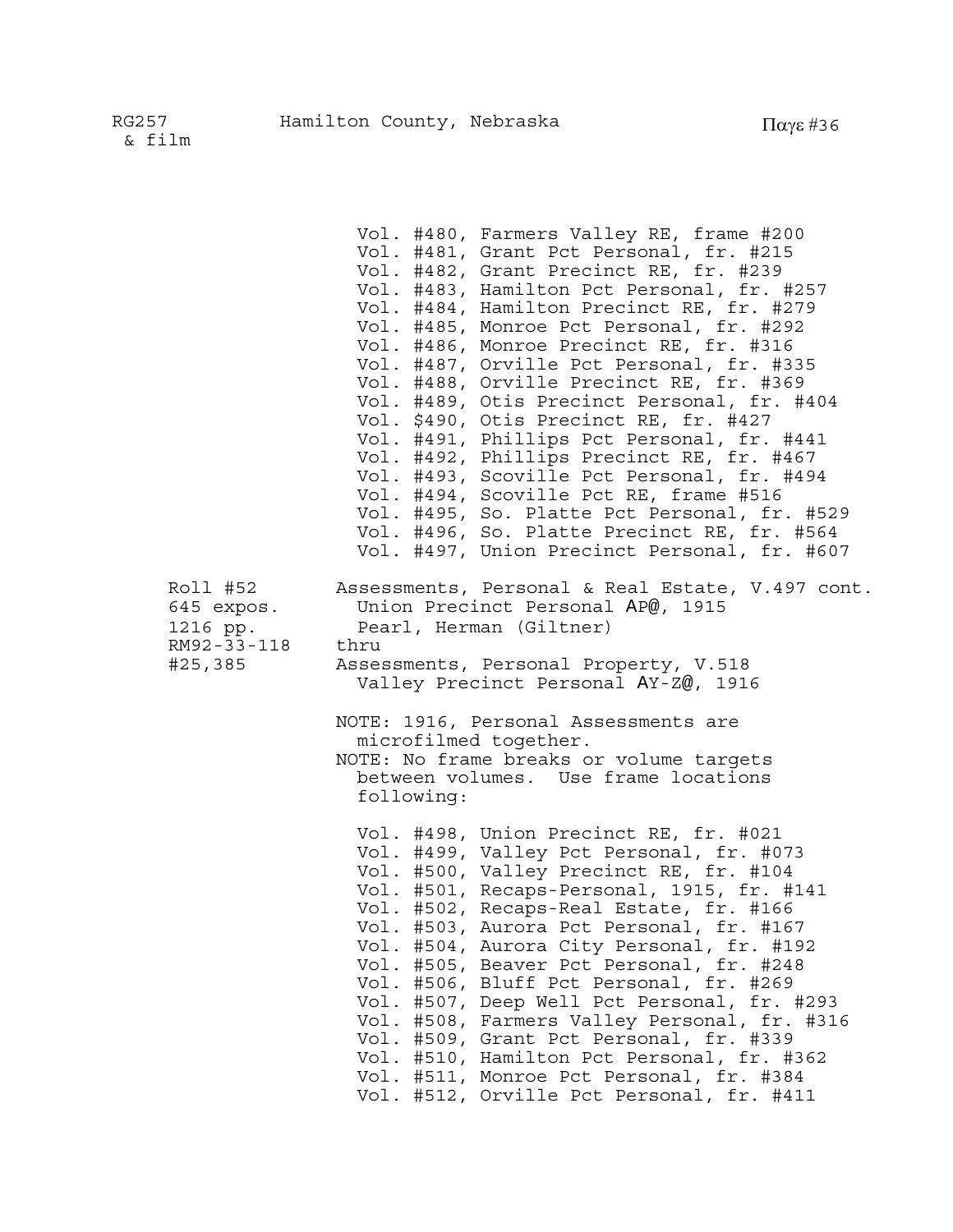Vol. #513, Otis Precinct Personal, fr. #447 Vol. #514, Phillips Pct Personal, fr. #472 Vol. #515, Scoville Pct Personal, fr. #503 Vol. #516, So. Platte Pct Personal, fr. #526 Vol. #517, Union Precinct Personal, fr. #562 Vol. #518, Valley Pct Personal, fr. #603 Roll #53 Assessments, Personal Property, V.519 663 expos. Precinct Recapitulations, 1916 1252 pp. thru RM92-33-119 Assessments, Real Estate (1916-1917), V.538 #25,386 Aurora Precinct Real Estate-Land p.5, S9-T10-R6, 1917 CORRECTION: v.531, Phillips Precinct Personal, 1917 at frames 378-408, no volume target identifying volume. Restart of volume at fr. #409 NOTE: No frame break or volume targets between volumes. Use frame locations following: Vol. #520, Aurora Pct Personal, fr. #036 Vol. #521, Aurora City Personal, fr. #064 Vol. #522, Beaver Pct Personal, fr. #130 Vol. #523, Bluff Pct Personal, fr. #155 Vol. #524, Deep Well Pct Personal, fr. #185 Vol. #525, Farmers Valley Personal, fr. #210 Vol. #526, Grant Pct Personal, fr. #239 Vol. #527, Hamilton Pct Personal, fr. #260 Vol. #528, Monroe Pct Personal, fr. #290 Vol. #529, Orville Pct Personal, fr. #318 Vol. #530, Otis Pct Personal, fr. #352 Vol. #531, Phillips Pct Personal, fr. #409 Vol. #532, Scoville Pct Personal, fr. #437 Vol. #533, So. Platte Pct Personal, fr. #464 Vol. #534, Union Pct Personal, fr. #498 Vol. #535, Valley Pct Personal, fr. #532 Vol. #536, Recaps-Personal, 1917, fr. #566 Vol. #537, Livestock Recaps, 1917, fr. #607 Vol. #538, Aurora Pct RE, 1916-1917, fr. #630 Roll #54 Assessments, Real Estate (1916-1917), V.538 cont. 621 expos. Aurora Precinct Real Estate-Land 1177 pp. p.6, S9-T10-R6 cont., 1917 RM92-33-121 thru #25,387 Assessments, Personal Property, V.555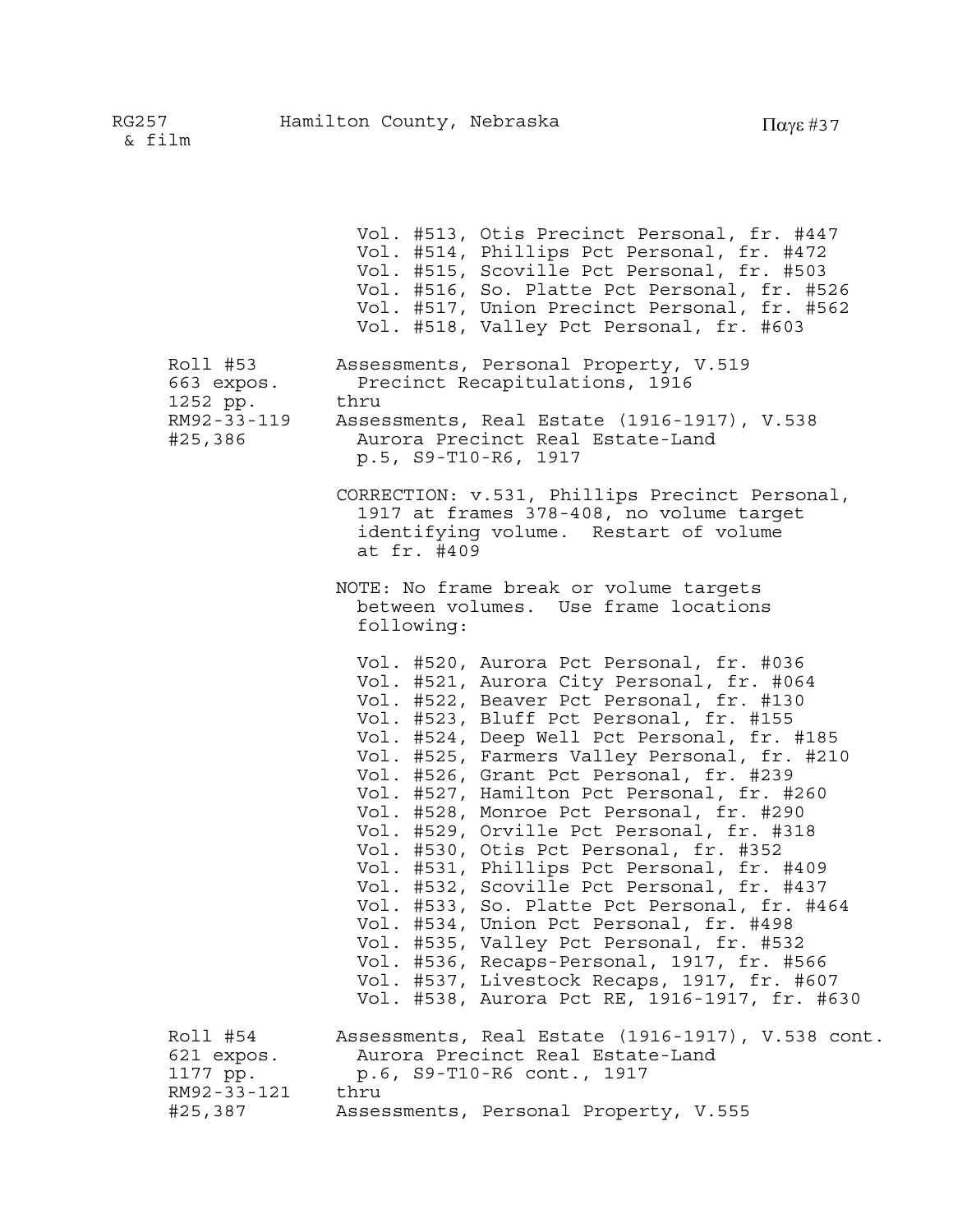Aurora Precinct AH@, 1918

NOTE: No frame break or volume targets between volumes. Use frame locations following: Vol. #539, Aurora City RE, fr. #024 Vol. #540, Beaver Precinct RE, fr. #118 Vol. #541, Bluff Precinct RE, fr. #140 Vol. #542, Deep Well Pct RE, fr. #190 Vol. #543, Farmers Valley RE, fr. #208 Vol. #544, Grant Precinct RE, fr. #229 Vol. #545, Hamilton Pct RE, fr. #252 Vol. #546, Monroe Precinct RE, fr. #274 Vol. #547, Orville Precinct RE, fr. #298 Vol. #548, Otis Precinct RE, fr. #341 Vol. #549, Phillips Pct RE, frame #363 Vol. #550, Scoville Pct RE, frame #402 Vol. #551, So. Platte Pct RE, fr. #421 Vol. #552, Union Precinct RE, fr. #476 Vol. #553, Valley Precinct RE, fr. #545 Vol. #554, Recaps-Real Estate 1916-1917, fr.602 Vol. #555, Aurora Pct Personal, fr. #603 Roll #55 Assessments, Personal Property, V.555 cont. 623 expos. Aurora Precinct AJ@, 1918 1186 pp. thru RM92-33-122 Assessments, Real Estate, V.571 #25,388 Aurora City Real Estate-Lots, 1918 p.68, Cottage Home Add., Lots 1-17 NOTE: No frame break or volume targets between volumes. Use frame locations following: Vol. #556, Beaver Pct Personal, fr. #029 Vol. #557, Bluff Pct Personal, fr. #057 Vol. #558, Deep Well Pct Personal, fr. #095 Vol. #559, Farmers Valley Personal, fr. #120 Vol. #560, Grant Pct Personal, fr. #148 Vol. #561, Hamilton Pct Personal, fr. #173 Vol. #562, Monroe Pct Personal, fr. #203 Vol. #563, Orville Pct Personal, fr. #237 Vol. #564, Otis Precinct Personal, fr. #281 Vol. #565, Phillips Pct Personal, fr. #309 Vol. #566, Scoville Pct Personal, fr. #341 Vol. #567, So. Platte Pct Personal, fr. #367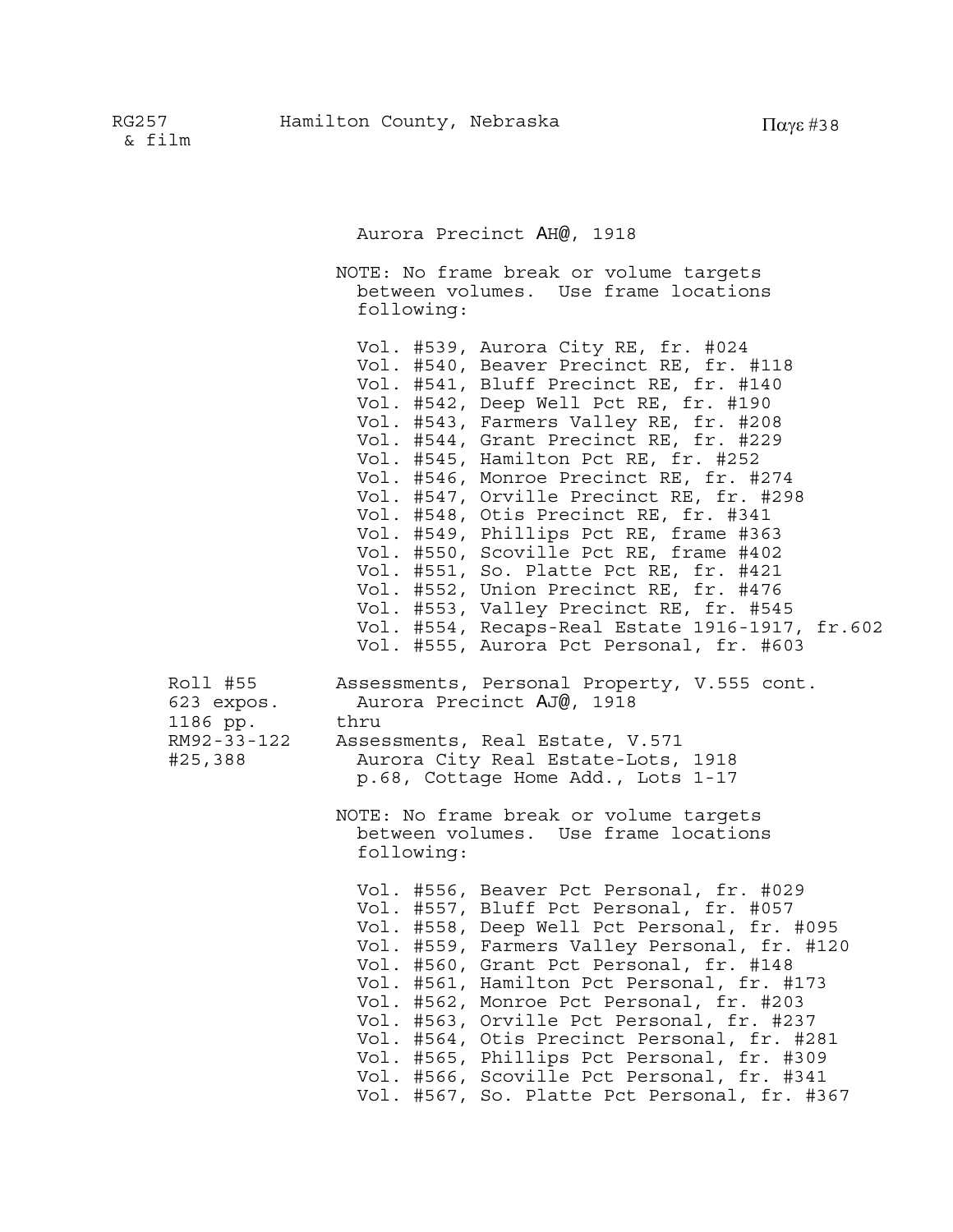Vol. #568, Union Precinct Personal, fr. #420 Vol. #569, Valley Pct Personal, fr. #459 Vol. #570, Recaps-Personal 1918, fr. #503 Vol. #571, Aurora City RE, 1918, fr. #549 Roll #56 Assessments, Real Estate, V.571 cont. 623 expos. Aurora City Real Estate 1918 p.69, Strand=s Add., Block 1, Lot 1 RM92-33- thru #25,389 Assessments, Personal & Real Estate, V.594 Phillips Precinct, Phillips Village AF@, 1919 Reel #99 Assessment Records, Real Property, Lots, 432 Vol. 908 (cont), Helling's Subdiv. to Aurora, expos. S.D. of 4-10-6, Part of Lot 2, 1946-1952 #25,514 thru Assessment Records, Real Property, Lands Vol. 914, Hordville Pct., All of Block 1, T12-R21, 1946-1952 SERIES FIVE TREASURER'S RECORDS, 1873-1964 SUBSERIES ONE TAX STATEMENTS, 1875-1904 Box 1 Statements of amounts owing State Treasurer by Hamilton County Treasurer, 1875-1904 SUBSERIES TWO TAX LISTS, 1873-1964 Vols. 1-183 Tax Lists (Real & Personal), 1873-1964 NOTE: No volume inventory available at this time. Off-site storage

SUBSERIES THREE DELINQUENT TAX LISTS AND TAX SALE RECORDS

| Vols. 1-3 | Delinquent Tax Lists, 1887-1900 |
|-----------|---------------------------------|
| Vols. 4-6 | Tax Sale Records, 1893-1917     |

- SUBSERIES FOUR SCHOOL LAND RECORDS, 1897-1930
	- Vol. 1 School Land Abstract & Ledger, 1897-1930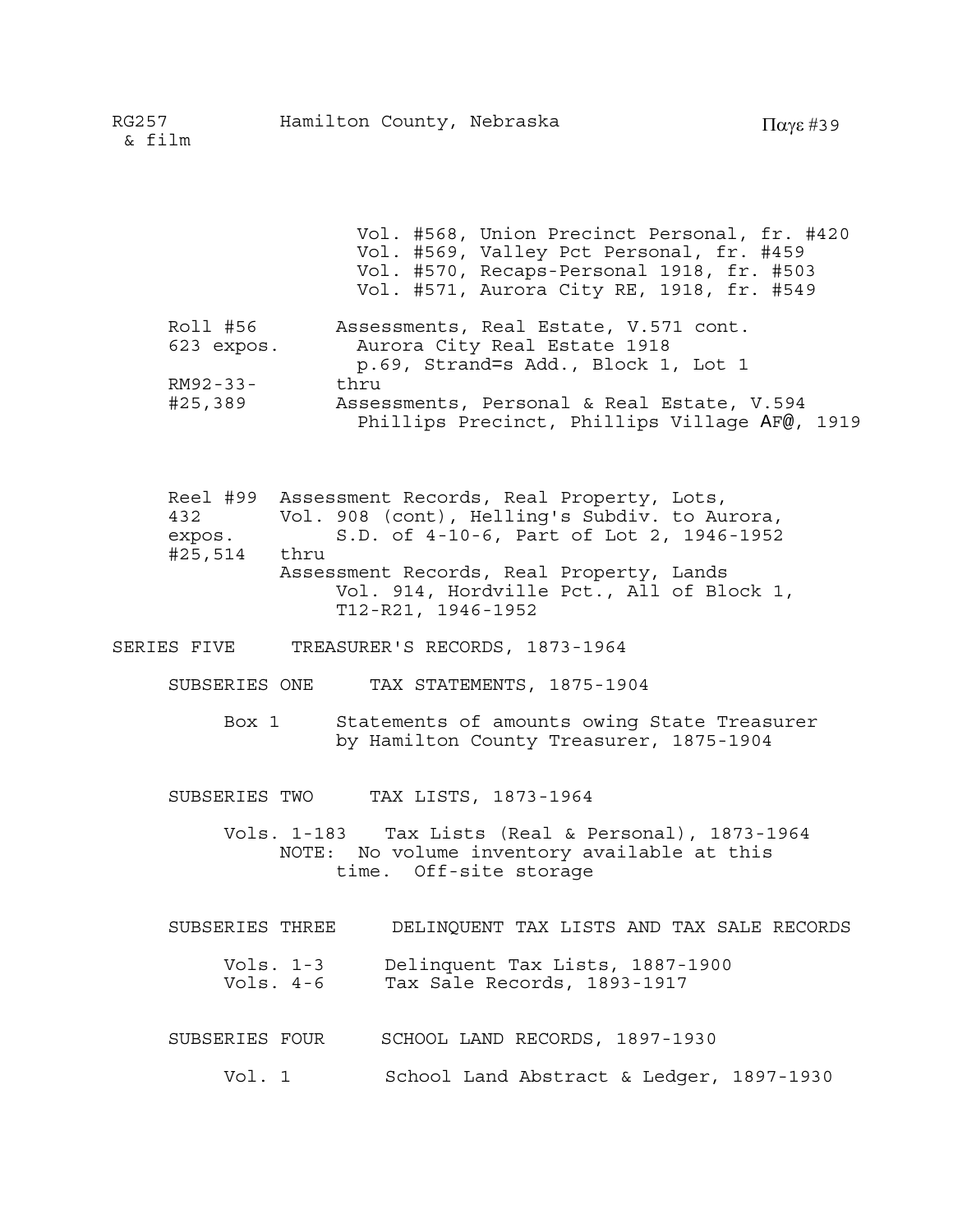SUBSERIES FIVE MISCELLANEOUS VOLUMES, 1873-1935

| Vol. 1     | Soldiers Relief Fund, 1900-1917   |
|------------|-----------------------------------|
| Vol. 2     | Motor Vehicle Register, 1911-1915 |
| Vols. 3-19 | Old Age Pension Lists, 1935       |

- SUBGROUP THREE COUNTY BOARD OF COMMISSIONERS, 1873-1949 SERIES ONE BOARD OF COMMISSIONERS, 1873-1949
	- Vol. 1 Road Calendar, 1873-1879 Vol. 2 Overseer of Highways, 1888-1914
	- Vol. 3 List of Irrigation Wells, 1949
	- SERIES TWO ELECTION RECORDS, 1872-1907
		- Vols. 1-3 Abstracts of Votes Cast, 1872-1907
	- SERIES THREE BOND RECORDS, 1874-1879
		- Vol. 1 Officials' Bond Record, 1874-1879
	- SERIES FOUR MISCELLANEOUS VOLUMES, 1888-1911
		- Vol. 1 Soldiers' Relief Commission, 1890-1911 Vols. 2-3 Livestock Estray Record, 1896
- SUBGROUP FIVE REGISTER OF DEEDS, 1880-1894
	- SERIES ONE NUMERICAL INDICES, 1880-1894
	- V. 1 Grantee/Grantor Index, c.1880-1894

SUBGROUP SIX COUNTY COURT, 1872-1907

film SERIES ONE COURT DOCKETS, 1872-1900

V.1 Probate Judge's Docket #1, Civil & Criminal Index, A-Z #1 (Brown vs. Leach), Oct. 28, 1872 S. M. Hunter, County Judge thru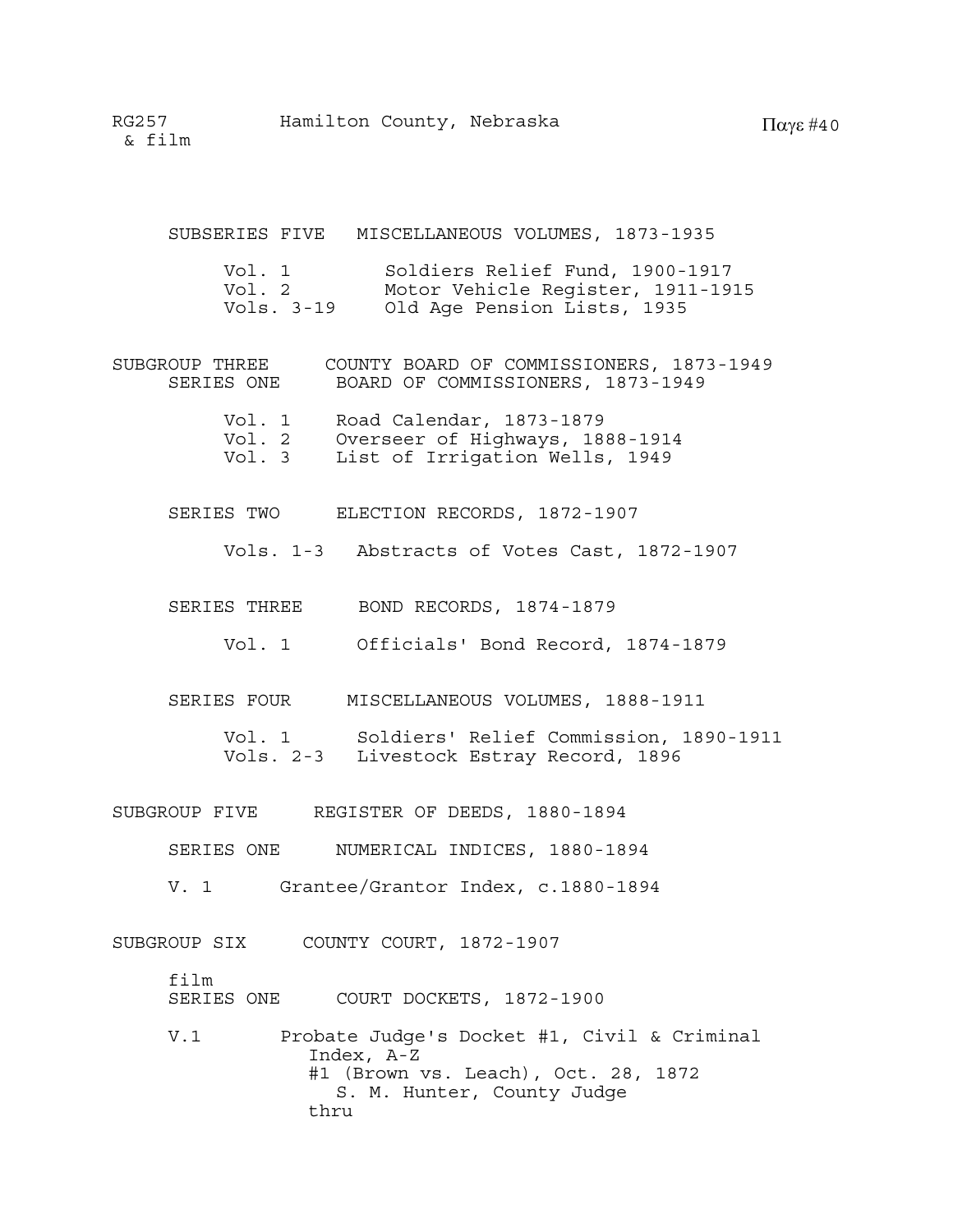| V.2  | p.300 (#260, Wilson vs. Mortesen et al),<br>June 18, 1878 (W. L. Whittemon, Co. Judge)<br>Judge's Docket #2, Civil & Criminal<br>Index, A-Z                                       |
|------|-----------------------------------------------------------------------------------------------------------------------------------------------------------------------------------|
|      | p.1 (#261, McCormick vs. Graham),<br>May 27, 1878 (W. L. Whittemon, Co. Judge)                                                                                                    |
|      | thru<br>p.221 (#473, State vs. C. D. Church),<br>Nov. 14, 1879 (W. L. Stark, Co. Judge)                                                                                           |
| V.3  | Judge's Docket #3, Civil & Criminal<br>W. L. Stark, County Judge<br>Index, A-Z                                                                                                    |
|      | $p.1$ (#531, Tanner vs. Vogt & Penner), $1/8/1880$<br>thru                                                                                                                        |
| V.4  | p.255 (#759, Mast & Co. vs. Jacoby), 5/31/1880<br>Judge's Docket #4, Civil & Criminal                                                                                             |
|      | W. L. Stark, County Judge<br>p.1 (#760, Graham vs. Howell), 5/29/1880<br>thru                                                                                                     |
| V.5  | p.239 (#998, Dinsmore Co. vs. Friesen), 3/7/1881<br>Court Docket #5, Civil & Criminal                                                                                             |
|      | (no index)<br>p.1 (#777, Holfer vs. Henderson), 6/15/1880<br>W. L. Stark, County Judge                                                                                            |
|      | thru<br>p.317 (#1299, Farley vs. Henderson), 11/27/1882<br>W. K. Ream, County Judge                                                                                               |
|      | NOTE: No Vol. #6 was used in this series of volumes.<br>The<br>series of case numbers has no break and we assume<br>that the number was just skipped when numbering the vols.     |
|      | SUBGROUP SIX COUNTY COURT (cont)                                                                                                                                                  |
| film | SERIES ONE<br>COURT DOCKETS (cont)                                                                                                                                                |
| V.6  | Court Docket #7, Civil & Criminal<br>W. K. Ream, County Judge<br>(no index)<br>p.1 (#1300, Vanbuskirk vs. Stakesbary),                                                            |
| V.7  | Nov. 27, 1882<br>thru<br>p.239 (#1518, Rabem vs. Haner), 3/10/1884<br>Court Docket #8, Civil<br>W. K. Ream, County Judge<br>(no index)<br>p.1 (#1519, Raben vs. Bricker & Davis), |
|      |                                                                                                                                                                                   |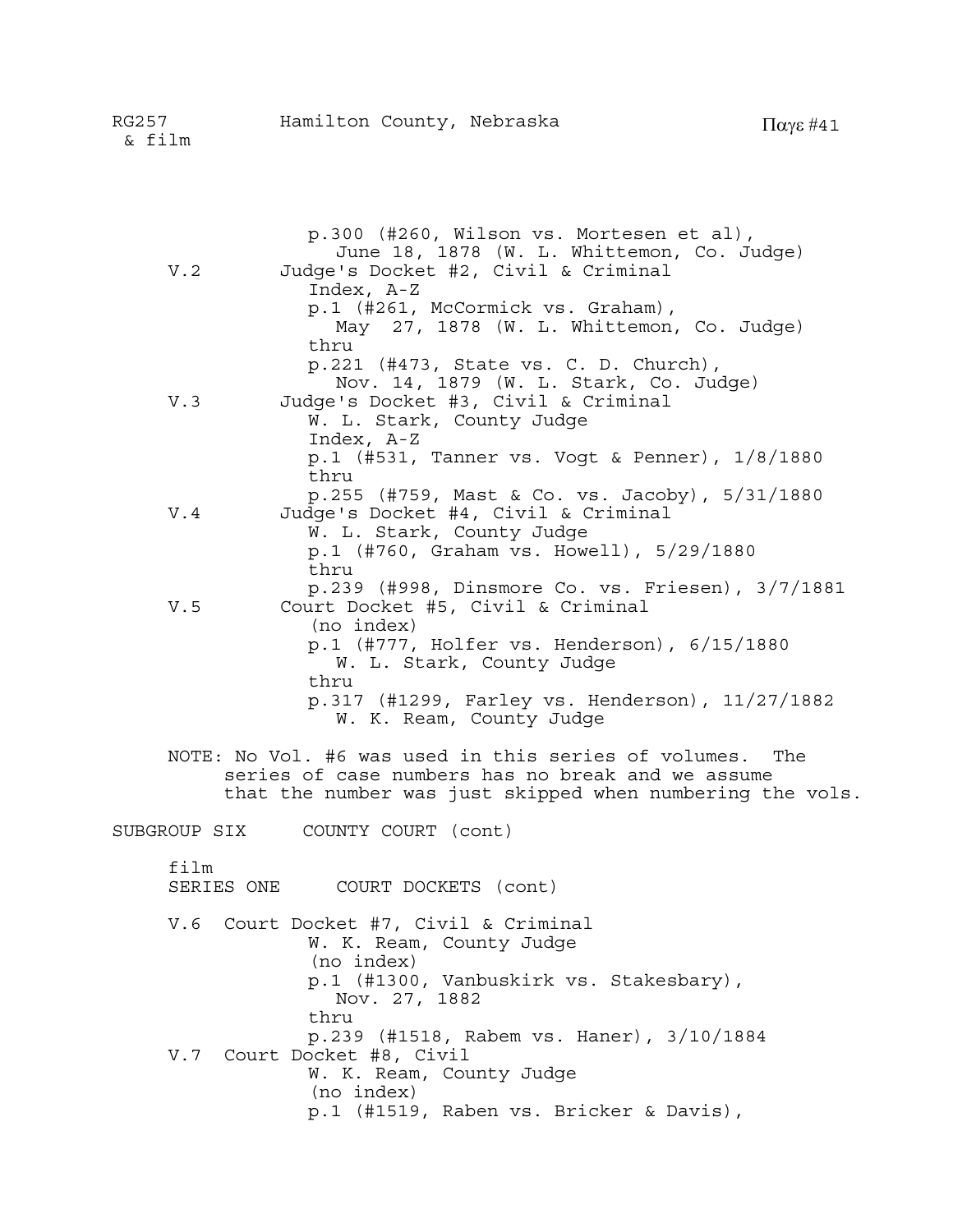Mar. 10, 1884 thru p.201 (#1716, 1st Nat=l Bank of Aurora vs. McDougle), Dec. 31, 1884 V.8 Court Docket #9, Civil W. K. Ream, County Judge Index, A-Z p.1 (#1717, 1st Nat=l Bank of Aurora vs. Robrecht, Dec. 31, 1884 thru p.294 (#1990, Hampton Bank vs. Nobbie and Conrad, Dec. 31, 1885 V.9 Court Docket #10, Civil Index, A-Z p.1 (#1991, Henry Fish & Sons vs. Yocum), Nov. 17, 1885 (W. K. Ream, Co. Judge) thru p.294 (#2334, Aultman, Miller & Co. vs. Raichart, Sept 6, 1886 J. H. Lincoln, County Judge NOTE: Starting with J. H. Lincoln County Judge, Docket #10, p.40 (#2030), 1/12/1886, cases are not in numerical or strict chronological order. Use index for reference. V.10 Judge's Docket #11, Civil J. H. Lincoln, County Judge Index, A-Z p.1 (#2210, Burlington Insurance Co. vs. Beckly), June 9, 1886 thru p.567 (#2611, Farmer & Merchants Bank vs. Churchward, Dec. 14, 1887 V.11 Judge's Docket #12, Civil J. H. Lincoln, County Judge p.1 (#2485 (Apr. 19, 1887) thru p.314 (#3022, Hainer vs. Wall et al), Nov. 18, 1891 pp.315-318 continuations thru 2/6/1892 NOTE: Cases in range of #2445 thru #3022 and dates of filing in range of 1/27/1887 thru 2/6/1892. V.12 Default & Judgement Docket (1887-1894)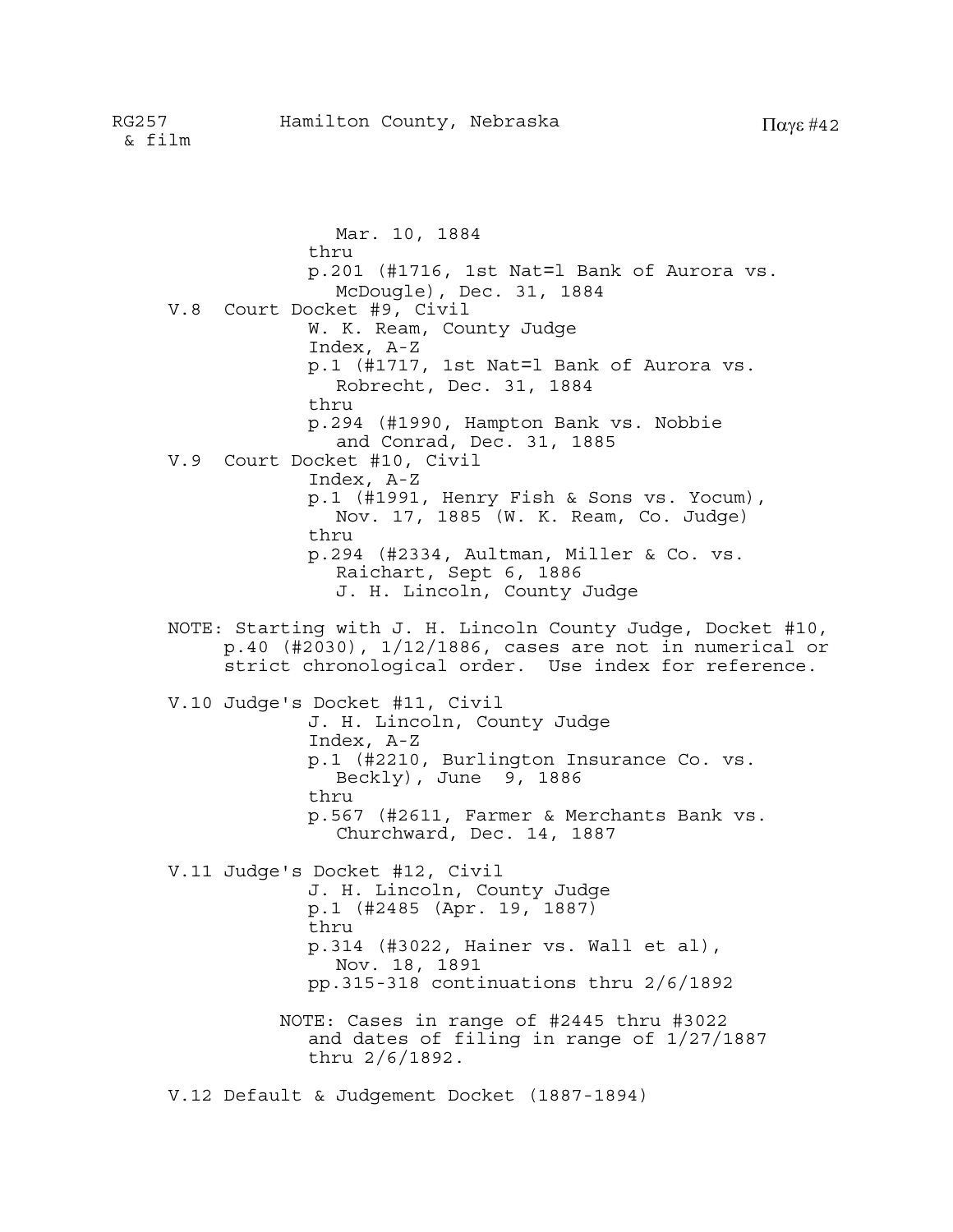Index, A-Z p.1 (#2608, VanBuskirk vs. Hiatt, Dec. 14, 1887 (J. H. Lincoln, Judge) thru p.230 (#3091, Sharp & Bro. vs. Cass, 12/16/1893) p.231 (#4010, J. H. Bell & Co. vs. Donner, Aug. 30, 1894 (W. L. Stark, Co. Judge) pp.232-250 (n.d. & untitled) V.13 Court Docket #13, Civil Index, A-Z p.1 (#3023, Evans vs. Ogg, Nov. 27, 1891) W. L. Stark, County Judge thru p.291 (#4171, Ohio Cultivator Co. vs. Miller et al), Apr. 1, 1897 J. H. Edmondson, County Judge V.14 Civil Docket #14, Civil Index, A-Z p.1 (#4172, Walsh vs. Churchill),4/13/1897 J. H. Edmondson, County Judge thru p.306 (#4427, Johnson vs. Trimpe, 7/14/1900 A. R. Brownell, County Judge film<br>SERIES ONE COURT DOCKETS - MICROFILM RECORD MP3513 Roll #1 Probate Judge=s Docket, Vol. #1 870 expos. Index, A-Z, and 1742 pp. p.1 - #1, Brown vs. Leach, Oct. 28, 1872 #01717 thru Judge=s Docket #4, Vol. 4 p.17 - #776, Dolton Bros. vs. Noble June 22, 1880 NOTE: Vol. 2, Docket 2 begins at frame #328 Vol. 3, Docket 3 begins at frame #570 Vol. 4, Docket 4 begins at frame #826 Roll #2 Judge=s Docket #4, Vol. 4 cont. 800 expos. p.18 - #777, Holfer vs. Henderson, 6/15/1880 1334 pp. thru #01718 Court Docket #7, Vol. 6 p.239 - #1518, Rabem vs. Haner, Mar. 10, 1884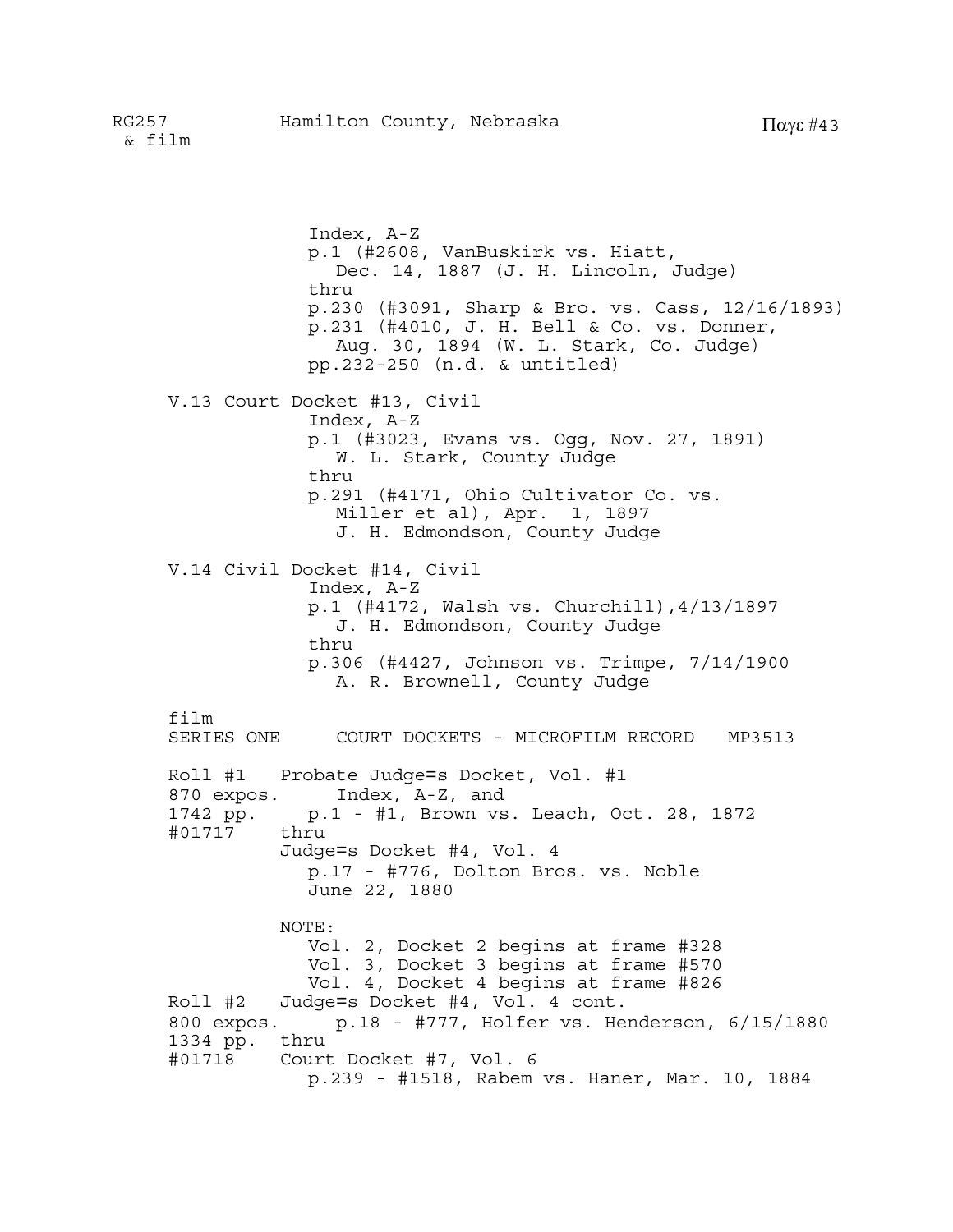NOTE: Vol. #6, number not used on dockets. NOTE: Vol. 5, Docket 5 begins at frame #231 Vol. 6, Docket 7 begins at frame #556 Roll #3 Court Docket #8, Vol. 7 807 expos. p.1 - #1519, Raben vs. Bricker & Davis 1576 pp. March 10, 1884 #01719 thru Court Docket #10, Vol. 9 p.246 - #2228, Jones vs. Jones, July 28, 1886 NOTE: Vol. 8, Docket 9 begins at frame #214 Vol. 9, Docket 10 begins at frame #534 NOTE: Starting with J. H. Lincoln, County Judge, Docket 10, p.40 (#2030), Jan. 12, 1886 thru Docket thru Docket 12 (1887), cases are not in strict numerical or chronological order. Use indexes as guide. Roll #4 Court Docket #10, Vol. 9 cont. 798 expos. p.247 - #2318, 1st National Bank of Aurora 2112 pp. vs. Pfrimmen & Kimball, Aug. 16, 1886 #01720 thru Default & Judgement Docket, Vol. #12 p.59 - #2719, Hamilton County Bank vs. Van Cleave, October 30, 1888 NOTE: Vol. 10, Docket 11 begins at frame #058 Vol. 11, Docket 12 begins at frame #378 Vol. 12, Default/Judgement Docket, frame #718 Roll #5 Default & Judgement Docket, Vol. 12 849 expos. p.60 - #2721, McKee vs. Foster, Nov. 1, 1888 1656 pp. thru #01721 Judge=s Docket #14, Vol. 14 p.306 - #4427, Johnson vs. Trimpe July 14, 1900 NOTE: Vol. 14, pp.282-306 appear as splice at end of reel NOTE: Vol. 13, Docket 13 begins at frame #200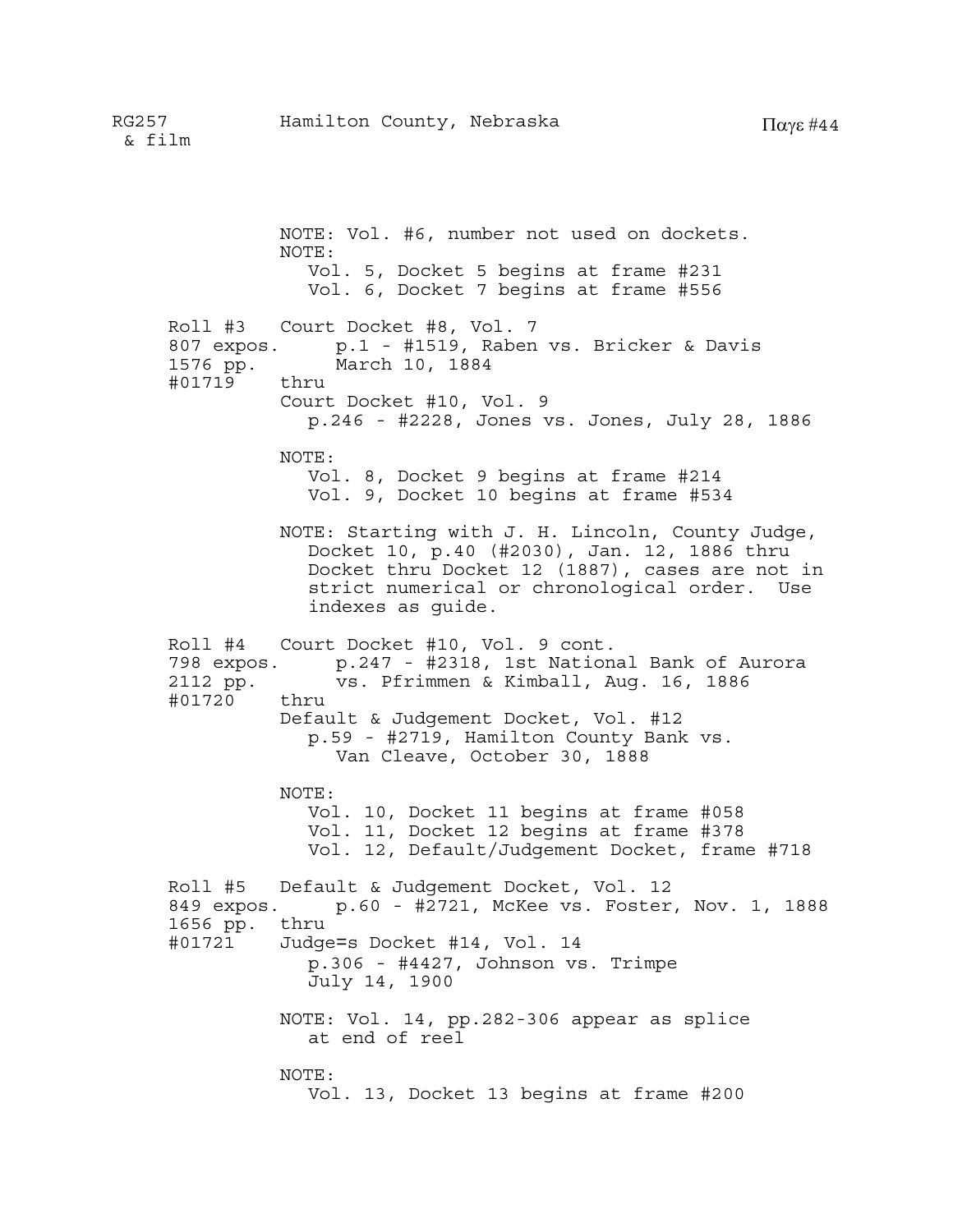Vol. 14, Docket 14 begins at frame #519

Reels 1-5 positives rec'd, Nov. 2, 1983

SERIES TWO PROBATE RECORDS

The Archives holds no probate records for Hamilton County.

film

SERIES THREE JUSTICE OF THE PEACE DOCKETS, 1872-1907 V.1 Justice Docket - Deepwell Precinct, 1876-1888 Richard H. Peard  $(1846 - )$ , JP p.1 (#1), 1/19/1876) thru p.6 (#6), 6/19/1877 Charles Tompkins, JP p.7 (#7), 5/20/1878) thru p.19 (#17), 11/15/1879 Benjamin F. Webb, JP p.20 (#18), 1/8/1880 thru p.37 (#35), 9/12/1881 Charles Hume Holcomb (1856-1952), JP p.38 (#36), 4/26/1882 thru p.46 (#44), 2/13/1883 Spanozla, Samuel, JP p.47 (#45) 12/9/1883 thru p.52 (#46) 12/18/1883 Ellsworth, Lycurges D., JP p.53 (#47) 7/15/1886 thru p.56 (7/23/1888)

film

SERIES THREE JUSTICE DOCKETS - MICROFILM RECORD MP3094

| Roll #1-Misc. | Justice Docket, Deep Well Precinct |
|---------------|------------------------------------|
| Splice #2     | $p.1 - #1$ (January 19, 1876)      |
| 76 expos.     | Richard H. Peard, Justice          |
| 143 pp.       | thru                               |
| #15,349       | Justice Docket, Deep Well Precinct |
|               | p.56 (July 23, 1888)               |

SERIES THREE JUSTICE DOCKETS (not on film)

V.2-8 Justice Dockets,1872-1907

SERIES EIGHT DISTRICT COURT

SUBSERIES ONE BILLS OF EXCEPTION, 1892-1938

Boxes 1 &2 Alter & Glover v. Bank of Stockham, 1894 Byers, Sarah J. v. School Dist. #77, 1922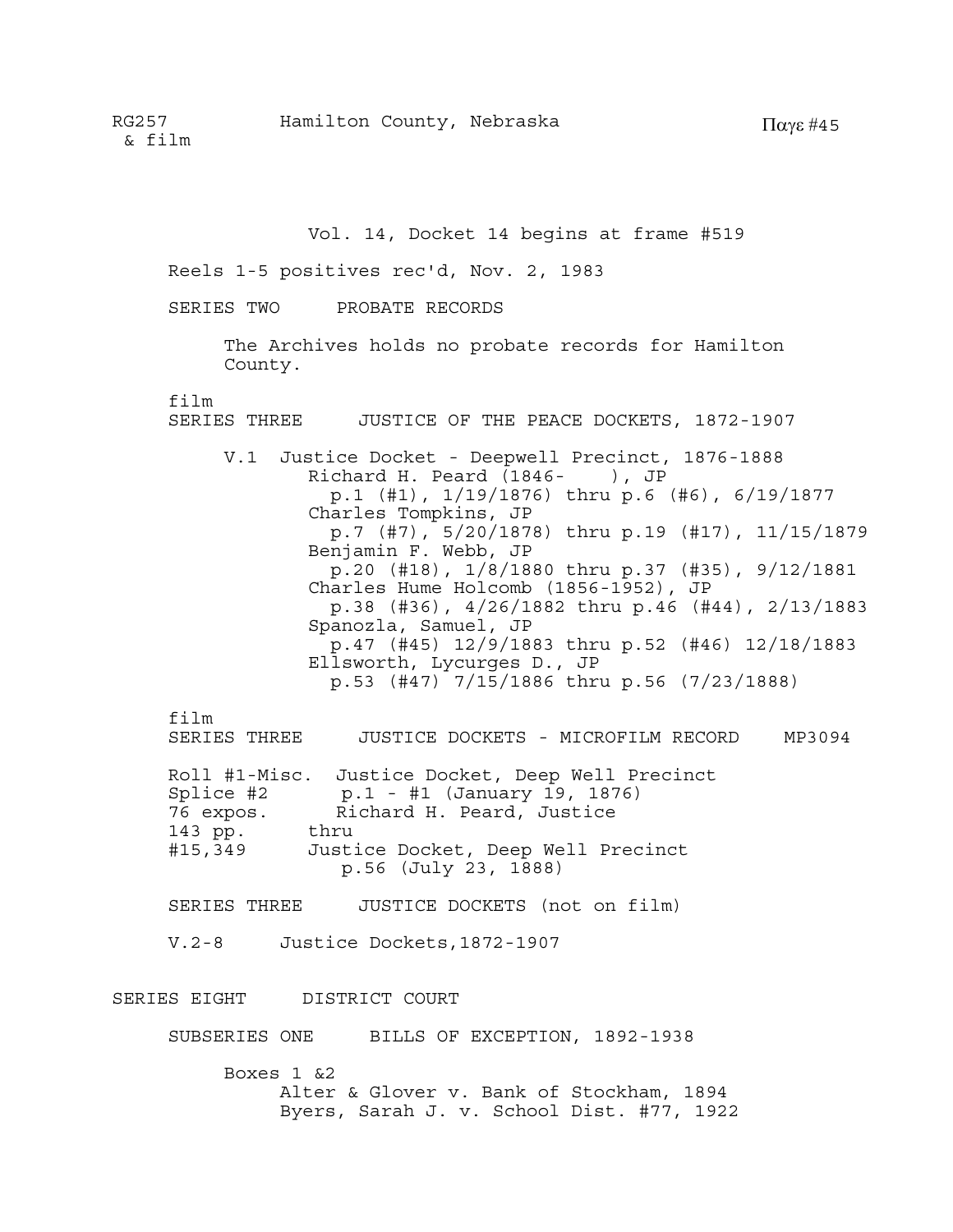Chicago, Burlington & Quincy Railroad Co. vs. Metcalf, 1892 Chicago & North Western RR, Sailor vs., 1922 City National Bank, Lincoln (State ex rel) vs. American State Bank of Aurora, 1923 Engen vs. Union State Bank of Harvard, 1927 Forbes, Evans & Taylor vs. State of Nebr., 1911 The Hargardine vs. Glover & Farvey, 1897 Hamilton County vs. Aurora Nat'l Bank, 1909 Heuthorn vs. Royal Highlanders, 1922 Kennedy vs. Royal Highlanders, 1922 Laurie, State vs., 1922 Maxfield, State vs., 1897 McArthy vs. Mattein, 1903 Phillips, State vs., 1917 Platte Valley PPD, Raynor vs., 1938 Scoville & Scoville vs. Royal Highlanders, 1901 Siren, Mat vs. Nebraska, 1906 Wanek et al v. Campbell et al, 1909 contains estate of Wm. W. Lewis, 1890-1908

Box 3

 Kutch(Nelson) v. Kutch(Auria), Divorce. 1907 Contains dissolution of marriage between 81 year old man and 31 year old woman

SUBSERIES TWO JURY LISTS, 1876-1954

|  | Vol. 1 Names of Jurors Vol. A   | 1876-1924 |
|--|---------------------------------|-----------|
|  | Vol. 2 Names of Jurors Vol. B   | 1924-1954 |
|  | Vol. 3 Petit Jurors List Vol. 1 | 1879-1924 |

SUBGROUP NINE SCHOOL DISTRICT RECORDS, 1879-1888

| SERIES ONE | (open) |
|------------|--------|
| film       |        |

SERIES TWO SCHOOL DISTRICT #7, 1879-1888

| Roll #1-Misc | Director's Record Book:                    |
|--------------|--------------------------------------------|
| Splice #1    | Reports of Annual Meetings,                |
| 70 expos.    | April 1879 - April 1888                    |
| 138 pp.      | Register of School Officers, 1879-1887     |
| #15,349      | Treasurer's Bonds, 1879-1885               |
|              | District Board proceedings, 4/22/1879-1888 |
|              | (in Danish) - "Kanstitution for            |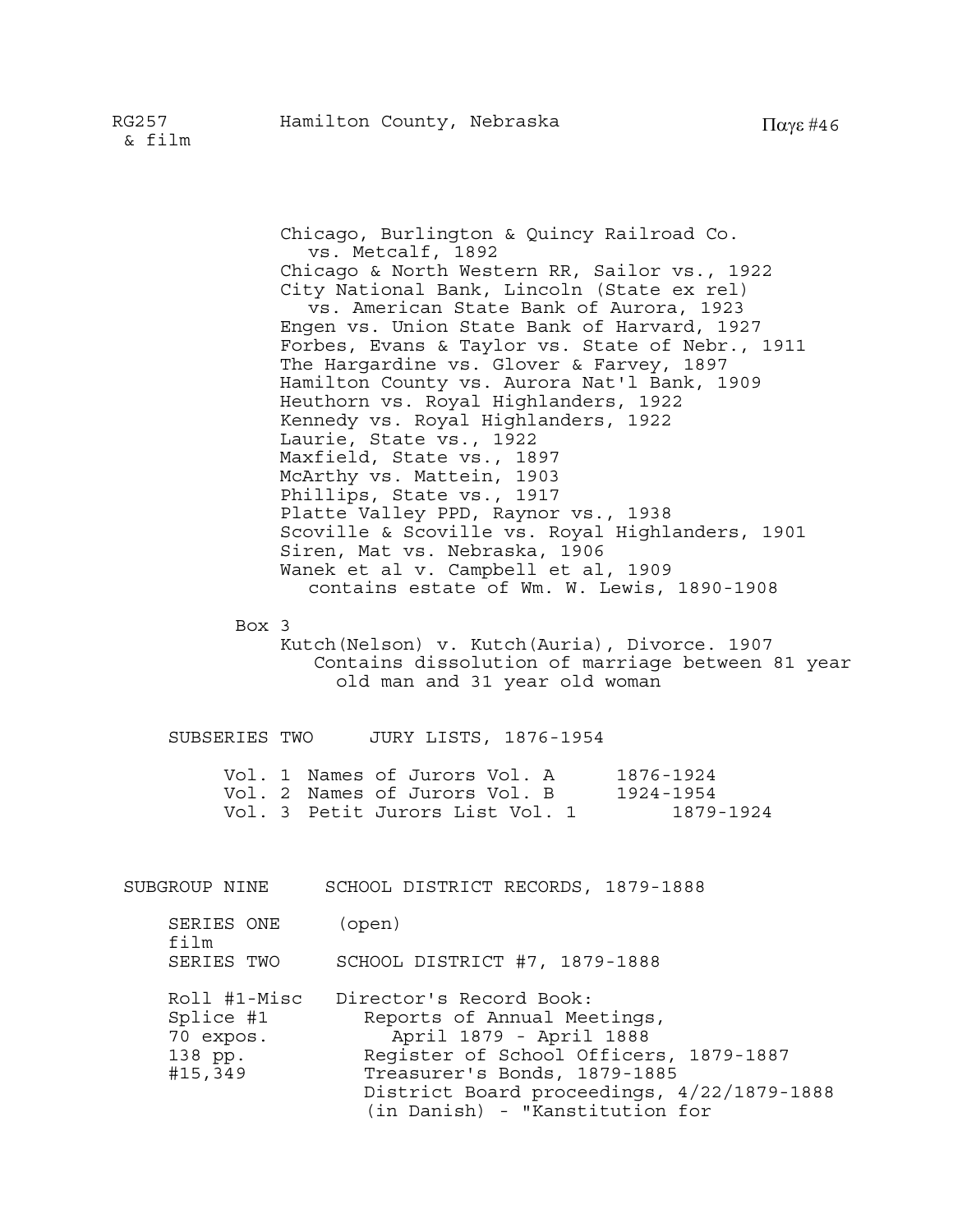Immanuels danske=evluth Meniglied I Hamilton County, Nebraska, February 3, 1879 (7 pp) Teachers Contracts, 5/19/1879-8/6/1887 Expense & Financial Accounts, 1878-1888 Dist. Board Meetings (appointments), 1880-1887 Taxes voted for School purposes, 1881-1886 Orders Drawn (Warrants), 1879-1883 Annual Reports, 1881-1887 Copy of School Census, 1881-1887